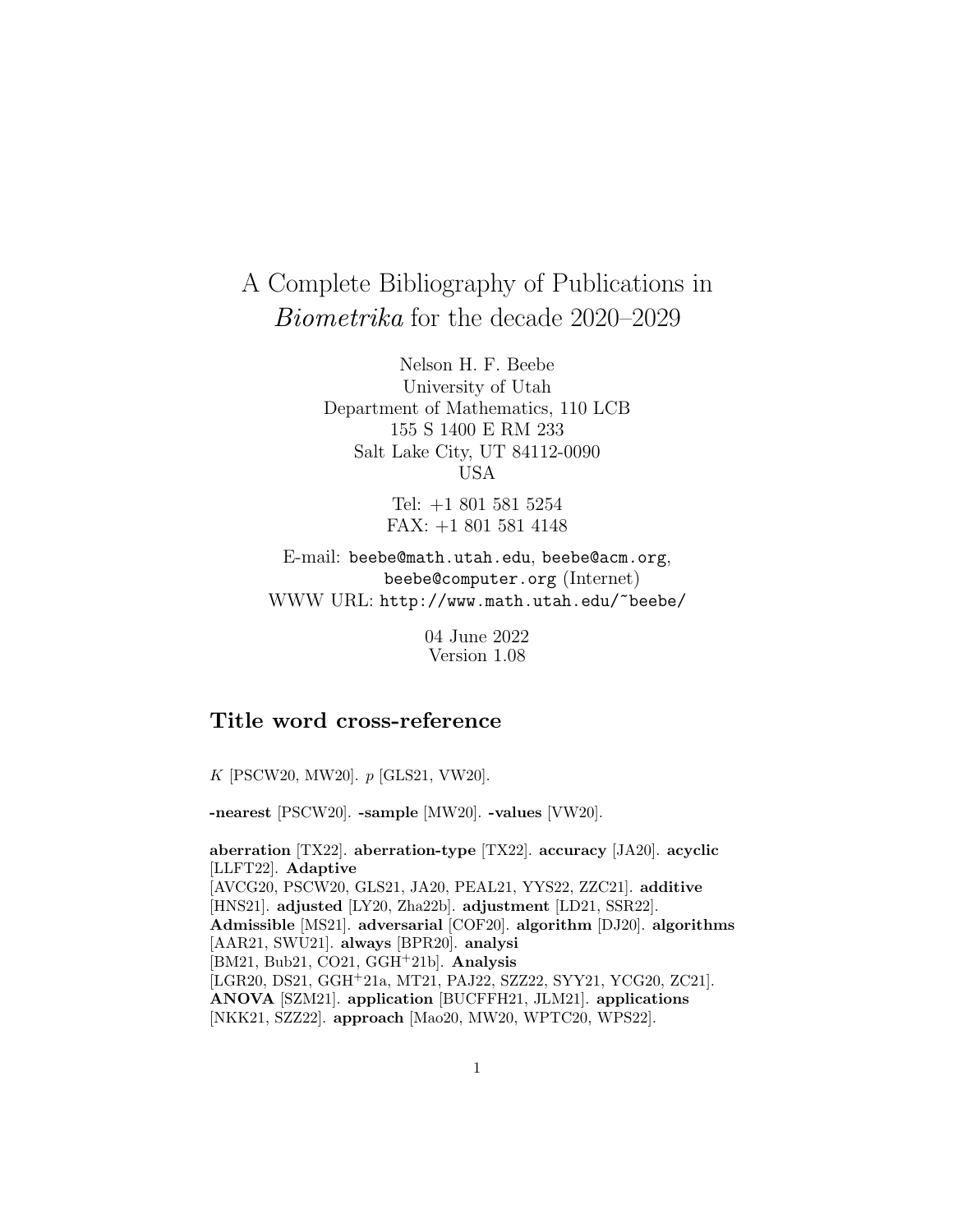**approximate** [CRRS21, VF20]. **approximately** [WZ20]. **Approximating** [vdBRD21, vdBRD22]. **approximation**

[LD20, MZZ<sup>+</sup>20, Woo20, vdBRD21, vdBRD22]. **area** [Sug20]. **Assessing** [AVH21]. **association** [WL22, ZZC21]. **assumption** [KM20, LB21]. **assumption-free** [LB21]. **asymptotic** [MB21, SZM21, WZ20]. **Asymptotics** [Zha22a, MO21, SDDP21]. **attraction** [EBMVZ22]. **augmentation** [LL21]. **autocorrelations** [Zha22a]. **autocovariances** [CCY22]. **autoregressive** [Muk20, ZC21]. **average** [LY20, YYS22]. **averaging** [VW20]. **aware** [DNC22, HMvB21].

**Backfitting** [MS22a, HNS21]. **bacterial** [CZL20, MCL21]. **Bagging** [BUCFFH21]. **balancing** [NSI20, WZ20]. **bandwidth** [MO21]. **bandwidths** [BUCFFH21]. **based** [CCY22, He21, Kon20, MCL21, SWU21, ZJB21]. **bases** [HMvB21]. **Basis** [LWZ21, MZZ<sup>+</sup>20]. **Bayes** [Sug20, WPS22]. **Bayesian** [CBM20, CRRS21, DYND20, GLS21, LDD20, MCFB22, SSYL20, VF20, XX20, YGT20]. **Bernoulli** [VGLR22]. **beyond** [FN22, TZ22]. **bias** [Ros20, RSR21]. **big** [BUCFFH21, WM21]. **binary** [GRR21, JD20, KCB<sup>+</sup>21, KYW22, QYK<sup>+</sup>21a, QYK<sup>+</sup>21b, WZRR21, ZL21b]. **binomial** [KF21]. **binomial-response** [KF21]. **Bio** [DK21]. **Bio-equivalence** [DK21]. **biomarkers** [SZW21]. **blind** [BGN<sup>+</sup>20]. **Block** [KLY21, ZJB21]. **bootstrap** [GMR20, KLY21]. **Bootstrapping** [Muk20]. **bouncy** [ST22]. **brain** [NKK21]. **breakpoint** [Che21].

**calculation** [Mao20]. **calibrated** [Tan20]. **canonical** [YCG20]. **Carlo** [GLS21, HJ20, LWDL22, NDL20, SSYL20, VGLR22, VF20]. **case** [YMRW22]. **causal** [DHRvDL21, GRR21, KCB<sup>+</sup>21, KYW22, NSI20, QYK<sup>+</sup>21a, QYK<sup>+</sup>21b, SSR22, SWU21, WD20, ZL21b]. **causes** [KYW22]. **censoring** [BKGF20, DV21a, DV22]. **chain** [GLS21, SSYL20, VGLR22, VF20]. **Changepoint** [YHF21]. **characteristic** [AVH21]. **Characterization** [RSR21]. **Chatterjee** [SDH22]. **class** [LGL20]. **Classification** [CFS20, LD20]. **closed** [Dob20]. **Combining** [VW20]. **communication** [DNC22]. **communication-efficient** [DNC22]. **community** [LCL20]. **comparison** [MW20]. **competing** [BKGF20]. **completely** [LD21]. **complexity** [FK21]. **Componentwise** [CRRS21]. **Composite** [PEAL21, HNRC20]. **composition** [CZL20, WCL21]. **compositional** [SZZ22]. **computation** [CRRS21, VF20]. **computer** [PEAL21]. **concentration** [RC20]. **conditional** [GR20, LZS20, LKJR22, Muk20, PGDM20, Ros20, TZ22]. **Confidence** [BMS22, Zha22b]. **confounders** [DHRvDL21]. **confounding** [MSK<sup>+</sup>20]. **conjugate** [LGR20]. **connectivity** [NKK21]. **considerations** [WZ20]. **Consistency** [GMR20, SWU21]. **Consistent** [LCL20]. **constrained** [AVCG20]. **constraint** [DYND20]. **constraints** [LRF21]. **constructing** [LLT21]. **contamination** [LY21]. **continuous** [Gun21, YPC20]. **continuous-time** [YPC20]. **contraction** [JG21]. **control**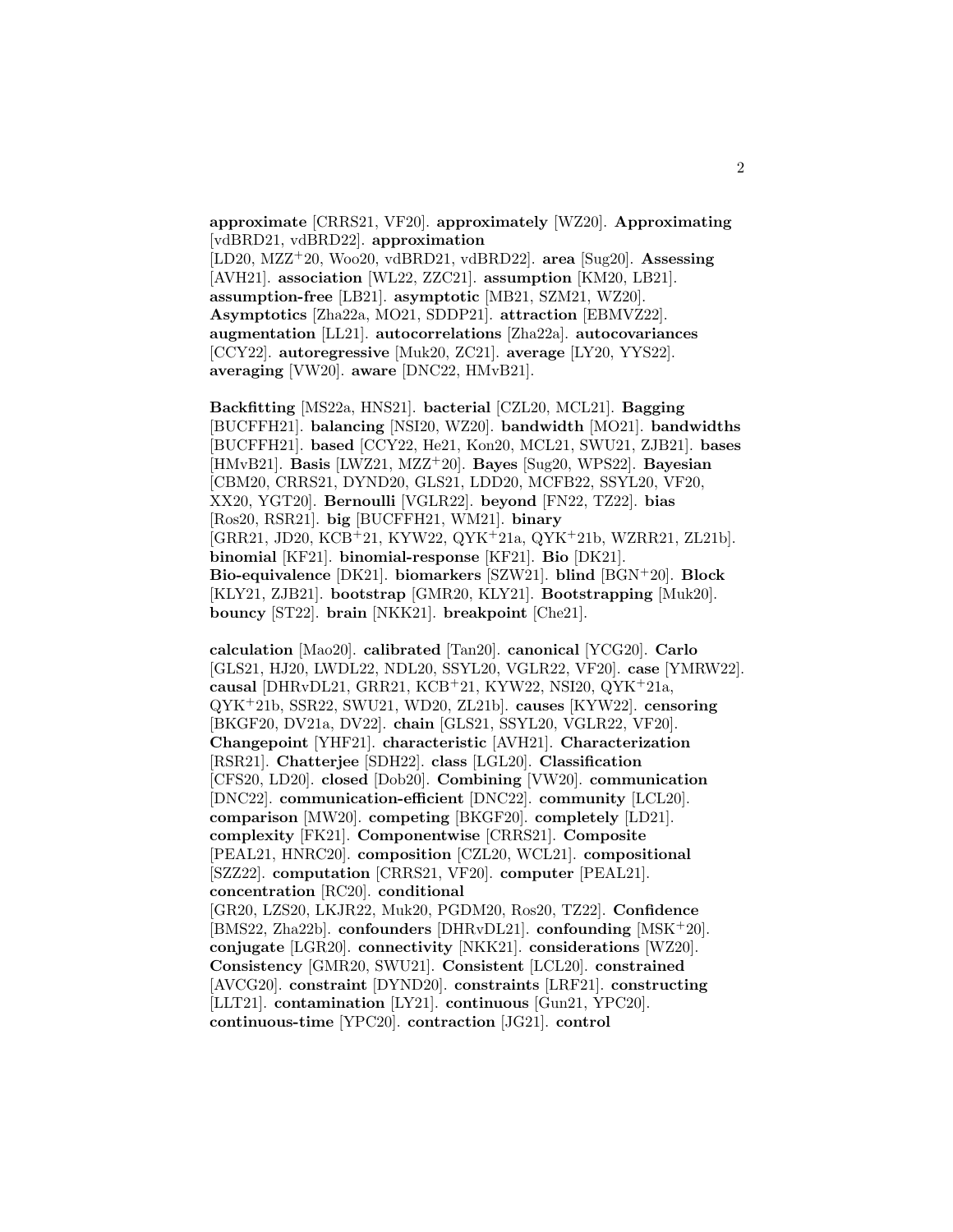[LRF21, SKN<sup>+</sup>22, ZZC21]. **Correction** [DV22, LW20, vdBRD22, VF20]. **correlation** [SDH22, WL22, YCG20]. **cost** [WCL21]. **count** [ZL21a]. **counting** [SCMH22]. **couplings** [HJ20]. **covariance** [GT21, MC22]. **covariances** [Gui22]. **Covariate** [ZZC21, NSI20, YYS22]. **covariate-adaptive** [YYS22]. **covariates** [LD21, TZ22, YHF21, ZLWL22]. **coverage** [Zha22b]. **criterion** [Hui21, TX22]. **critical** [AVCG20]. **cross** [BUCFFH21, CKY20, FH20, GM20, HDL20, LL20, LLZ20a, LLZ20b]. **cross-sectional** [HDL20]. **cross-validated** [BUCFFH21]. **cross-validation** [CKY20, FH20, GM20, LL20, LLZ20a, LLZ20b]. **crossed** [PRZ20]. **cumulative** [LDD20]. **cure** [AVH21, EBMVZ22]. **curves** [AVH21].

**data** [AVH21, BUCFFH21, BM21, BPR20, Bub21, CZL20, CO21, DS21, DV21a, DV22, DK21, GGH<sup>+</sup>21a, GGH<sup>+</sup>21b, HDL20, JLM21, KLY21, LGR20, LZS20, LCL20, SZZ22, Tan20, WM21, YCG20, ZL21a, ZDS<sup>+</sup>20, ZLWL22]. **demonstrated** [Ros20]. **Demystifying** [LGL20]. **density** [PGDM20, Sug20]. **dependence** [SWT20]. **dependent** [DV21a, DV22, KLY21, Zha21, Zha22a]. **design** [HP21, LB21]. **designs** [He21, LLT21, PEAL21, TX22]. **detection** [DFW20, LCL20]. **determination** [LL21]. **Determining** [SWT20]. **deviation** [DK21]. **Diagnosing** [BPR20]. **differential** [NKK21]. **Dimension** [ZLWL22, ZZZ21]. **dimensional**

[CCTW21, CLYZ20, DV21b, GT21, LXYY22, MO21, MW20, NSI20, SSLD20, SZZ22, Tan20, WD20, ZB22, ZWZ20, vdBRD21, vdBRD22]. **dimensions** [QQJG20]. **directed** [LLFT22]. **Discontinuous** [NDL20]. **discovery** [LRF21, MCFB22, WD20]. **discrete** [NDL20, ST22]. **discriminant** [PAJ22]. **Discussion**

[BM21, Bub21, CKY20, CO21, GM20, GRR21, KCB<sup>+</sup>21, LL20, ZL21b]. **dispersion** [WZ20]. **distance** [He21, LLT21]. **distillation** [LKJR22]. **Distributed** [CLZ22, DNC22]. **distribution** [MB21, NBP20]. **distributionally** [BMS22]. **distributions** [EBMVZ22]. **divergence** [Sug20]. **divergent** [TZ22]. **diverging** [LD21]. **domain** [EBMVZ22]. **dose** [ZZZ21]. **dose-finding** [ZZZ21]. **dot** [XX20]. **Doubly** [QQJG20]. **driven** [GMR20]. **dynamic** [HMvB21, SYY21]. **dynamical** [SZW21].

**edge** [CKY20, GM20, LL20, LLZ20a, LLZ20b]. **effect** [DV21b, LY20, MSK<sup>+</sup>20, WPTC20, YYS22, YMRW22, ZWZ20]. **effects** [GRR21, KCB<sup>+</sup>21, KYW22, NW21, NSI20, PRZ20, QYK<sup>+</sup>21a, QYK<sup>+</sup>21b, WZRR21, ZL21b]. **efficiency** [Che21]. **Efficient** [SSLD20, SSR22, VGLR22, DHRvDL21, DNC22, MZZ<sup>+</sup>20]. **eigenvalues** [TY20]. **Elicitation** [FK21]. **Empirical** [CLYZ20, CCTW21, KLY21, MO21, Sug20, SZM21, WPS22, YGT20]. **Ensemble** [SLCF20]. **Envelopes** [ZLS20]. **equivalence** [DK21]. **Erratum** [Ano22]. **error** [BPBS21, DS21, FY21, LZF20, NBP20, SZZ22, ZZC21]. **errors** [JD20, LB21, NBP20]. **errors-in-variables** [NBP20]. **essential** [LMSW20]. **estimates** [LY20]. **Estimating**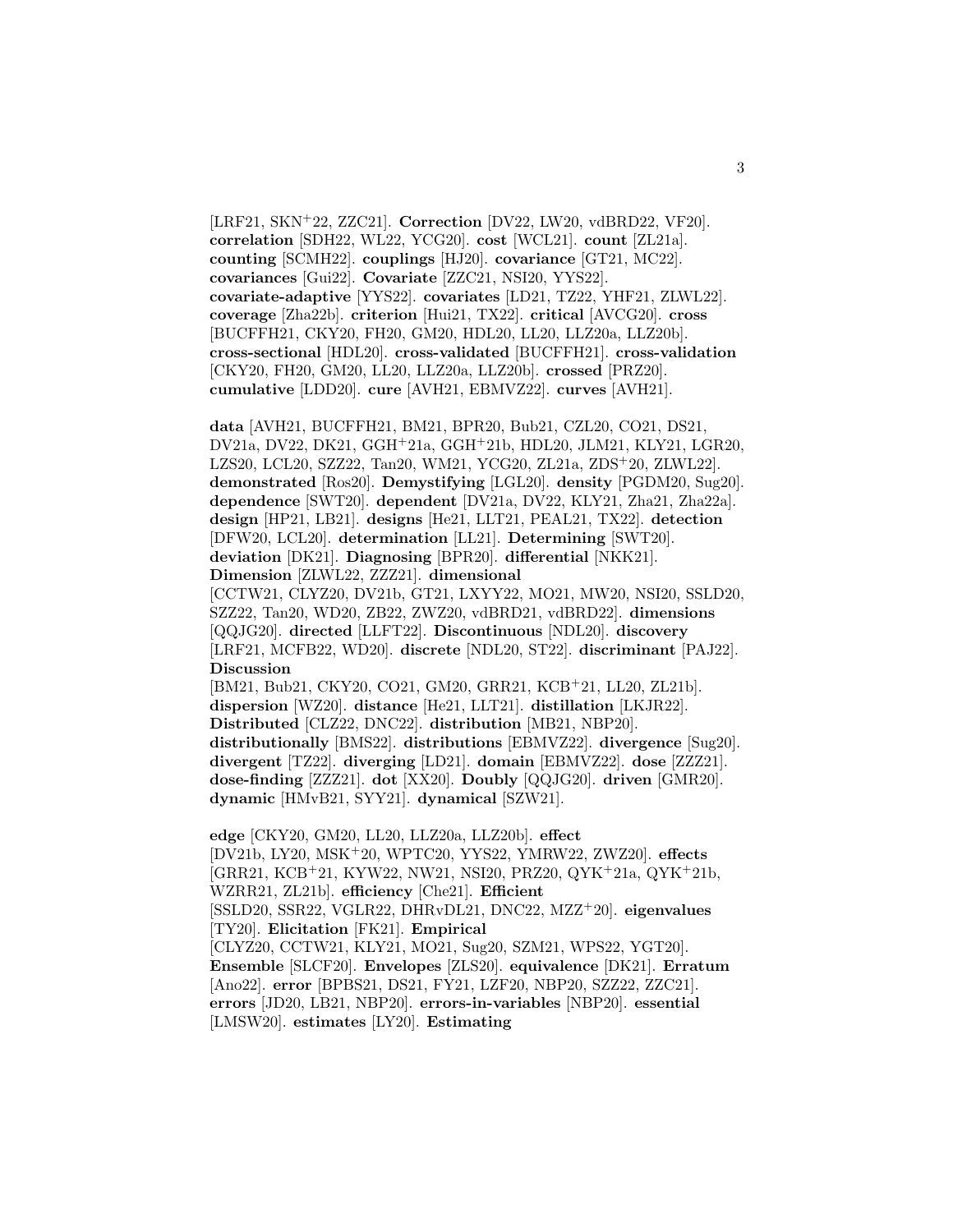[NKK21, QYK<sup>+</sup>21a, GRR21, KCB<sup>+</sup>21, QYK<sup>+</sup>21b, ZL21b]. **Estimation** [EBMVZ22, HDL20, LZF20, MS22b, NBP20, WZRR21, WL22, ZWZ20, BMS22, CZL20, Che21, DV21a, DV22, LW18, LW20, MCL21, MSK<sup>+</sup>20, NW21, NSI20, PGDM20, SLCF20, Sug20, Tan20, XX20, YPC20, ZL21a]. **estimator** [Kon20]. **estimators** [LGL20, MS21, Muk20]. **evaluation** [YHF21]. **Event** [BM21, Bub21, CO21, GGH<sup>+</sup>21a, GGH<sup>+</sup>21b, SYY21]. **events** [MPHF21]. **exact** [LB21, SKN<sup>+</sup>22]. **excess** [HNS21]. **exchangeable** [Dob20, LB21]. **excursion** [GRR21, KCB<sup>+</sup>21, QYK<sup>+</sup>21a, QYK<sup>+</sup>21b, ZL21b]. **expansions** [LWZ21]. **experiments** [LD21, LY20, PEAL21]. **explained** [WPTC20]. **exponentially** [YGT20]. **Extended** [SSYL20]. **external** [ZDS<sup>+</sup>20]. **extreme** [CLZ22]. **extremes** [SWT20].

**factorizations** [LDD20]. **factors** [Kon20]. **factory** [VGLR22]. **failure** [YPC20]. **false** [LRF21, Zha22b]. **familywise** [ZZC21]. **Fast** [Dob20, LKJR22, PEAL21]. **fifty** [DJ20]. **filling** [MZZ<sup>+</sup>20, TX22]. **filter** [LW18, LW20]. **finding** [ZZZ21]. **Finite** [ZC21]. **Finite-time** [ZC21]. **finiteness** [KF21]. **fixed** [LB21]. **fixed-design** [LB21]. **flow** [WCL21]. **follow** [EBMVZ22]. **follow-up** [EBMVZ22]. **forecasting** [LXYY22]. **forms** [BZ21]. **framework** [LRF21]. **free** [LB21, WPTC20]. **function** [FN22]. **Functional** [LY21, DK21, LZS20, LWZ21, PAJ22, QQJG20]. **functionals** [SKN<sup>+</sup>22]. **fused** [PSCW20].

**game** [COF20]. **Gauss** [JA20]. **Gaussian** [vdBRD22, PGDM20, vdBRD21]. **Gaussianity** [WD20]. **General**

[BKGF20, Zha22b, HP21, LRF21, YMRW22]. **Generalized** [KM20, ZDS<sup>+</sup>20, BZ21, DFBL22, Hui21, JG21, KF21, LGR20, MS22a, Muk20]. **genetic** [WL22]. **genome** [ZZC21]. **genome-wide** [ZZC21]. **genomic** [MCFB22]. **Geometrically** [HMvB21]. **Gibbs** [CRRS21]. **Gibbs-like** [CRRS21]. **gradient** [SSYL20]. **graphical** [NKK21, QQJG20, SSR22]. **graphs** [LLFT22, RC20, XX20]. **greedy** [SWU21]. **grid** [PEAL21]. **grids** [Gui22]. **grouped** [LGR20]. **growth** [MCL21]. **guarantees** [SWU21]. **Gumbel** [EBMVZ22].

**Hamiltonian** [HJ20, NDL20]. **Hastings** [DJ20]. **health** [GRR21, KCB<sup>+</sup>21, QYK<sup>+</sup>21a, QYK<sup>+</sup>21b, ZL21b]. **Hermite** [JA20]. **Heterogeneity** [DNC22]. **Heterogeneity-aware** [DNC22]. **Heterogeneous** [MPHF21, NW21]. **heteroscedastic** [Muk20]. **heteroscedasticity** [ZLS20]. **hidden** [SSR22]. **High** [CCTW21, SZZ22, WD20, Zha21, ZB22, DV21b, GT21, LXYY22, MO21, MW20, NSI20, QQJG20, SSLD20, Tan20, ZWZ20, vdBRD21, vdBRD22]. **High-dimensional** [CCTW21, SZZ22, WD20, ZB22, DV21b, GT21, LXYY22, MO21, MW20, NSI20, SSLD20, Tan20, ZWZ20, vdBRD21, vdBRD22]. **High-quantile** [Zha21]. **histogram** [LMSW20]. **history**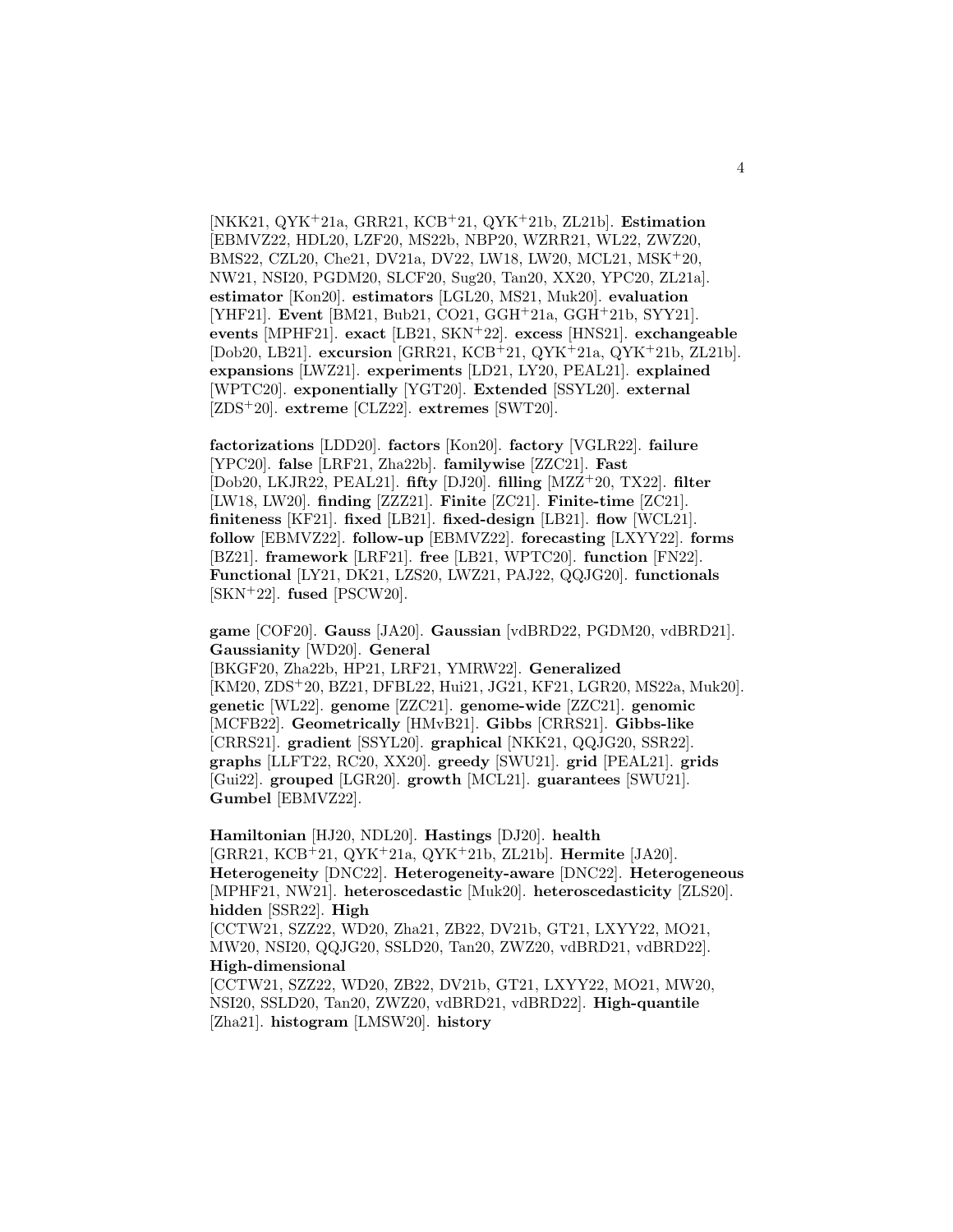[BM21, Bub21, CO21, GGH<sup>+</sup>21a, GGH<sup>+</sup>21b, SYY21]. **hyperbolic** [BZ21]. **Hypotheses** [BPBS21]. **Hypothesis** [WCL21].

**Identifiability** [KYW22]. **imbalanced** [SSLD20]. **imperfect** [CFS20]. **improve** [Zha22b]. **improved** [ZDS<sup>+</sup>20]. **inconsistency** [Säv22]. **independence** [GR20, KM20, LZS20, MC22]. **index** [CLZ22]. **indexes** [SCMH22]. **indirect** [ZWZ20]. **individual** [MPHF21]. **inequalities** [KM20]. **Inference** [DV21b, YYS22, YGT20, CCTW21, CLZ22, DV21a, DV22, DNC22, HNRC20,

PRZ20, PEAL21, SWU21, SCMH22, WPS22, YHF21, ZDS<sup>+</sup>20, ZB22, ZWZ20]. **infinite** [LDD20]. **inflated** [VF20]. **information** [Hui21, Mao20]. **insensitivity** [Ros20]. **instrument** [Gun21]. **instrumental** [JD20, KM20, WZRR21]. **insufficient** [EBMVZ22]. **Integrated** [TZ22, Woo20, vdBRD21, vdBRD22]. **integration** [ZDS<sup>+</sup>20]. **interactive** [LRF21]. **intermediate** [DHRvDL21]. **Interpoint** [MC22]. **Interpoint-ranking** [MC22]. **intervals** [Zha22b]. **intractable** [VGLR22]. **Inverse** [LXYY22, HMvB21]. **Inverses** [Gui22].

**Jackknife** [MO21]. **Jeffreys** [KF21]. **Jeffreys-prior** [KF21]. **Jump** [Che21].

**kink** [Che21].

**labels** [CFS20]. **Laplace** [Woo20]. **Large** [DFBL22, SDDP21, CLYZ20, GLS21, SSYL20, SZM21]. **large-dimensional** [CLYZ20]. **Large-sample** [SDDP21]. **Large-scale** [DFBL22, SSYL20]. **lasso** [PSCW20]. **Lassoing** [TY20]. **latent** [NKK21]. **Lattice** [He21]. **Lattice-based** [He21]. **layer** [LCL20]. **Learning** [ZJB21, ZB22]. **left** [BKGF20]. **left-truncation** [BKGF20]. **less** [MCFB22]. **leveraging** [ZDS<sup>+</sup>20]. **like** [CRRS21]. **likelihood** [AVCG20, CCTW21, CLYZ20, FH20, HNRC20, MO21, MT21, YGT20, ZL21a]. **likelihoods** [NDL20]. **linear** [Che21, DFBL22, FN22, HMvB21, Hui21, JG21, KF21, LGR20, LB21, NBP20, PAJ22, ZC21, ZWZ20]. **local** [Dob20, FN22, LD20, WZRR21]. **log** [SZZ22]. **log-error-in-variable** [SZZ22]. **logistic** [FY21, PGDM20, SSLD20]. **loss** [MS22b]. **lost** [GLS21].

**M** [Muk20]. **M-estimators** [Muk20]. **manifold** [LD20, LY21]. **marginal** [FH20, GR20, SDDP21]. **marker** [WPTC20]. **Markov** [GLS21, HMvB21, SSYL20, VGLR22, VF20]. **matched** [COF20, Ros20]. **matching** [MT21, Säv22]. **Matérn** [Gui22]. **matrices** [CZL20, ZJB21]. **Matrix** [FY21, MCL21, MS22b]. **Matrix-variate** [FY21]. **maximin** [LLT21]. **maximizing** [MCFB22]. **Maximum** [ZL21a, DK21, EBMVZ22]. **mean** [CLYZ20, LZS20, MS21, ZB22]. **Measurement** [JD20, DS21, FY21]. **mediation** [DHRvDL21, ZWZ20]. **mediator** [MSK<sup>+</sup>20]. **mediator-outcome** [MSK<sup>+</sup>20]. **metagenomics** [CZL20]. **method**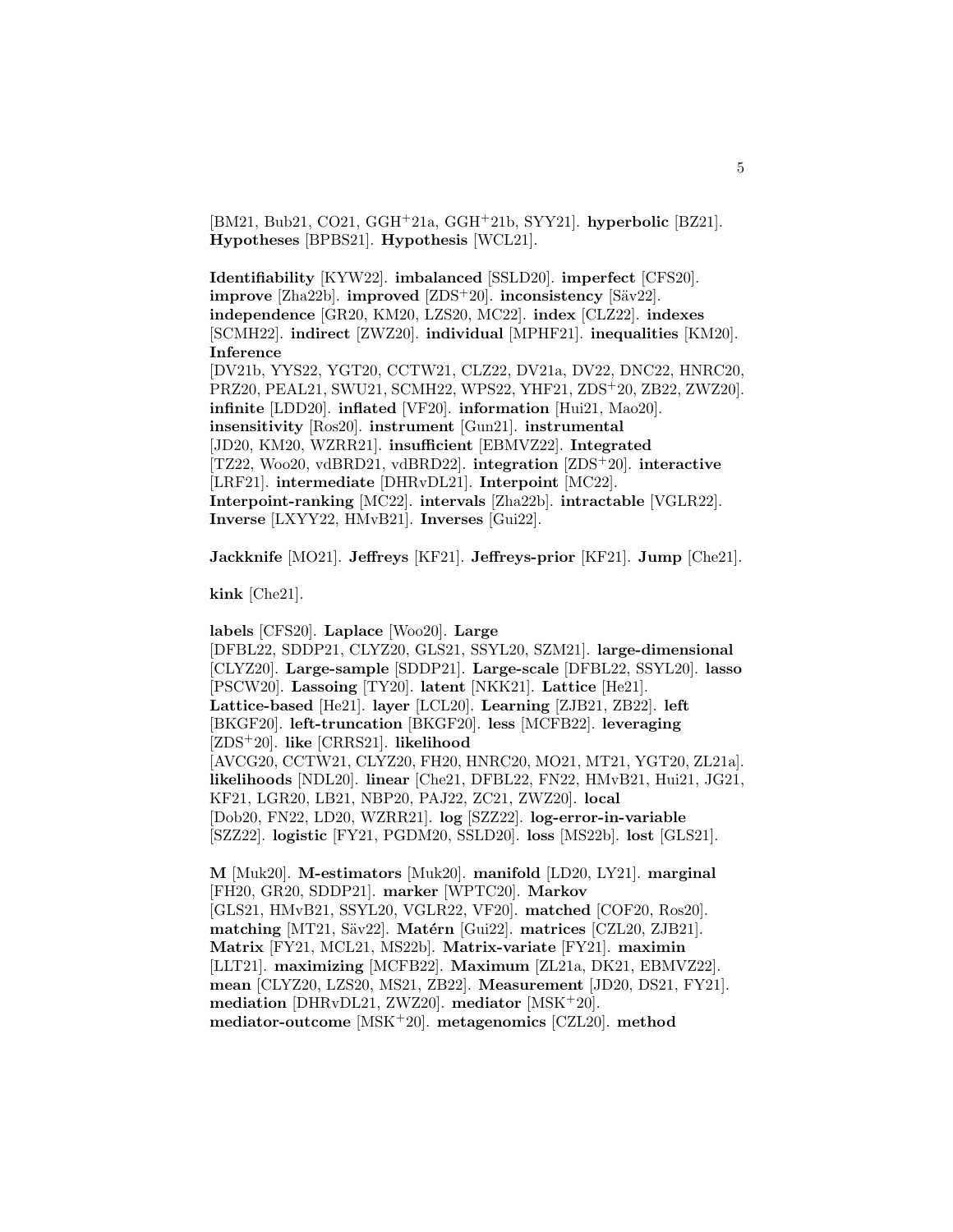[DFW20, LLT21, SDDP21, SKN<sup>+</sup>22, SZM21]. **methods** [LXYY22, YYS22]. **microbial** [SZZ22]. **Minimal** [WZ20]. **minimization** [YYS22]. **minimum** [TX22, WCL21]. **minimum-cost** [WCL21]. **Missing** [FDS22, BPR20, YHF21]. **misspecification** [Tan20]. **misspecified** [DFBL22, DV21b]. **mixed** [Hui21, LGR20, RSR21, YCG20]. **mixing** [GLS21]. **mixture** [LPR20]. **mobile** [GRR21, KCB<sup>+</sup>21, QYK<sup>+</sup>21a, QYK<sup>+</sup>21b, ZL21b]. **Model** [WPTC20, BKGF20, DFBL22, HDL20, HNS21, JD20, PGDM20, Tan20, WZRR21, ZDS<sup>+</sup>20, ZZZ21]. **Model-free** [WPTC20]. **Modelling** [SZW21, DV21a, DV22, LPR20, MPHF21, YMRW22]. **models** [DFBL22, DV21b, GT21, Hui21, JLM21, JG21, KF21, LGR20, LB21, MS22a, Mao20, Muk20, NKK21, NBP20, PRZ20, QQJG20, SLCF20, SSR22, SZM21, YPC20, ZL21a, ZLS20, ZC21, ZWZ20]. **modularity** [MB21]. **moment** [LXYY22, TZ22]. **monotone** [MCL21]. **Monte** [NDL20, GLS21, HJ20, LWDL22, SSYL20, VGLR22, VF20]. **multi** [LCL20]. **multi-layer** [LCL20]. **multinomial** [LPR20]. **multiple** [CBM20, KYW22]. **Multiplicative** [YMRW22]. **multiply** [LGL20]. **Multisample** [CZL20]. **Multivariate** [COF20, BPR20, BZ21, MS21, SWT20, ZLS20].

**nearest** [PSCW20]. **neighbour** [PSCW20]. **nested** [LLFT22, Woo20]. **Network** [LLZ20a, LCL20, MO21, ZLWL22, CKY20, GM20, LL20, LLZ20b]. **networks** [MB21, SYY21]. **non** [WD20]. **non-Gaussianity** [WD20]. **nonlinear** [SZW21]. **nonlinearity** [ZLS20]. **Nonparametric** [DHRvDL21, MW20, PSCW20, WPS22]. **nonparametrics** [MCFB22]. **Nonsmooth** [HNS21]. **Nontestability** [Gun21]. **normal** [MS21]. **note** [JA20]. **nuisance** [vdBRD21, vdBRD22]. **number** [Kon20, LD21, TZ22].

**observational** [COF20, Ros20]. **one** [COF20]. **one-sided** [COF20]. **operating** [AVH21]. **operators** [Mao20]. **Optimal** [MCL21, WM21, WPS22, XX20, He21, LWDL22, ZB22]. **optimality** [KLY21]. **oracle** [NW21]. **order** [LL21]. **other** [YYS22]. **outcome** [KYW22, MSK<sup>+</sup>20]. **outcomes** [QYK<sup>+</sup>21a, GRR21, KCB<sup>+</sup>21, QYK<sup>+</sup>21b, ZL21b].

**panel** [ZL21a]. **paradata** [DS21]. **parameters** [DV21b, NDL20, RSR21, SZM21, vdBRD21, vdBRD22]. **parsimonious** [ZZZ21]. **particle** [LW18, LW20, ST22]. **partition** [PGDM20]. **Path** [RC20, MSK<sup>+</sup>20]. **path-specific** [MSK<sup>+</sup>20]. **penalized** [Hui21]. **penalty** [KF21]. **permutation** [SWU21]. **permutation-based** [SWU21]. **permuted** [MCL21]. **personalized** [ZZZ21]. **perspective** [FDS22, WCL21]. **perturbation** [Kon20]. **phase** [HMZX21, Zha22a]. **phenomenon** [HMZX21]. **phylogenetic** [WCL21]. **Pitman** [LPR20]. **Poisson** [JLM21]. **political** [JLM21]. **post** [VF20, WPS22]. **post-correction** [VF20]. **post-selection** [WPS22]. **Posterior** [JG21, SSLD20]. **posteriors** [VGLR22, vdBRD21, vdBRD22]. **potentially** [DV21b]. **power**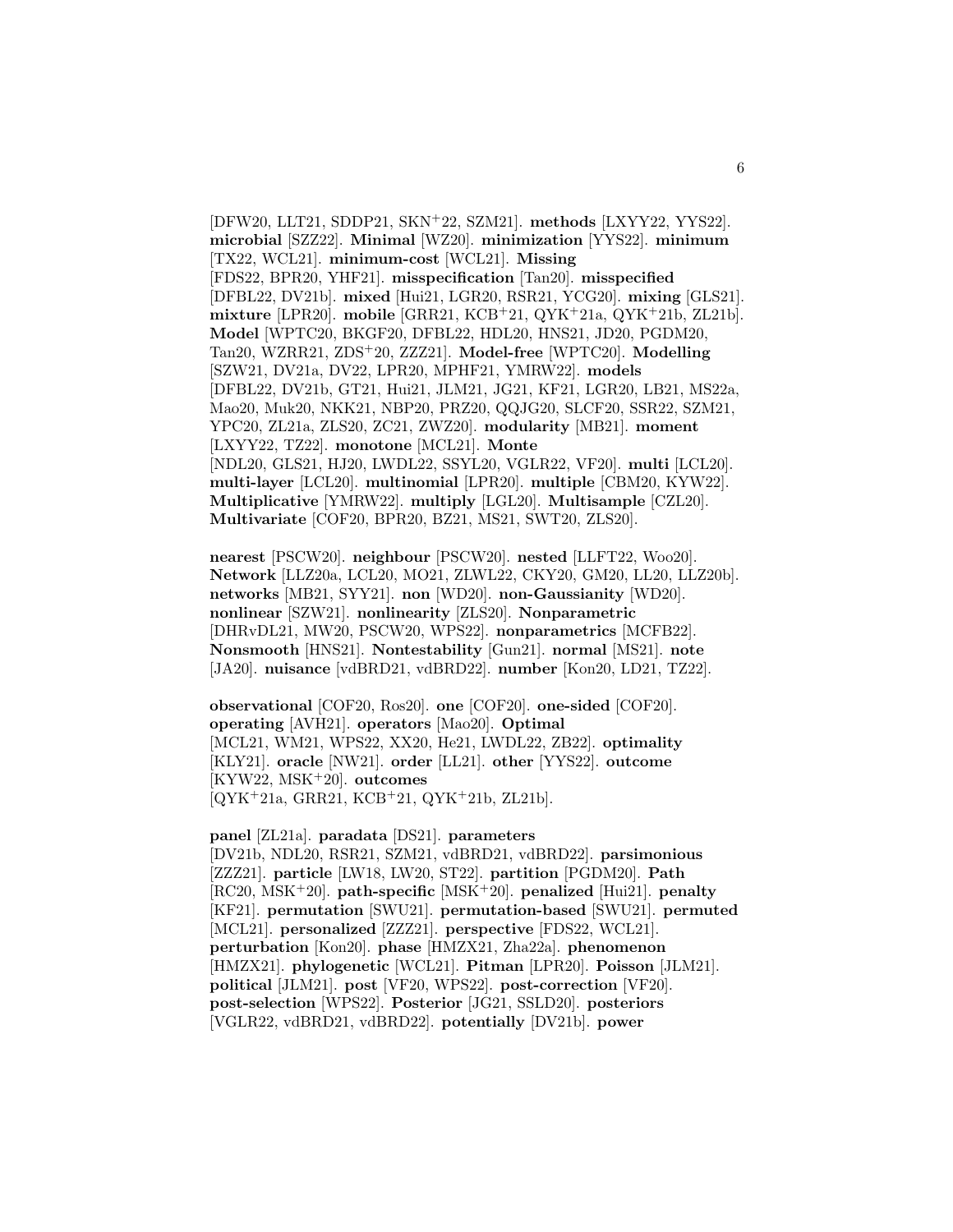[SDH22, Sug20]. **powerful** [LKJR22]. **practical** [WZ20]. **predicting** [MCFB22]. **prediction** [AVH21]. **predictor** [LL21]. **predictors** [LXYY22]. **presence** [MSK<sup>+</sup>20, YHF21]. **principal** [YHF21]. **prior** [KF21]. **probability** [YGT20]. **problems** [HMvB21, MW20]. **process** [FDS22, LPR20]. **processes** [PGDM20, SCMH22, YPC20]. **product** [XX20]. **projections** [He21]. **propensity** [NSI20, Tan20]. **properties** [AAR21, FK21, WZ20]. **property** [RSR21]. **proportion** [WPTC20]. **pseudo** [SDDP21]. **pseudo-marginal** [SDDP21].

**quadratic** [BZ21, MS22b]. **quadrature** [JA20]. **quantifying** [WPTC20]. **quantile** [MT21, WM21, Zha21]. **quantile-matching** [MT21]. **quantiles** [KLY21]. **Quasi** [NW21, He21]. **quasi-optimal** [He21]. **Quasi-oracle** [NW21]. **quasilikelihood** [Hui21].

**random** [BPR20, BZ21, FDS22, Kon20, PRZ20, XX20]. **random-perturbation-based** [Kon20]. **randomization** [LKJR22, YYS22]. **randomized** [LD21, LY20]. **rank** [CBM20, HP21, JLM21, Kon20, SDH22]. **ranking** [MC22]. **rate** [EBMVZ22, LRF21, Zha22b, ZZC21]. **rate-adjusted** [Zha22b]. **rates** [BPBS21, MCL21]. **ratio** [AVCG20]. **receiver** [AVH21]. **recurrent** [MPHF21]. **reduced** [JLM21]. **reduced-rank** [JLM21]. **reduction** [CBM20, ZLWL22, ZZZ21]. **regions** [BMS22]. **Regression** [LD21, LY20, BKGF20, CBM20, Che21, FY21, FN22, HNS21, LY21, LZF20, PSCW20, SSLD20, SZZ22, SLCF20, WM21, ZL21a, ZLS20, Zha21]. **Regression-adjusted** [LY20]. **Regularized** [Tan20]. **Rejoinder** [GGH<sup>+</sup>21b, LLZ20b, QYK<sup>+</sup>21b]. **relaxation** [DYND20]. **replacement** [S¨av22]. **resampling** [LWDL22]. **respondent** [GMR20]. **respondent-driven** [GMR20]. **response** [KF21]. **restrictions** [ZC21]. **ridge** [LZF20]. **right** [BKGF20]. **right-censoring** [BKGF20]. **risk** [BKGF20, HNS21, MPHF21]. **Robust** [NSI20, Sug20, BMS22, DFW20, LGL20]. **roots** [CCY22]. **rotated** [vdBRD21, vdBRD22].

**sample** [CCY22, KLY21, MW20, SDDP21, Zha22a]. **sampler** [ST22]. **samples** [SZM21]. **sampling**

[GMR20, LLZ20a, SSLD20, YGT20, CKY20, GM20, LL20, LLZ20b]. **Sard** [SKN<sup>+</sup>22]. **Scalable** [PRZ20]. **Scalar** [FN22]. **Scalar-on-function** [FN22]. **scale** [DFBL22, MS21, SSYL20]. **scales** [HNS21]. **schemes** [GLS21]. **score** [NSI20]. **scores** [Tan20]. **search** [GLS21, ZB22]. **sectional** [HDL20]. **segmented** [Che21]. **selecting** [TX22]. **selection** [CBM20, DFBL22, GLS21, KLY21, MZZ<sup>+</sup>20, SLCF20, SSYL20, SZM21, WPS22]. **selective** [Zha22b]. **Semi** [SKN<sup>+</sup>22, ZB22]. **Semi-exact** [SKN<sup>+</sup>22]. **semi-supervised** [ZB22]. **Semiparametric** [YPC20, DV21a, DV22, HDL20, Mao20, MSK<sup>+</sup>20, SLCF20, SZW21, YCG20, ZL21a]. **sensitivity** [HP21]. **separation** [BGN<sup>+</sup>20, He21]. **sequential** [LWDL22]. **series** [DFW20, Zha21, Zha22a]. **sets** [SSR22]. **shape** [SCMH22]. **shift** [DFW20]. **shrinkage** [KF21, LDD20]. **sided** [COF20]. **sign**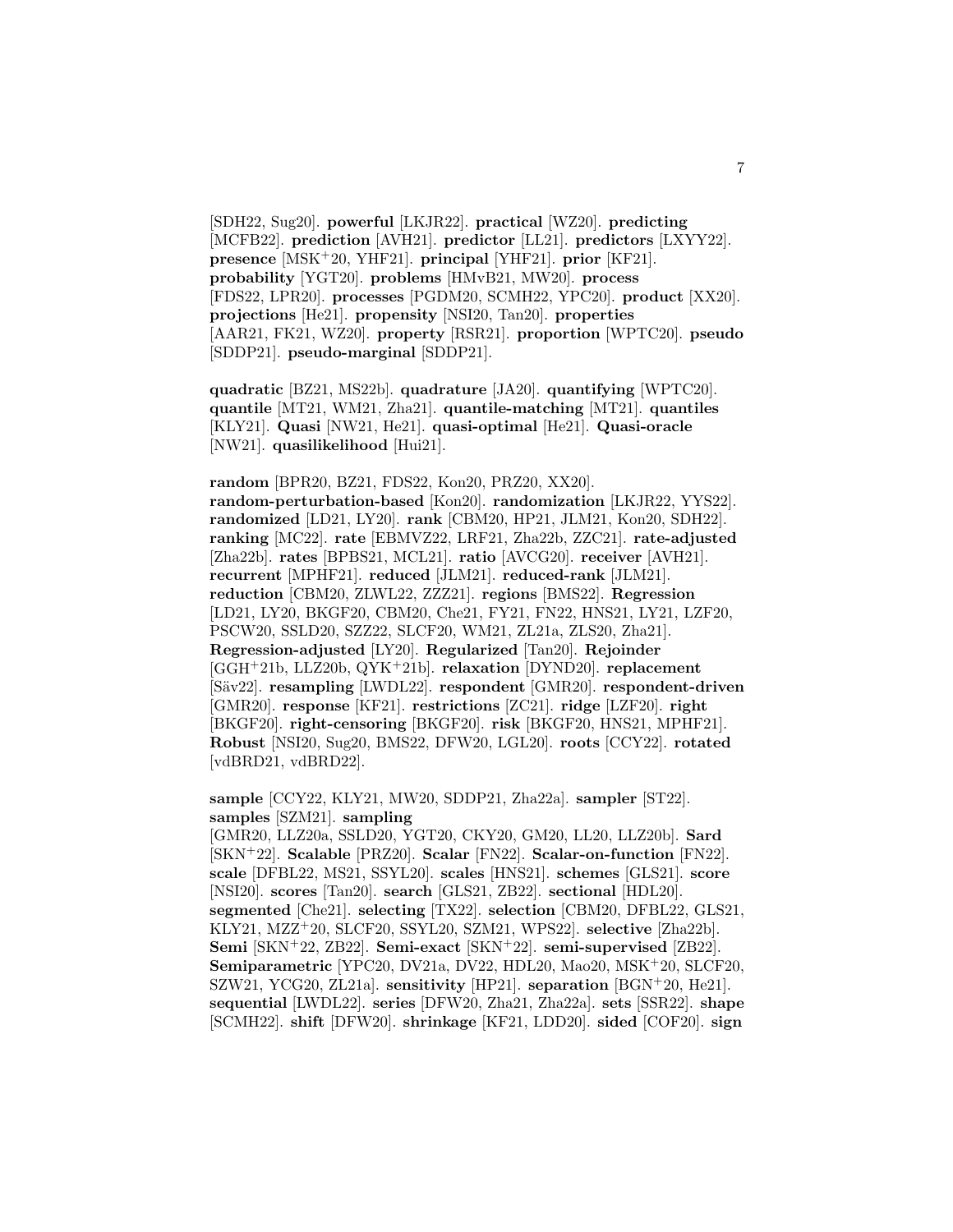[MC22]. **signals** [WPS22]. **signed** [HP21, MB21]. **Simplified** [Woo20]. **simultaneous** [CBM20]. **size** [SCMH22]. **sketching** [AAR21]. **small** [MO21, Sug20]. **Smoothed** [LLFT22]. **smoothing** [MZZ<sup>+</sup>20, SZM21]. **snippets** [LWZ21]. **source** [BGN<sup>+</sup>20]. **space** [MZZ<sup>+</sup>20, TX22]. **space-filling** [MZZ<sup>+</sup>20, TX22]. **Sparse** [PAJ22, YCG20, CBM20, JG21, MO21, WPS22]. **Spatial** [BGN<sup>+</sup>20]. **specific** [MSK<sup>+</sup>20]. **Specification** [GT21, HNRC20]. **spline** [SZM21]. **splines** [MZZ<sup>+</sup>20]. **statistic** [ZJB21]. **Statistical** [AAR21, SCMH22, DNC22, FK21, GT21, HMvB21, ZDS<sup>+</sup>20]. **statistics** [WL22]. **status** [AVH21]. **steps** [CRRS21]. **stochastic** [FDS22, SSYL20]. **strategies** [BPBS21]. **Stratification** [LWDL22]. **stratified** [LY20]. **structural** [LRF21, YPC20]. **structure** [SWT20]. **structured** [MS22a]. **structures** [GT21, ZJB21]. **studies** [COF20, Ros20, ZZC21]. **subdistribution** [BKGF20]. **subject** [DV21a, DV22]. **subsampling** [WM21]. **sufficient** [LXYY22]. **summary** [WL22, ZDS<sup>+</sup>20]. **super** [Che21]. **super-efficiency** [Che21]. **superharmonicity** [MS22b]. **supervised** [ZB22]. **surrogate** [WPTC20, YHF21]. **survey** [DS21]. **survival** [AVH21, DV21a, DV22, HNS21]. **systems** [SZW21].

**tail** [Zha21, Zha22a]. **tail-dependent** [Zha21, Zha22a]. **temporal** [SZW21]. **test** [CLYZ20, HP21, LB21, MC22, Ros20, TZ22]. **Testing** [CCY22, DS21, LZS20, AVCG20, BPBS21, COF20, Dob20, GR20, KM20, LKJR22, LLFT22, WCL21]. **tests** [DK21, Dob20, GT21, HNRC20, MS22a]. **text** [JLM21]. **tilted** [YGT20]. **time** [DFW20, GLS21, GRR21, HNS21, KCB<sup>+</sup>21, QYK<sup>+</sup>21a, QYK<sup>+</sup>21b, YPC20, ZL21b, Zha21, Zha22a, ZC21]. **time-varying** [GRR21, KCB<sup>+</sup>21, QYK<sup>+</sup>21a, QYK<sup>+</sup>21b, ZL21b]. **tolerance** [VF20]. **topological** [BM21, Bub21, CO21, GGH<sup>+</sup>21a, GGH<sup>+</sup>21b]. **training** [CFS20]. **transformations** [MT21]. **transition** [HMZX21, Zha22a]. **treatment** [DV21b, LY20, NW21, WPTC20, WZRR21, YYS22]. **treatments** [Gun21]. **tree** [BPBS21, GMR20]. **trials** [YHF21]. **truncation** [BKGF20, HDL20]. **two** [HNS21]. **type** [TX22]. **types** [YCG20].

**U** [ZJB21]. **U-statistic-based** [ZJB21]. **Unbiased** [HJ20]. **unequal** [YGT20]. **unified** [Mao20]. **uniform** [HP21]. **unit** [CCY22]. **unknown** [MS21, NBP20]. **unmeasured** [Ros20]. **use** [Hui21, VF20]. **using** [AVH21, DS21, LGR20, LXYY22, PGDM20].

**vaccine** [YHF21]. **validated** [BUCFFH21]. **validation** [CKY20, FH20, GM20, LL20, LLZ20a, LLZ20b]. **validity** [Gun21]. **value** [AVCG20, CLZ22]. **values** [VW20]. **variable** [CBM20, GLS21, JD20, KM20, NKK21, SZZ22, SLCF20, SSYL20, WZRR21]. **variables** [NBP20, SSR22]. **Variance** [LW18, LZF20, LW20]. **variant** [MCFB22]. **variate** [FY21]. **varying** [GRR21, KCB<sup>+</sup>21, QYK<sup>+</sup>21a, QYK<sup>+</sup>21b, ZL21b]. **vector** [CLYZ20, MS21, ZC21]. **vectors** [BZ21]. **versus** [GR20]. **very** [GLS21]. **via**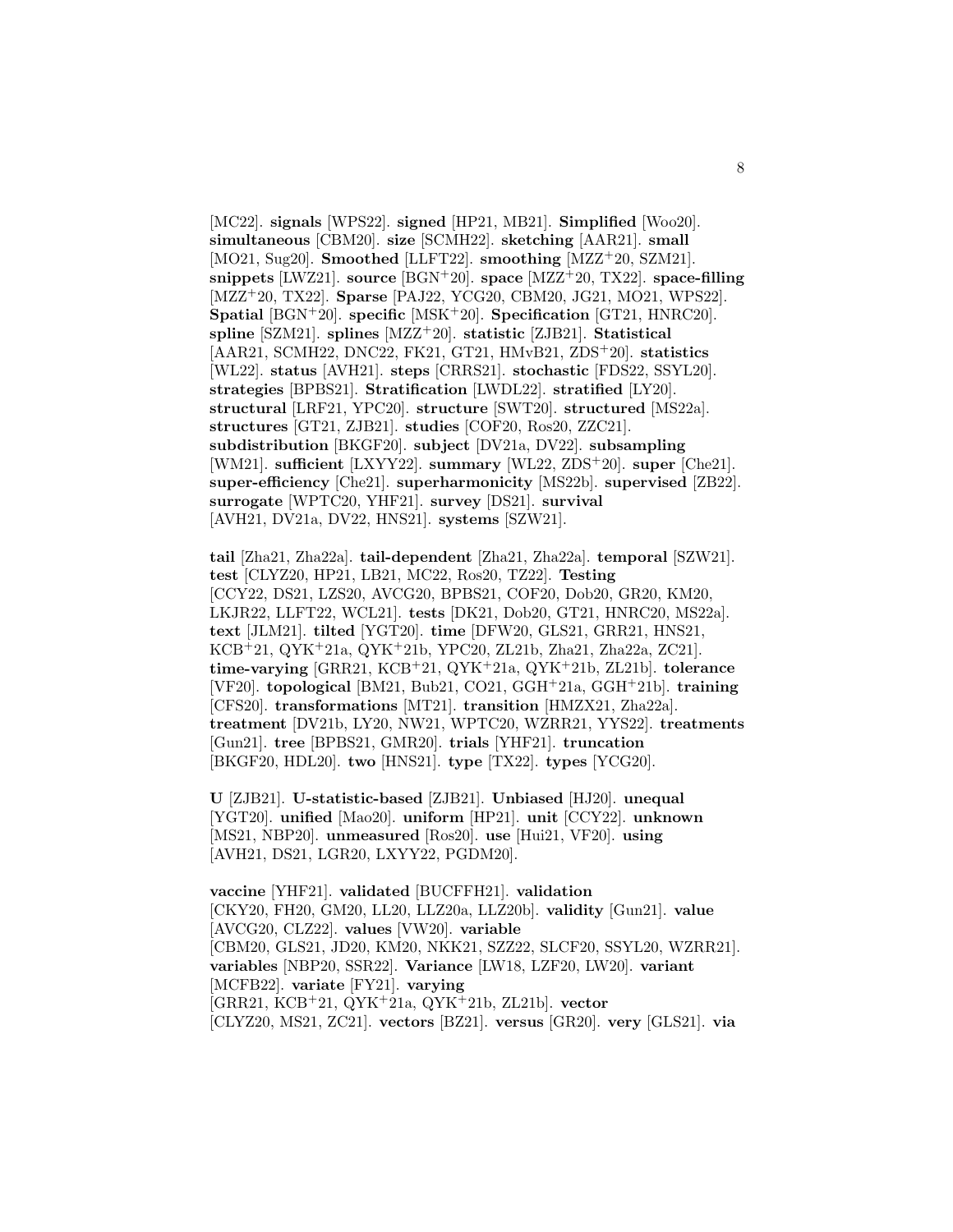[CRRS21, LD20, LZF20, LKJR22, MCFB22, MZZ<sup>+</sup>20, NSI20, VW20, ZZZ21, vdBRD21, vdBRD22]. **visualization** [Zha22a].

**Wasserstein** [BMS22]. **ways** [Zha22b]. **weighted** [MB21]. **weights** [RC20, WZ20]. **wide** [ZZC21]. **Wilks** [HMZX21]. **without** [S¨av22].

**Yor** [LPR20].

# **References**

#### **Ahfock:2021:SPS**

[AAR21] D. C. Ahfock, W. J. Astle, and S. Richardson. Statistical properties of sketching algorithms. Biometrika, 108(2):283–297, June 2021. CODEN BIOKAX. ISSN 0006-3444 (print), 1464- 3510 (electronic). URL http://academic.oup.com/biomet/ article/108/2/283/5878938.

#### **Anonymous:2022:E**

[Ano22] Anonymous. Erratum. Biometrika, 109(2):567, June 2022. CO-DEN BIOKAX. ISSN 0006-3444 (print), 1464-3510 (electronic). URL http://academic.oup.com/biomet/article/109/2/567/ 6537610.

#### **AlMohamad:2020:ACV**

[AVCG20] Diaa Al Mohamad, Erik W. Van Zwet, Eric Cator, and Jelle J. Goeman. Adaptive critical value for constrained likelihood ratio testing. Biometrika, 107(3):677–??, September 2020. CO-DEN BIOKAX. ISSN 0006-3444 (print), 1464-3510 (electronic). URL http://academic.oup.com/biomet/articleabstract/107/3/677/5829498.

#### **Amico:2021:ACS**

[AVH21] M. Amico, I. Van Keilegom, and B. Han. Assessing cure status prediction from survival data using receiver operating characteristic curves. Biometrika, 108(3):727–740, September 2021. CO-DEN BIOKAX. ISSN 0006-3444 (print), 1464-3510 (electronic). URL http://academic.oup.com/biomet/article/108/3/727/ 5913386.

#### **Bachoc:2020:SBS**

[BGN<sup>+</sup>20] François Bachoc, Marc G. Genton, Klaus Nordhausen, Anne Ruiz-Gazen, and Joni Virta. Spatial blind source separation. Biometrika, 107(3):627–??, September 2020. CO-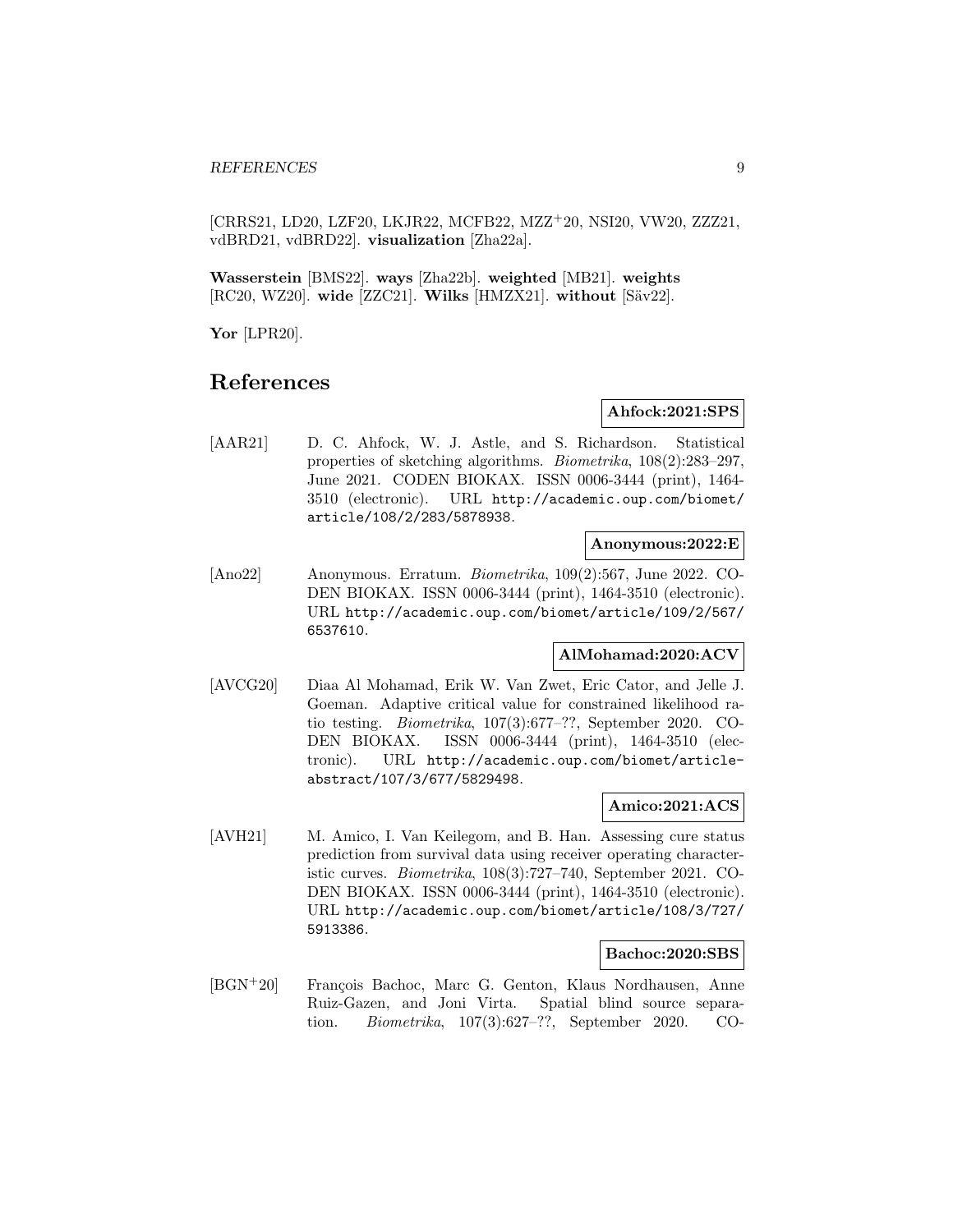DEN BIOKAX. ISSN 0006-3444 (print), 1464-3510 (electronic). URL http://academic.oup.com/biomet/articleabstract/107/3/627/5739178.

#### **Bellach:2020:GRM**

[BKGF20] A. Bellach, M. R. Kosorok, P. B. Gilbert, and J. P. Fine. General regression model for the subdistribution of a competing risk under left-truncation and right-censoring. Biometrika, 107(4): 949–??, December 2020. CODEN BIOKAX. ISSN 0006-3444 (print), 1464-3510 (electronic). URL http://academic.oup. com/biomet/article-abstract/107/4/949/5858315.

#### **Biscio:2021:DEH**

[BM21] C. A. N. Biscio and J. Møller. Discussion of 'event history and topological data analysis'. Biometrika, 108(4):779–783, December 2021. CODEN BIOKAX. ISSN 0006-3444 (print), 1464- 3510 (electronic). URL http://academic.oup.com/biomet/ article/108/4/779/6428644.

### **Blanchet:2022:CRW**

[BMS22] Jose Blanchet, Karthyek Murthy, and Nian Si. Confidence regions in Wasserstein distributionally robust estimation. Biometrika, 109(2):295–315, June 2022. CODEN BIOKAX. ISSN 0006- 3444 (print), 1464-3510 (electronic). URL http://academic. oup.com/biomet/article/109/2/295/6239705.

### **Bogomolov:2021:HTN**

[BPBS21] Marina Bogomolov, Christine B. Peterson, Yoav Benjamini, and Chiara Sabatti. Hypotheses on a tree: new error rates and testing strategies. Biometrika, 108(3):575–590, September 2021. CO-DEN BIOKAX. ISSN 0006-3444 (print), 1464-3510 (electronic). URL http://academic.oup.com/biomet/article/108/3/575/ 5923288.

#### **Bojinov:2020:DMA**

[BPR20] Iavor I. Bojinov, Natesh S. Pillai, and Donald B. Rubin. Diagnosing missing always at random in multivariate data. Biometrika, 107(1):246–??, March 2020. CODEN BIOKAX. ISSN 0006- 3444 (print), 1464-3510 (electronic). URL http://academic. oup.com/biomet/article-abstract/107/1/246/5638938.

### **Bubenik:2021:DEH**

[Bub21] Peter Bubenik. Discussion of 'event history and topological data analysis'. Biometrika, 108(4):785–788, December 2021. CO-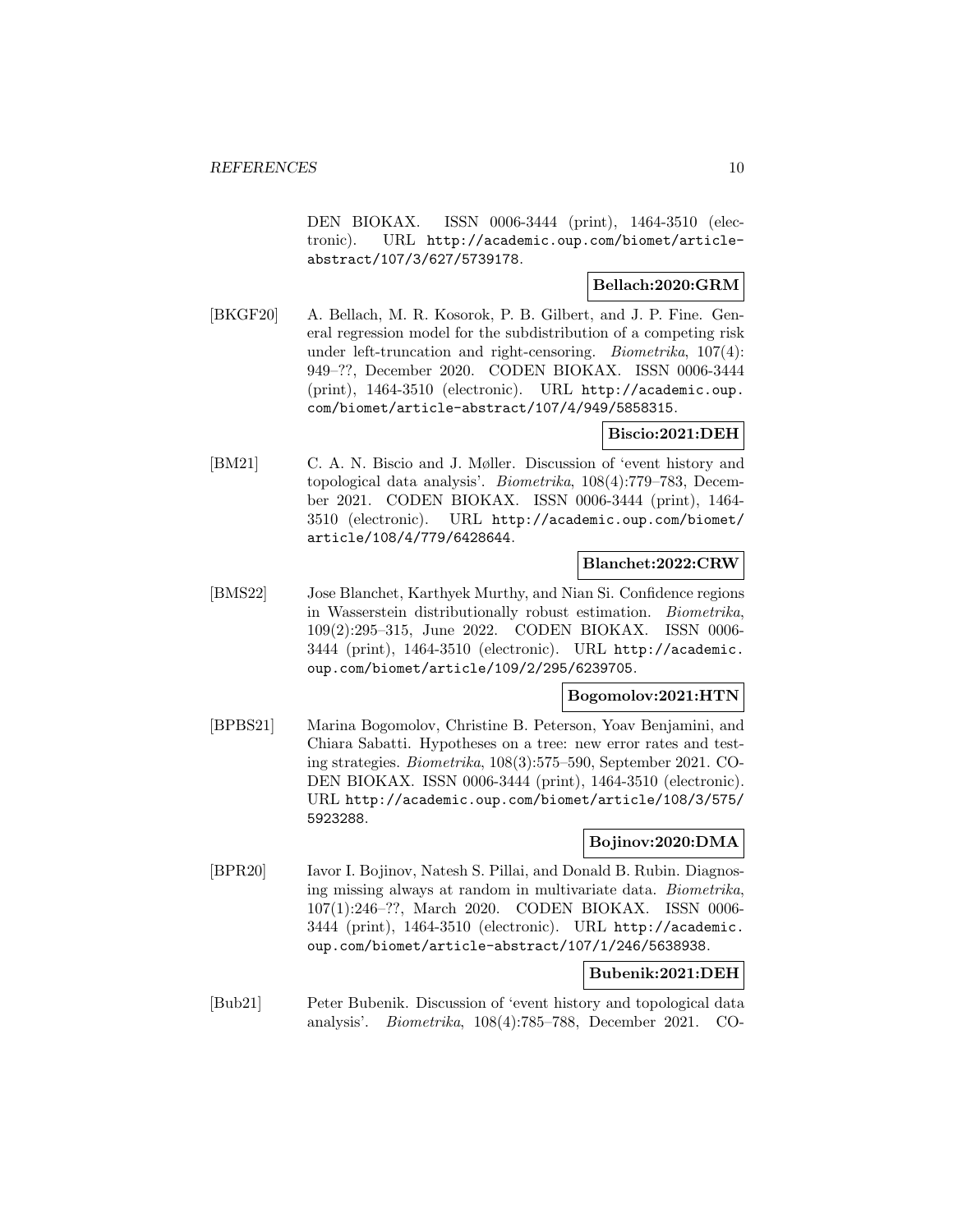DEN BIOKAX. ISSN 0006-3444 (print), 1464-3510 (electronic). URL http://academic.oup.com/biomet/article/108/4/785/ 6428618.

#### **Barreiro-Ures:2021:BCV**

[BUCFFH21] D. Barreiro-Ures, R. Cao, M. Francisco-Fernández, and J. D. Hart. Bagging cross-validated bandwidths with application to big data. Biometrika, 108(4):981–988, December 2021. CO-DEN BIOKAX. ISSN 0006-3444 (print), 1464-3510 (electronic). URL http://academic.oup.com/biomet/article/108/4/981/ 5955753.

### **Broda:2021:QFM**

[BZ21] Simon A. Broda and Juan Arismendi Zambrano. On quadratic forms in multivariate generalized hyperbolic random vectors. Biometrika, 108(2):413–424, June 2021. CODEN BIOKAX. ISSN 0006-3444 (print), 1464-3510 (electronic). URL http:// academic.oup.com/biomet/article/108/2/413/5897407.

# **Chakraborty:2020:BSM**

[CBM20] Antik Chakraborty, Anirban Bhattacharya, and Bani K. Mallick. Bayesian sparse multiple regression for simultaneous rank reduction and variable selection. Biometrika, 107(1):205–??, March 2020. CODEN BIOKAX. ISSN 0006-3444 (print), 1464- 3510 (electronic). URL http://academic.oup.com/biomet/ article-abstract/107/1/205/5638937.

#### **Chang:2021:HDE**

[CCTW21] Jinyuan Chang, Song Xi Chen, Cheng Yong Tang, and Tong Tong Wu. High-dimensional empirical likelihood inference. Biometrika, 108(1):127–147, March 2021. CODEN BIOKAX. ISSN 0006- 3444 (print), 1464-3510 (electronic). URL http://academic. oup.com/biomet/article/108/1/127/5934910.

#### **Chang:2022:TUR**

[CCY22] Jinyuan Chang, Guanghui Cheng, and Qiwei Yao. Testing for unit roots based on sample autocovariances. Biometrika, 109 (2):543–550, June 2022. CODEN BIOKAX. ISSN 0006-3444 (print), 1464-3510 (electronic). URL http://academic.oup. com/biomet/article/109/2/543/6309455.

### **Cannings:2020:CIT**

[CFS20] Timothy I. Cannings, Yingying Fan, and Richard J. Samworth. Classification with imperfect training labels. Biometrika, 107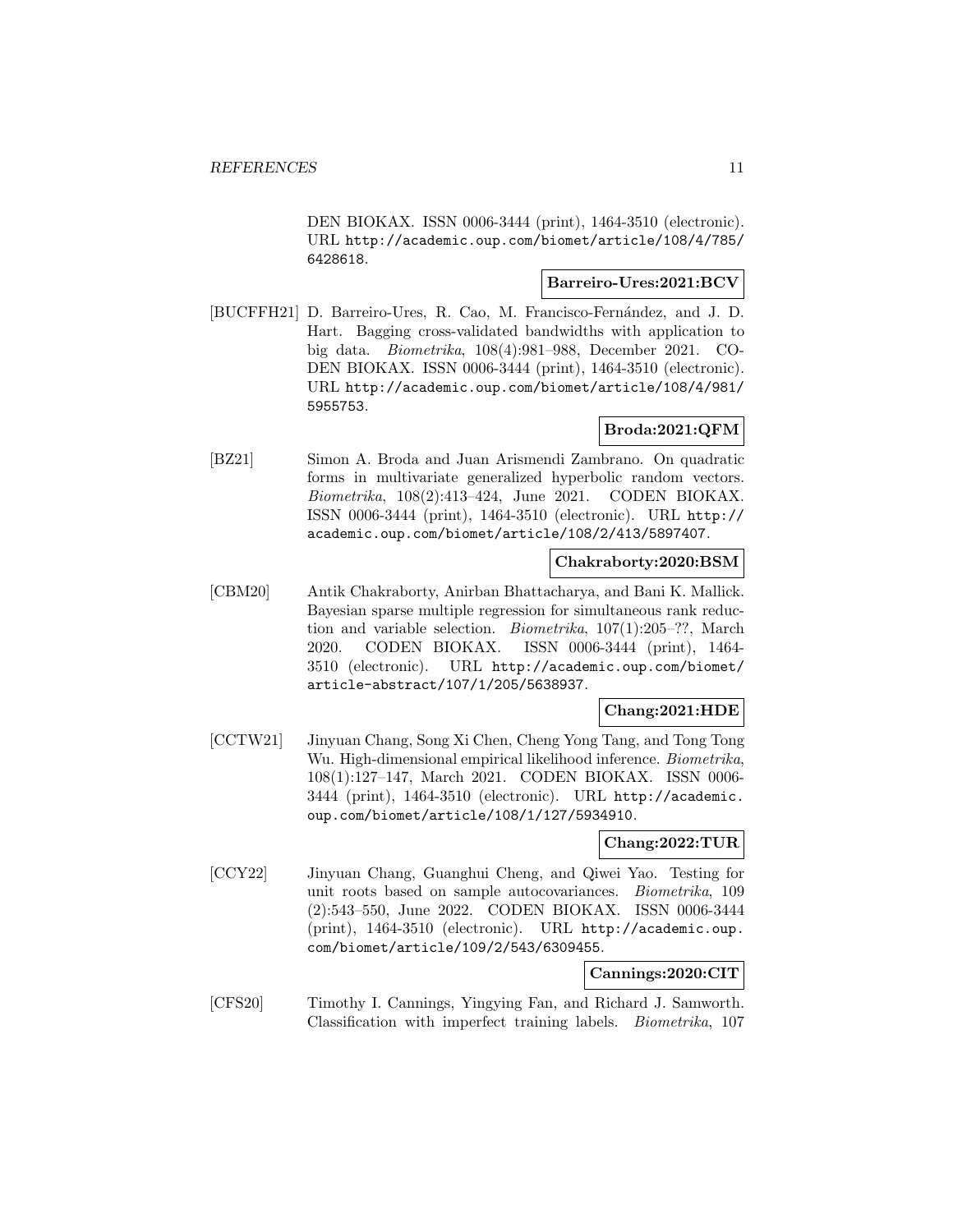(2):311–??, June 2020. CODEN BIOKAX. ISSN 0006-3444 (print), 1464-3510 (electronic). URL http://academic.oup. com/biomet/article-abstract/107/2/311/5823574.

#### **Chen:2021:JKS**

[Che21] Yining Chen. Jump or kink: on super-efficiency in segmented linear regression breakpoint estimation. Biometrika, 108(1): 215–222, March 2021. CODEN BIOKAX. ISSN 0006-3444 (print), 1464-3510 (electronic). URL http://academic.oup. com/biomet/article/108/1/215/5908765.

### **Chang:2020:DNC**

[CKY20] Jinyuan Chang, Eric D. Kolaczyk, and Qiwei Yao. Discussion of 'Network cross-validation by edge sampling'. Biometrika, 107(2):277–??, June 2020. CODEN BIOKAX. ISSN 0006- 3444 (print), 1464-3510 (electronic). URL http://academic. oup.com/biomet/article-abstract/107/2/277/5837760. See [LLZ20a].

# **Cui:2020:ELT**

[CLYZ20] Xia Cui, Runze Li, Guangren Yang, and Wang Zhou. Empirical likelihood test for a large-dimensional mean vector. Biometrika, 107(3):591–??, September 2020. CODEN BIOKAX. ISSN 0006- 3444 (print), 1464-3510 (electronic). URL http://academic. oup.com/biomet/article-abstract/107/3/591/5810170.

#### **Chen:2022:DIE**

[CLZ22] Liujun Chen, Deyuan Li, and Chen Zhou. Distributed inference for the extreme value index. Biometrika, 109(1):257–264, March 2022. CODEN BIOKAX. ISSN 0006-3444 (print), 1464- 3510 (electronic). URL http://academic.oup.com/biomet/ article/109/1/257/6124353.

#### **Chung:2021:DEH**

[CO21] Moo K. Chung and Hernando Ombao. Discussion of 'event history and topological data analysis'. Biometrika, 108(4):775–778, December 2021. CODEN BIOKAX. ISSN 0006-3444 (print), 1464- 3510 (electronic). URL http://academic.oup.com/biomet/ article/108/4/775/6428641.

#### **Cohen:2020:MOS**

[COF20] P. L. Cohen, M. A. Olson, and C. B. Fogarty. Multivariate one-sided testing in matched observational studies as an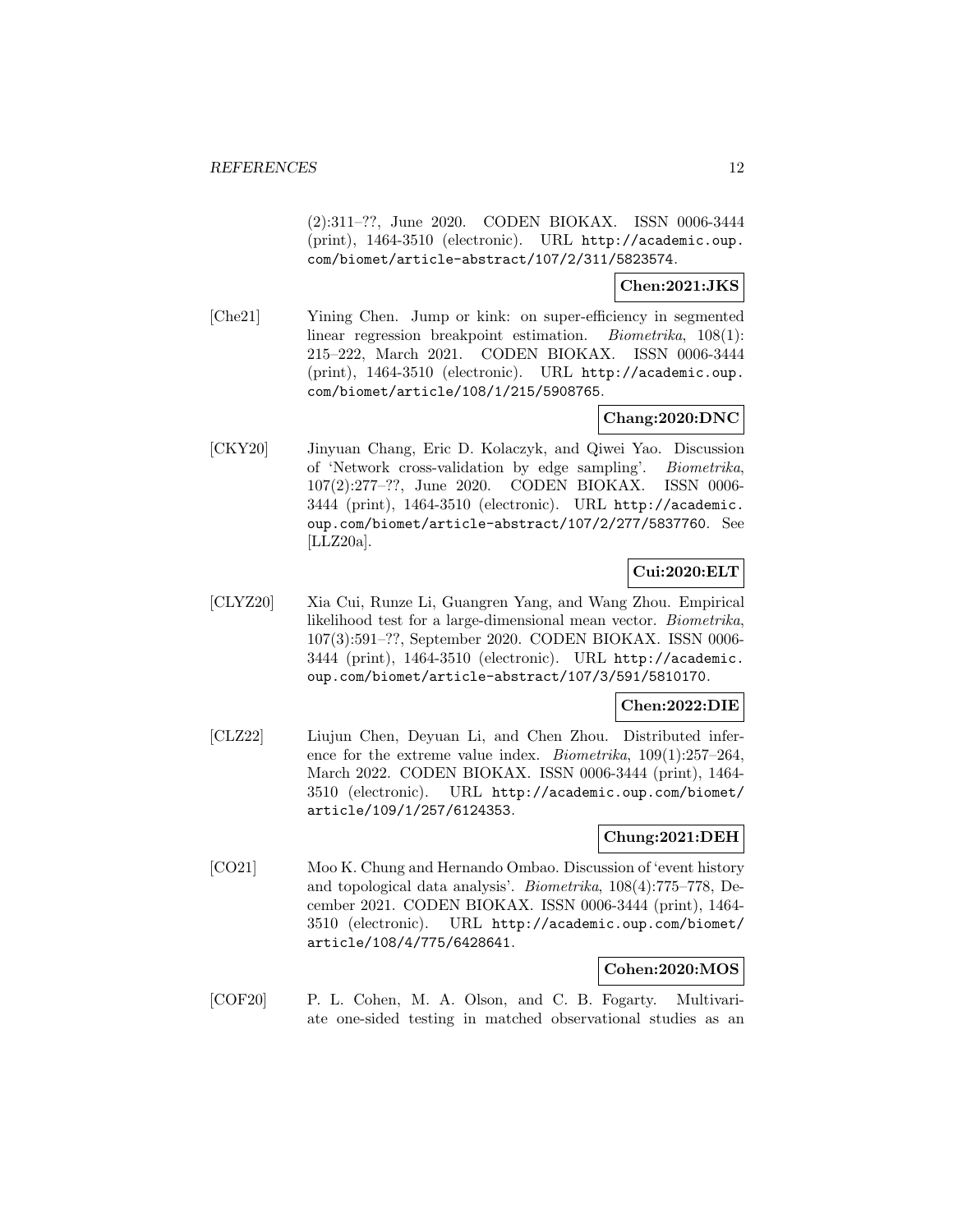adversarial game. Biometrika, 107(4):809–??, December 2020. CODEN BIOKAX. ISSN 0006-3444 (print), 1464-3510 (electronic). URL http://academic.oup.com/biomet/articleabstract/107/4/809/5850657.

#### **Clarte:2021:CAB**

[CRRS21] Grégoire Clarté, Christian P. Robert, Robin J. Ryder, and Julien Stoehr. Componentwise approximate Bayesian computation via Gibbs-like steps. Biometrika, 108(3):591–607, September 2021. CODEN BIOKAX. ISSN 0006-3444 (print), 1464- 3510 (electronic). URL http://academic.oup.com/biomet/ article/108/3/591/5955756.

#### **Cao:2020:MEB**

[CZL20] Yuanpei Cao, Anru Zhang, and Hongzhe Li. Multisample estimation of bacterial composition matrices in metagenomics data. Biometrika, 107(1):75–??, March 2020. CO-DEN BIOKAX. ISSN 0006-3444 (print), 1464-3510 (electronic). URL http://academic.oup.com/biomet/articleabstract/107/1/75/5663561.

#### **Demirkaya:2022:LSM**

[DFBL22] Emre Demirkaya, Yang Feng, Pallavi Basu, and Jinchi Lv. Largescale model selection in misspecified generalized linear models. Biometrika, 109(1):123–136, March 2022. CODEN BIOKAX. ISSN 0006-3444 (print), 1464-3510 (electronic). URL http:// academic.oup.com/biomet/article/109/1/123/6124351.

#### **Dehling:2020:RMS**

[DFW20] H. Dehling, R. Fried, and M. Wendler. A robust method for shift detection in time series. Biometrika, 107(3):647–??, September 2020. CODEN BIOKAX. ISSN 0006-3444 (print), 1464- 3510 (electronic). URL http://academic.oup.com/biomet/ article-abstract/107/3/647/5805447.

### **Diaz:2021:NEC**

[DHRvDL21] I. Díaz, N. S. Hejazi, K. E. Rudolph, and M. J. van Der Laan. Nonparametric efficient causal mediation with intermediate confounders. Biometrika, 108(3):627–641, September 2021. CO-DEN BIOKAX. ISSN 0006-3444 (print), 1464-3510 (electronic). URL http://academic.oup.com/biomet/article/108/3/627/ 5924585.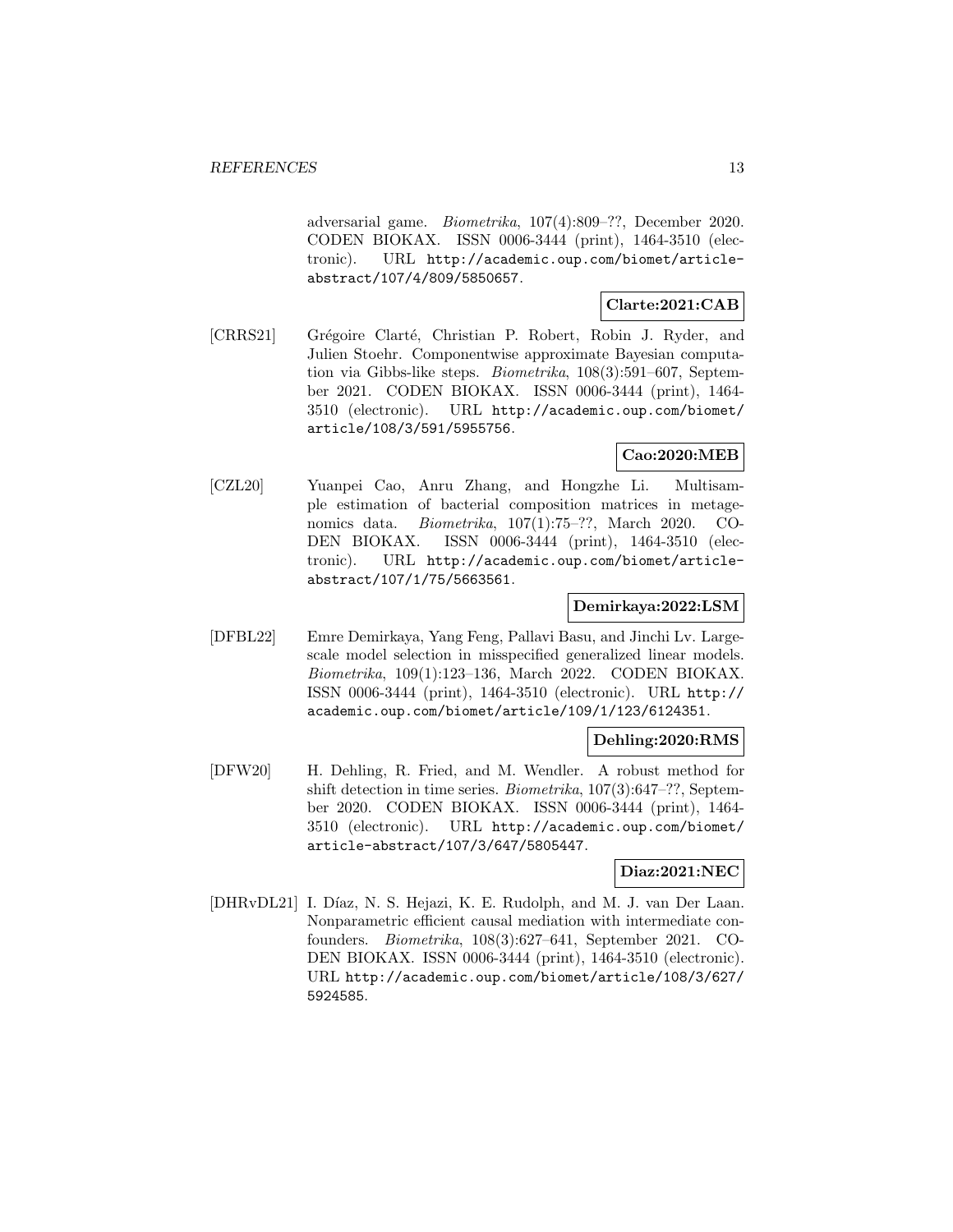#### **Dunson:2020:HAF**

[DJ20] D. B. Dunson and J. E. Johndrow. The Hastings algorithm at fifty. *Biometrika*,  $107(1):1-??$ , March 2020. CO-DEN BIOKAX. ISSN 0006-3444 (print), 1464-3510 (electronic). URL http://academic.oup.com/biomet/articleabstract/107/1/1/5686745.

### **Dette:2021:BET**

[DK21] Holger Dette and Kevin Kokot. Bio-equivalence tests in functional data by maximum deviation. Biometrika, 108(4):895– 913, December 2021. CODEN BIOKAX. ISSN 0006-3444 (print), 1464-3510 (electronic). URL http://academic.oup. com/biomet/article/108/4/895/5958115.

### **Duan:2022:HAC**

[DNC22] Rui Duan, Yang Ning, and Yong Chen. Heterogeneityaware and communication-efficient distributed statistical inference. Biometrika, 109(1):67–83, March 2022. CODEN BIOKAX. ISSN 0006-3444 (print), 1464-3510 (electronic). URL http:// academic.oup.com/biomet/article/109/1/67/6134131.

#### **Dobriban:2020:FCT**

[Dob20] E. Dobriban. Fast closed testing for exchangeable local tests. Biometrika, 107(3):761–??, September 2020. CO-DEN BIOKAX. ISSN 0006-3444 (print), 1464-3510 (electronic). URL http://academic.oup.com/biomet/articleabstract/107/3/761/5732870.

#### **DaSilva:2021:TME**

[DS21] D. N. Da Silva and C. J. Skinner. Testing for measurement error in survey data analysis using paradata. Biometrika, 108 (1):239–246, March 2021. CODEN BIOKAX. ISSN 0006-3444 (print), 1464-3510 (electronic). URL http://academic.oup. com/biomet/article/108/1/239/5880217.

#### **Deresa:2021:SME**

[DV21a] N. W. Deresa and I. Van Keilegom. On semiparametric modelling, estimation and inference for survival data subject to dependent censoring. Biometrika, 108(4):965–979, December 2021. CO-DEN BIOKAX. ISSN 0006-3444 (print), 1464-3510 (electronic). URL http://academic.oup.com/biomet/article/108/4/965/ 5958113. See correction [DV22].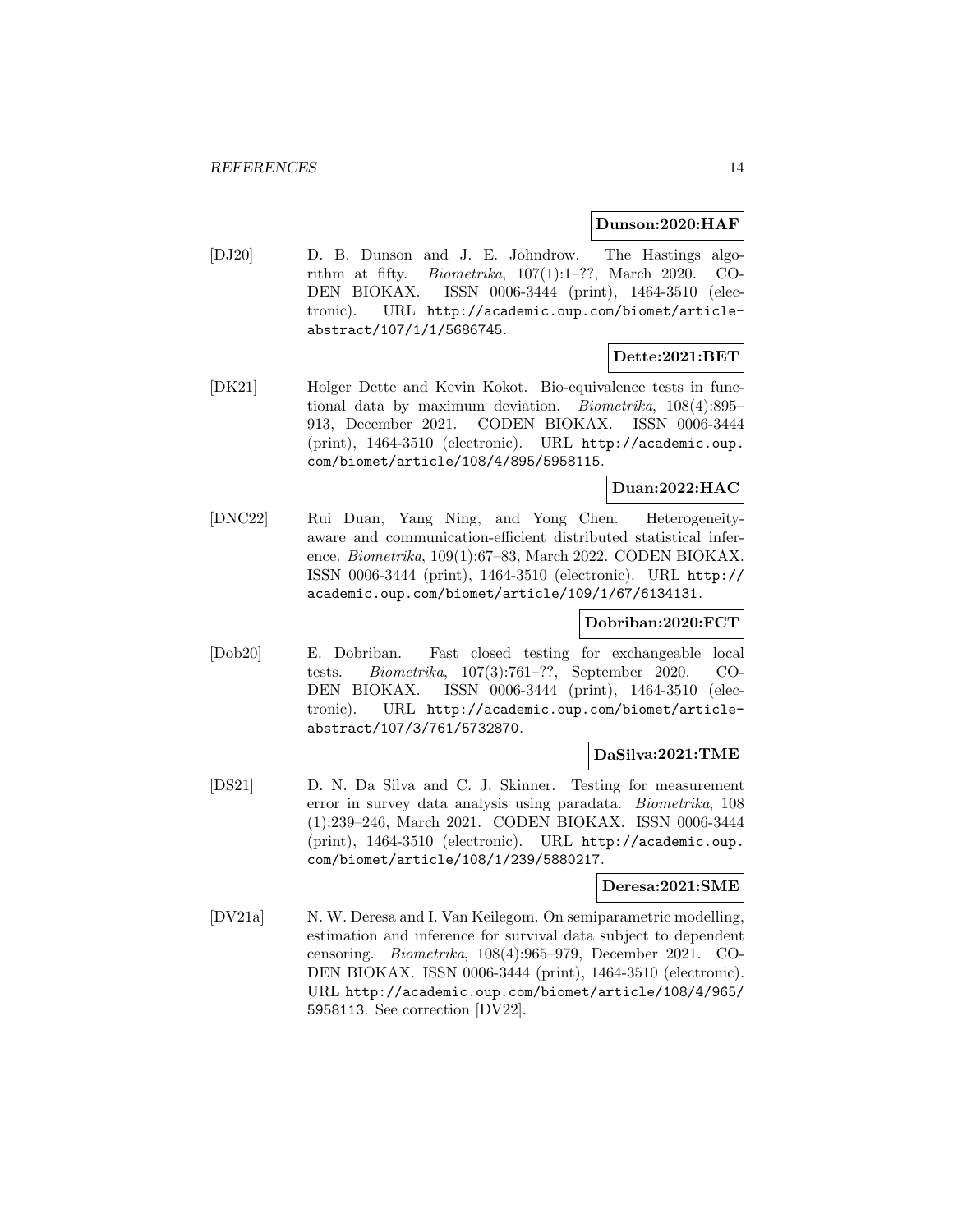#### **Dukes:2021:ITE**

[DV21b] Oliver Dukes and Stijn Vansteelandt. Inference for treatment effect parameters in potentially misspecified high-dimensional models. Biometrika, 108(2):321–334, June 2021. CODEN BIOKAX. ISSN 0006-3444 (print), 1464-3510 (electronic). URL http:// academic.oup.com/biomet/article/108/2/321/5902826.

### **Deresa:2022:CSM**

[DV22] N. W. Deresa and I. Van Keilegom. Correction to: 'On semiparametric modelling, estimation and inference for survival data subject to dependent censoring'. Biometrika, 109(1):273, March 2022. CODEN BIOKAX. ISSN 0006-3444 (print), 1464- 3510 (electronic). URL http://academic.oup.com/biomet/ article/109/1/273/6355119. See [DV21a].

#### **Duan:2020:BCR**

[DYND20] Leo L. Duan, Alexander L. Young, Akihiko Nishimura, and David B. Dunson. Bayesian constraint relaxation. Biometrika, 107(1):191–??, March 2020. CODEN BIOKAX. ISSN 0006- 3444 (print), 1464-3510 (electronic). URL http://academic. oup.com/biomet/article-abstract/107/1/191/5686747.

#### **Escobar-Bach:2022:ECR**

[EBMVZ22] Mikael Escobar-Bach, Ross Maller, Ingrid Van Keilegom, and Muzhi Zhao. Estimation of the cure rate for distributions in the Gumbel maximum domain of attraction under insufficient followup. Biometrika, 109(1):243–256, March 2022. CODEN BIOKAX. ISSN 0006-3444 (print), 1464-3510 (electronic). URL http:// academic.oup.com/biomet/article/109/1/243/6070144.

#### **Farewell:2022:MRS**

[FDS22] D. M. Farewell, R. M. Daniel, and S. R. Seaman. Missing at random: a stochastic process perspective. Biometrika, 109 (1):227–241, March 2022. CODEN BIOKAX. ISSN 0006-3444 (print), 1464-3510 (electronic). URL http://academic.oup. com/biomet/article/109/1/227/6128501.

#### **Fong:2020:MLC**

[FH20] E. Fong and C. C. Holmes. On the marginal likelihood and cross-validation. Biometrika, 107(2):489–??, June 2020. CO-DEN BIOKAX. ISSN 0006-3444 (print), 1464-3510 (electronic). URL http://academic.oup.com/biomet/articleabstract/107/2/489/5715611.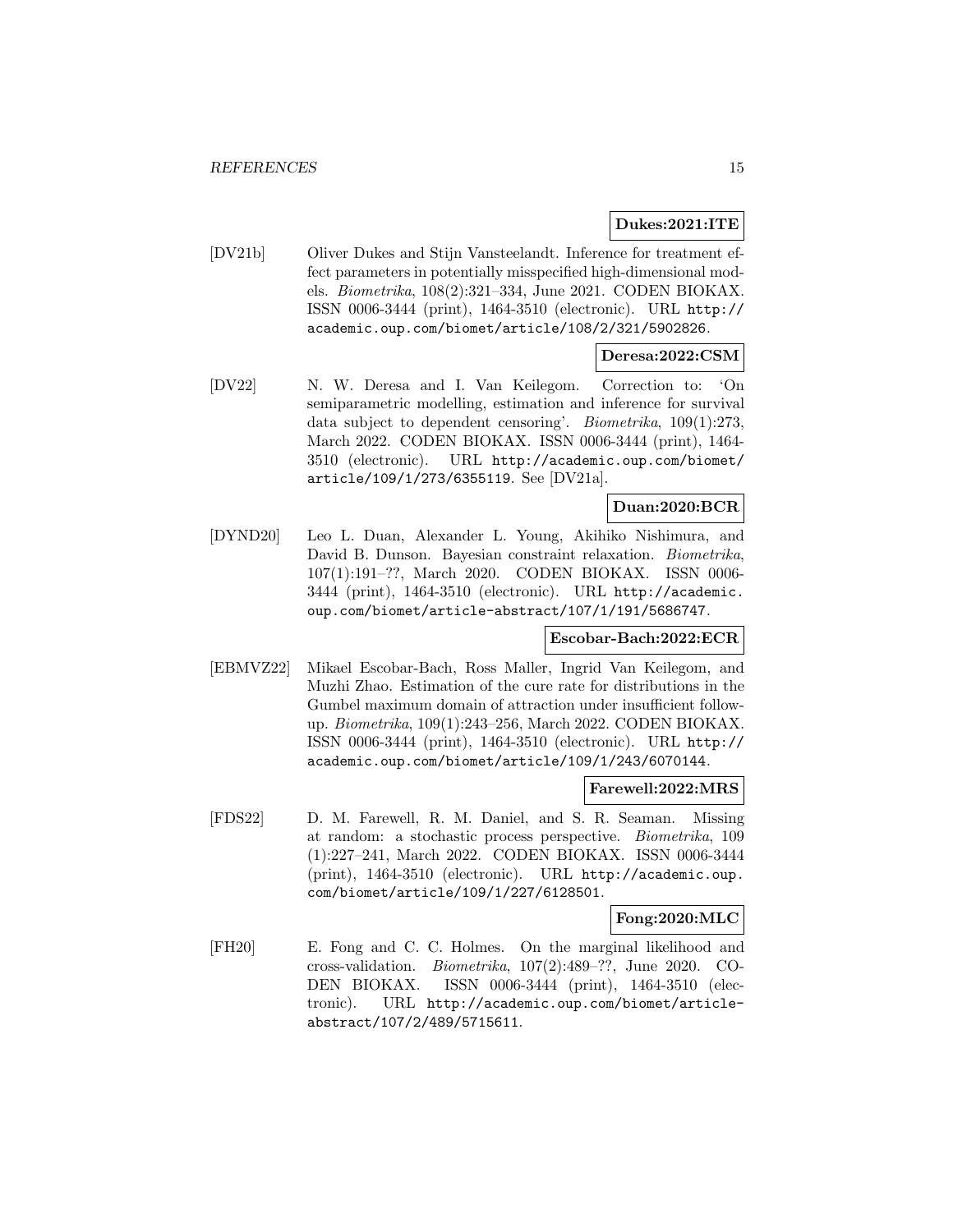#### **Frongillo:2021:ECS**

[FK21] Rafael M. Frongillo and Ian A. Kash. Elicitation complexity of statistical properties. Biometrika, 108(4):857–879, December 2021. CODEN BIOKAX. ISSN 0006-3444 (print), 1464- 3510 (electronic). URL http://academic.oup.com/biomet/ article/108/4/857/5955754.

#### **Ferraty:2022:SFL**

[FN22] F. Ferraty and S. Nagy. Scalar-on-function local linear regression and beyond. Biometrika, 109(2):439–455, June 2022. CO-DEN BIOKAX. ISSN 0006-3444 (print), 1464-3510 (electronic). URL http://academic.oup.com/biomet/article/109/2/439/ 6243862.

### **Fang:2021:MVL**

[FY21] Junhan Fang and Grace Y. Yi. Matrix-variate logistic regression with measurement error. Biometrika, 108(1):83–97, March 2021. CODEN BIOKAX. ISSN 0006-3444 (print), 1464- 3510 (electronic). URL http://academic.oup.com/biomet/ article/108/1/83/5866971.

### **Garside:2021:EHT**

[GGH<sup>+</sup>21a] K. Garside, A. Gjoka, R. Henderson, H. Johnson, and I. Makarenko. Event history and topological data analysis. Biometrika, 108(4):757–773, December 2021. CODEN BIOKAX. ISSN 0006-3444 (print), 1464-3510 (electronic). URL http:// academic.oup.com/biomet/article/108/4/757/5983325.

#### **Garside:2021:REH**

[GGH<sup>+</sup>21b] K. Garside, A. Gjoka, R. Henderson, H. Johnson, and I. Makarenko. Rejoinder: 'event history and topological data analysis'. Biometrika, 108(4):789–793, December 2021. CO-DEN BIOKAX. ISSN 0006-3444 (print), 1464-3510 (electronic). URL http://academic.oup.com/biomet/article/108/4/789/ 6409657.

#### **Griffin:2021:SLM**

[GLS21] J. E. Griffin, K. G. Latuszyński, and M. F. J. Steel. In search of lost mixing time: adaptive Markov chain Monte Carlo schemes for Bayesian variable selection with very large p. Biometrika, 108(1):53–69, March 2021. CODEN BIOKAX. ISSN 0006-3444 (print), 1464-3510 (electronic). URL http://academic.oup. com/biomet/article/108/1/53/5918057.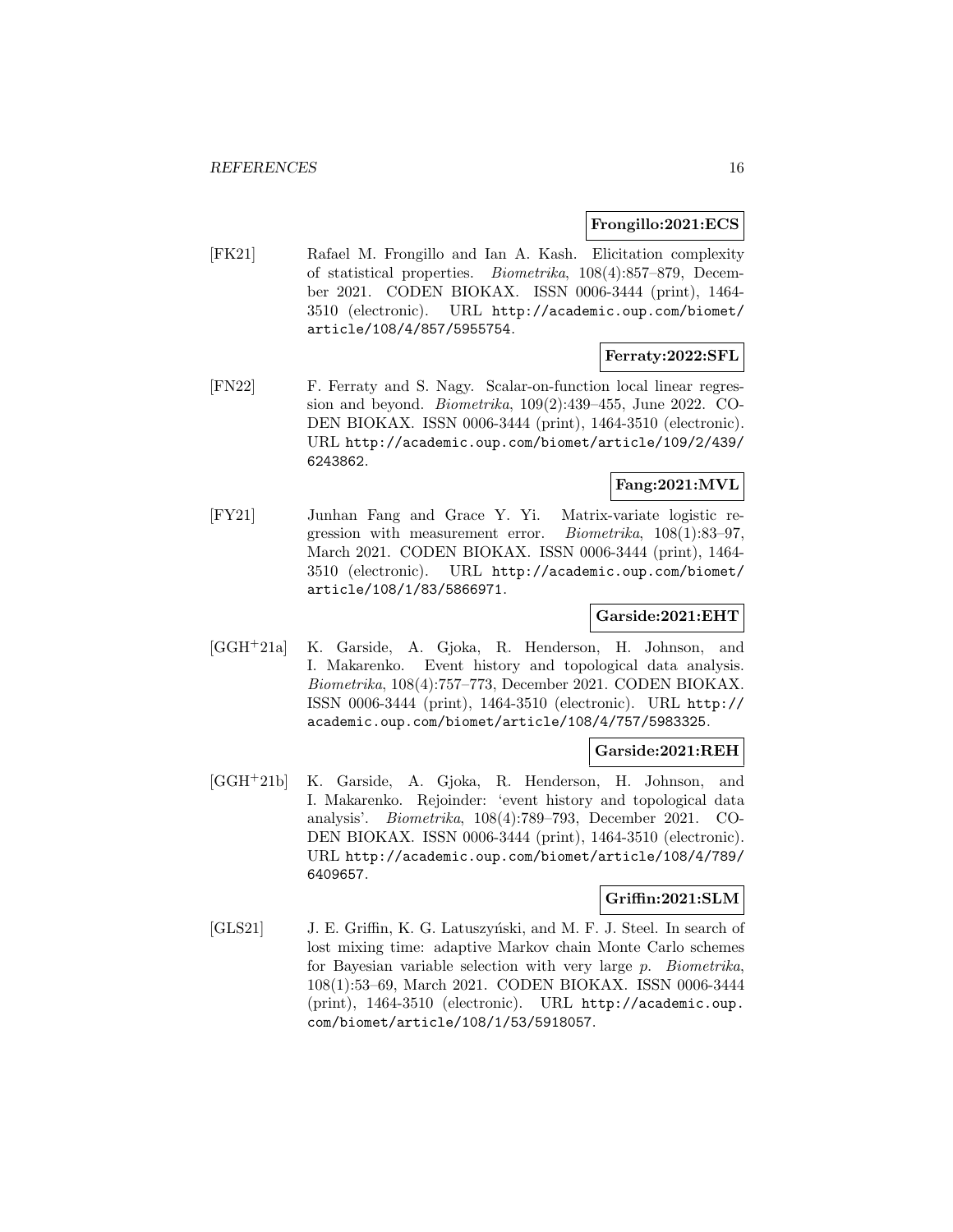#### **Gao:2020:DNC**

[GM20] Chao Gao and Zongming Ma. Discussion of 'Network crossvalidation by edge sampling'. Biometrika, 107(2):281–??, June 2020. CODEN BIOKAX. ISSN 0006-3444 (print), 1464- 3510 (electronic). URL http://academic.oup.com/biomet/ article-abstract/107/2/281/5837754. See [LLZ20a].

# **Green:2020:CTB**

[GMR20] A. K. B. Green, T. H. McCormick, and A. E. Raftery. Consistency for the tree bootstrap in respondent-driven sampling. Biometrika, 107(2):497–??, June 2020. CODEN BIOKAX. ISSN 0006-3444 (print), 1464-3510 (electronic). URL http://academic.oup. com/biomet/article-abstract/107/2/497/5715616.

#### **Guo:2020:TMV**

[GR20] F. Richard Guo and Thomas S. Richardson. On testing marginal versus conditional independence. Biometrika, 107(4):771–??, December 2020. CODEN BIOKAX. ISSN 0006-3444 (print), 1464- 3510 (electronic). URL http://academic.oup.com/biomet/ article-abstract/107/4/771/5875781.

# **Guo:2021:DET**

[GRR21] F. Richard Guo, Thomas S. Richardson, and James M. Robins. Discussion of 'Estimating time-varying causal excursion effects in mobile health with binary outcomes'. Biometrika, 108(3): 541–550, September 2021. CODEN BIOKAX. ISSN 0006-3444 (print), 1464-3510 (electronic). URL http://academic.oup. com/biomet/article/108/3/541/6350047. See [QYK<sup>+</sup>21a].

#### **Guo:2021:STC**

[GT21] X. Guo and C. Y. Tang. Specification tests for covariance structures in high-dimensional statistical models. Biometrika, 108 (2):335–351, June 2021. CODEN BIOKAX. ISSN 0006-3444 (print), 1464-3510 (electronic). URL http://academic.oup. com/biomet/article/108/2/335/5903732.

#### **Guinness:2022:IMR**

[Gui22] Joseph Guinness. Inverses of Matérn covariances on grids. Biometrika, 109(2):535–541, June 2022. CODEN BIOKAX. ISSN 0006-3444 (print), 1464-3510 (electronic). URL http:// academic.oup.com/biomet/article/109/2/535/6168989.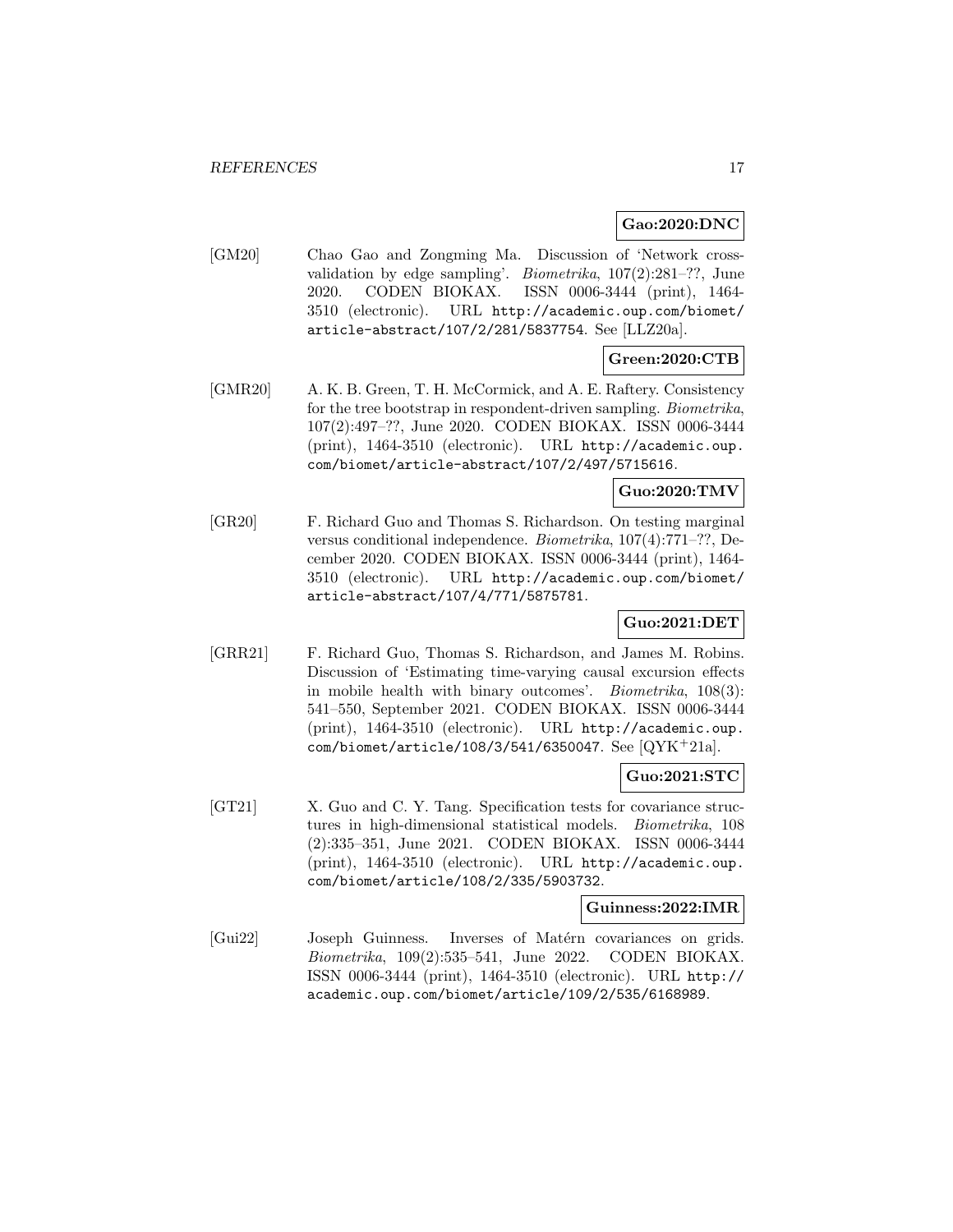#### **Gunsilius:2021:NIV**

[Gun21] F. F. Gunsilius. Nontestability of instrument validity under continuous treatments. Biometrika, 108(4):989–995, December 2021. CODEN BIOKAX. ISSN 0006-3444 (print), 1464- 3510 (electronic). URL http://academic.oup.com/biomet/ article/108/4/989/6035117.

#### **Heuchenne:2020:ECS**

[HDL20] C. Heuchenne, J. De Uña-Álvarez, and G. Laurent. Estimation from cross-sectional data under a semiparametric truncation model. Biometrika, 107(2):449–??, June 2020. CO-DEN BIOKAX. ISSN 0006-3444 (print), 1464-3510 (electronic). URL http://academic.oup.com/biomet/articleabstract/107/2/449/5819203.

# **He:2021:LBD**

[He21] Xu He. Lattice-based designs with quasi-optimal separation distance on all projections. Biometrika, 108(2):443–454, June 2021. CODEN BIOKAX. ISSN 0006-3444 (print), 1464- 3510 (electronic). URL http://academic.oup.com/biomet/ article/108/2/443/5866972.

### **Heng:2020:UHM**

[HJ20] J. Heng and P. E. Jacob. 'unbiased Hamiltonian Monte Carlo with couplings. *Biometrika*, 107(3):769–??, September 2020. CODEN BIOKAX. ISSN 0006-3444 (print), 1464-3510 (electronic). URL http://academic.oup.com/biomet/articleabstract/107/3/769/5875370.

#### **Hazelton:2021:GAD**

[HMvB21] M. L. Hazelton, M. R. Mcveagh, and B. van Brunt. Geometrically aware dynamic Markov bases for statistical linear inverse problems. Biometrika, 108(3):609–626, September 2021. CO-DEN BIOKAX. ISSN 0006-3444 (print), 1464-3510 (electronic). URL http://academic.oup.com/biomet/article/108/3/609/ 5918020.

#### **He:2021:PTW**

[HMZX21] Yinqiu He, Bo Meng, Zhenghao Zeng, and Gongjun Xu. On the phase transition of Wilks' phenomenon. Biometrika, 108 (3):741–748, September 2021. CODEN BIOKAX. ISSN 0006- 3444 (print), 1464-3510 (electronic). URL http://academic. oup.com/biomet/article/108/3/741/5911091.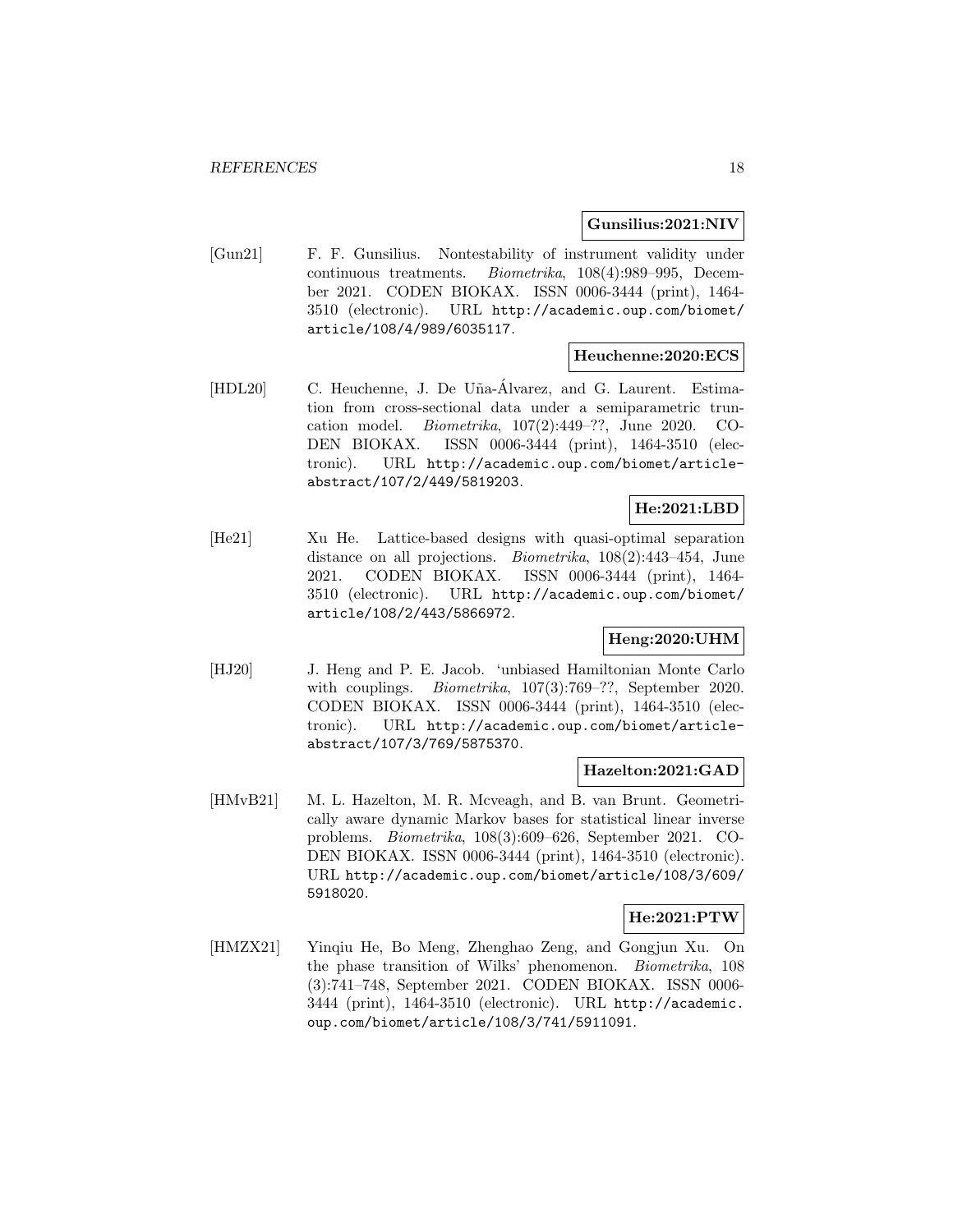#### **Huang:2020:STC**

[HNRC20] Jing Huang, Yang Ning, Nancy Reid, and Yong Chen. On specification tests for composite likelihood inference. Biometrika, 107 (4):907–??, December 2020. CODEN BIOKAX. ISSN 0006- 3444 (print), 1464-3510 (electronic). URL http://academic. oup.com/biomet/article-abstract/107/4/907/5857277.

# **Hiabu:2021:NBE**

[HNS21] M. Hiabu, J. P. Nielsen, and T. H. Scheike. Nonsmooth backfitting for the excess risk additive regression model with two survival time scales. Biometrika, 108(2):491–506, June 2021. CO-DEN BIOKAX. ISSN 0006-3444 (print), 1464-3510 (electronic). URL http://academic.oup.com/biomet/article/108/2/491/ 5869040.

#### **Howard:2021:UGS**

[HP21] S. R. Howard and S. D. Pimentel. The uniform general signed rank test and its design sensitivity. Biometrika, 108(2):381–396, June 2021. CODEN BIOKAX. ISSN 0006-3444 (print), 1464- 3510 (electronic). URL http://academic.oup.com/biomet/ article/108/2/381/5911093.

# **Hui:2021:UPQ**

[Hui21] Francis K. C. Hui. On the use of a penalized quasilikelihood information criterion for generalized linear mixed models. Biometrika, 108(2):353–365, June 2021. CODEN BIOKAX. ISSN 0006- 3444 (print), 1464-3510 (electronic). URL http://academic. oup.com/biomet/article/108/2/353/5899715.

### **Jin:2020:NAA**

[JA20] Shaobo Jin and Björn Andersson. A note on the accuracy of adaptive Gauss–Hermite quadrature. Biometrika, 107(3): 737–??, September 2020. CODEN BIOKAX. ISSN 0006-3444 (print), 1464-3510 (electronic). URL http://academic.oup. com/biomet/article-abstract/107/3/737/5732875.

#### **Jiang:2020:MEB**

[JD20] Zhichao Jiang and Peng Ding. Measurement errors in the binary instrumental variable model. *Biometrika*,  $107(1):238-??$ , March 2020. CODEN BIOKAX. ISSN 0006-3444 (print), 1464- 3510 (electronic). URL http://academic.oup.com/biomet/ article-abstract/107/1/238/5637447.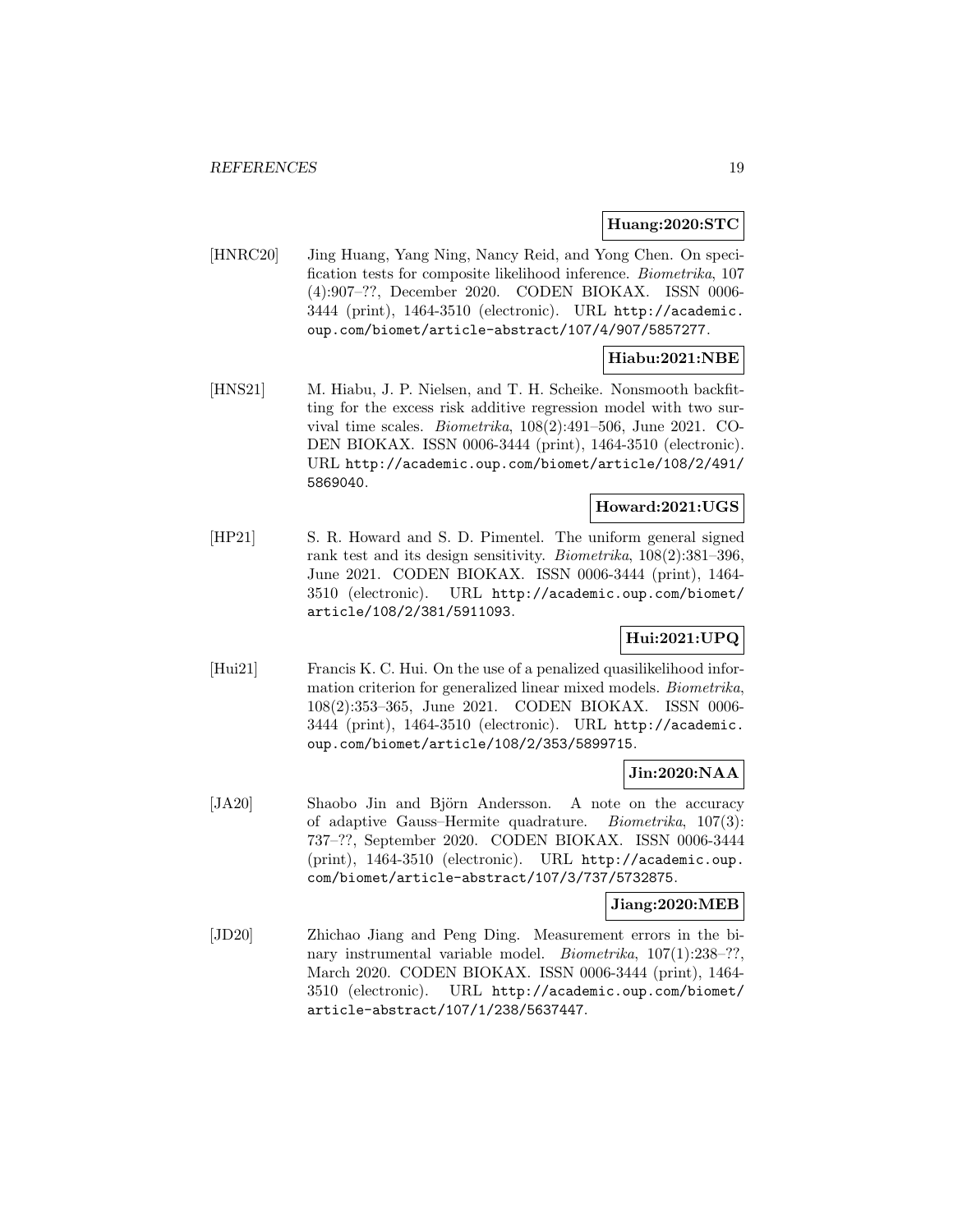#### **Jeong:2021:PCS**

[JG21] Seonghyun Jeong and Subhashis Ghosal. Posterior contraction in sparse generalized linear models. Biometrika, 108(2):367–379, June 2021. CODEN BIOKAX. ISSN 0006-3444 (print), 1464- 3510 (electronic). URL http://academic.oup.com/biomet/ article/108/2/367/5905471.

#### **Jentsch:2021:PRR**

[JLM21] Carsten Jentsch, Eun Ryung Lee, and Enno Mammen. Poisson reduced-rank models with an application to political text data. Biometrika, 108(2):455–468, June 2021. CODEN BIOKAX. ISSN 0006-3444 (print), 1464-3510 (electronic). URL http:// academic.oup.com/biomet/article/108/2/455/5879273.

#### **Kim:2021:DET**

[KCB<sup>+</sup>21] S. Kim, H. Cho, D. Bang, D. De Marchi, H. El-Zaatari, K. S. Shah, M. Valancius, T. M. Zikry, and M. R. Kosorok. Discussion of 'Estimating time-varying causal excursion effects in mobile health with binary outcomes'. Biometrika, 108(3):529– 533, September 2021. CODEN BIOKAX. ISSN 0006-3444 (print), 1464-3510 (electronic). URL http://academic.oup. com/biomet/article/108/3/529/6350038. See [QYK<sup>+</sup>21a].

#### **Kosmidis:2021:JPP**

[KF21] Ioannis Kosmidis and David Firth. Jeffreys-prior penalty, finiteness and shrinkage in binomial-response generalized linear models. Biometrika, 108(1):71–82, March 2021. CODEN BIOKAX. ISSN 0006-3444 (print), 1464-3510 (electronic). URL http:// academic.oup.com/biomet/article/108/1/71/5880219.

#### **Kuffner:2021:BBO**

[KLY21] T. A. Kuffner, S. M. S. Lee, and G. A. Young. Block bootstrap optimality and empirical block selection for sample quantiles with dependent data. Biometrika, 108(3):675–692, September 2021. CODEN BIOKAX. ISSN 0006-3444 (print), 1464- 3510 (electronic). URL http://academic.oup.com/biomet/ article/108/3/675/5905470.

#### **Kedagni:2020:GII**

[KM20] Désiré Kédagni and Ismael Mourifié. Generalized instrumental inequalities: testing the instrumental variable independence assumption. Biometrika, 107(3):661–??, September 2020. CO-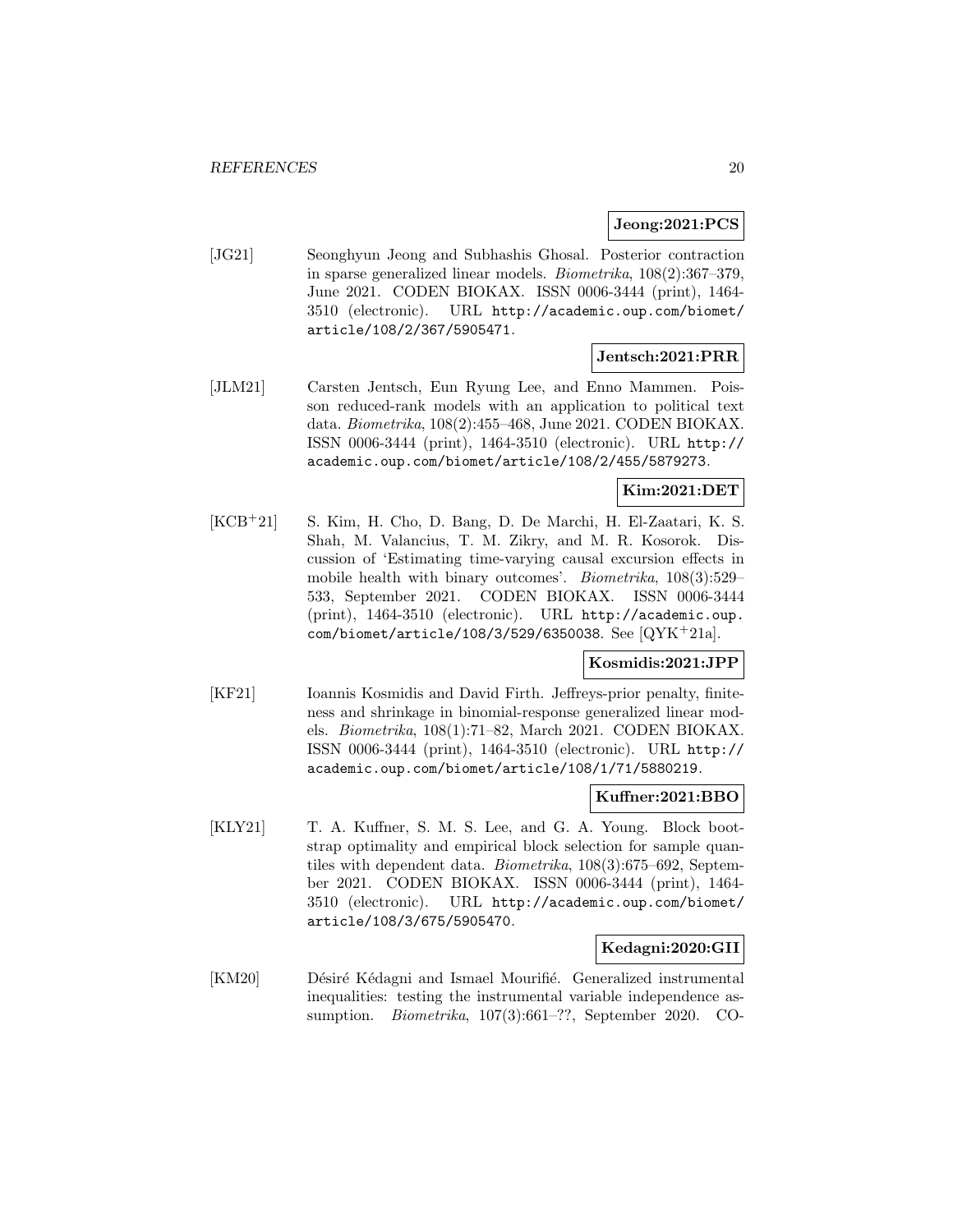DEN BIOKAX. ISSN 0006-3444 (print), 1464-3510 (electronic). URL http://academic.oup.com/biomet/articleabstract/107/3/661/5767137.

#### **Kong:2020:RPB**

[Kon20] Xinbing Kong. A random-perturbation-based rank estimator of the number of factors. Biometrika, 107(2):505–??, June 2020. CODEN BIOKAX. ISSN 0006-3444 (print), 1464- 3510 (electronic). URL http://academic.oup.com/biomet/ article-abstract/107/2/505/5721277.

### **Kong:2022:ICE**

[KYW22] Dehan Kong, Shu Yang, and Linbo Wang. Identifiability of causal effects with multiple causes and a binary outcome. Biometrika, 109(1):265–272, March 2022. CODEN BIOKAX. ISSN 0006- 3444 (print), 1464-3510 (electronic). URL http://academic. oup.com/biomet/article/109/1/265/6168988.

# **Lei:2021:AFE**

[LB21] Lihua Lei and Peter J. Bickel. An assumption-free exact test for fixed-design linear models with exchangeable errors. Biometrika, 108(2):397–412, June 2021. CODEN BIOKAX. ISSN 0006- 3444 (print), 1464-3510 (electronic). URL http://academic. oup.com/biomet/article/108/2/397/5913387.

### **Lei:2020:CCD**

[LCL20] Jing Lei, Kehui Chen, and Brian Lynch. Consistent community detection in multi-layer network data. Biometrika, 107 (1):61–??, March 2020. CODEN BIOKAX. ISSN 0006-3444 (print), 1464-3510 (electronic). URL http://academic.oup. com/biomet/article-abstract/107/1/61/5684881.

#### **Li:2020:CLM**

[LD20] Didong Li and David B. Dunson. Classification via local manifold approximation. Biometrika, 107(4):1013–??, December 2020. CODEN BIOKAX. ISSN 0006-3444 (print), 1464- 3510 (electronic). URL http://academic.oup.com/biomet/ article-abstract/107/4/1013/5871505.

### **Lei:2021:RAC**

[LD21] Lihua Lei and Peng Ding. Regression adjustment in completely randomized experiments with a diverging number of covariates. Biometrika, 108(4):815–828, December 2021. CODEN BIOKAX.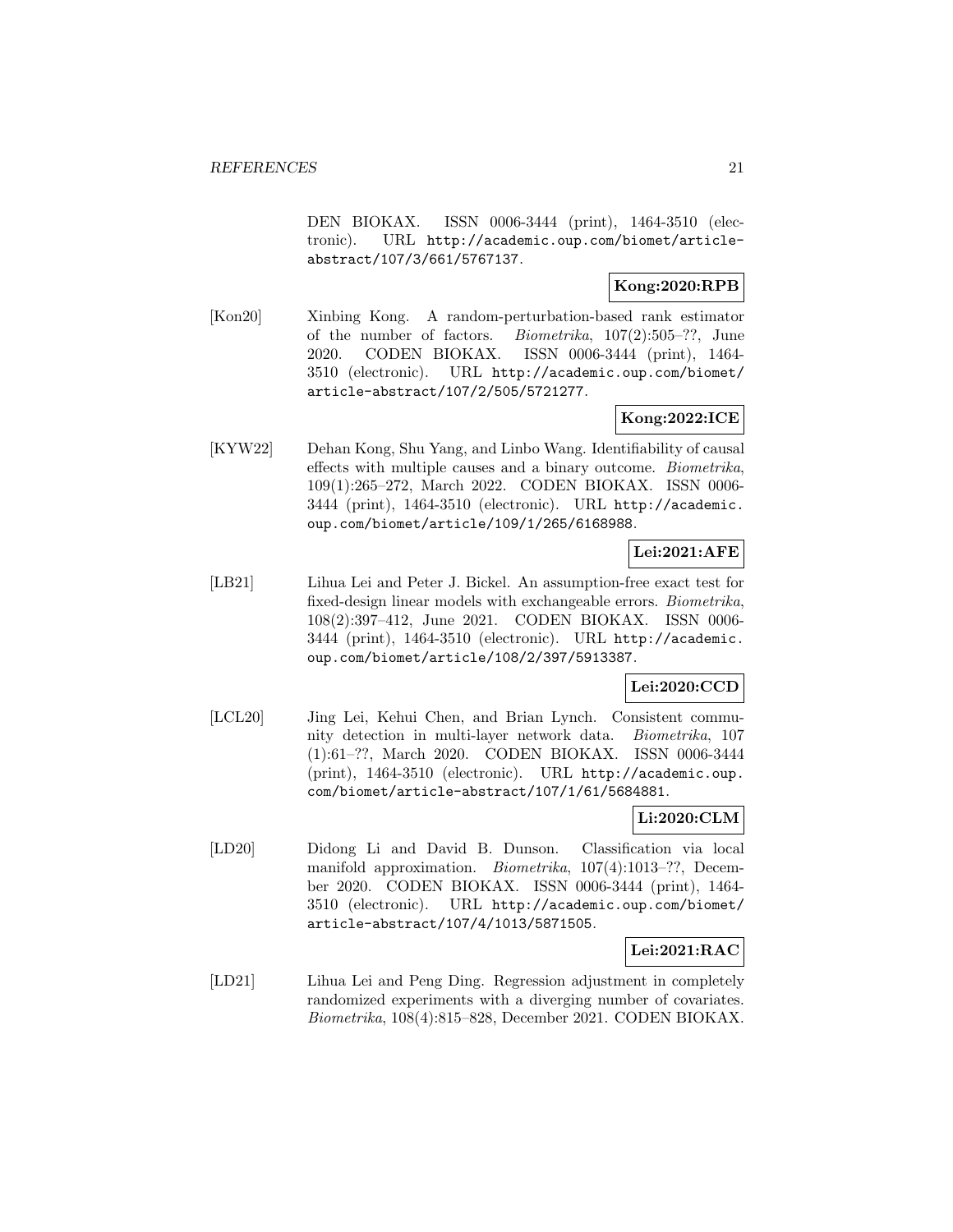ISSN 0006-3444 (print), 1464-3510 (electronic). URL http:// academic.oup.com/biomet/article/108/4/815/6042141.

#### **Legramanti:2020:BCS**

[LDD20] Sirio Legramanti, Daniele Durante, and David B. Dunson. Bayesian cumulative shrinkage for infinite factorizations. Biometrika, 107(3):745–??, September 2020. CODEN BIOKAX. ISSN 0006-3444 (print), 1464-3510 (electronic). URL http: //academic.oup.com/biomet/article-abstract/107/3/745/ 5847840.

### **Li:2020:DCM**

[LGL20] Wei Li, Yuwen Gu, and Lan Liu. Demystifying a class of multiply robust estimators. Biometrika, 107(4):919–??, December 2020. CODEN BIOKAX. ISSN 0006-3444 (print), 1464- 3510 (electronic). URL http://academic.oup.com/biomet/ article-abstract/107/4/919/5843892.

# **Lee:2020:AGD**

[LGR20] Jarod Y. L. Lee, Peter J. Green, and Louise M. Ryan. Analysis of grouped data using conjugate generalized linear mixed models. Biometrika, 107(1):231–??, March 2020. CO-DEN BIOKAX. ISSN 0006-3444 (print), 1464-3510 (electronic). URL http://academic.oup.com/biomet/articleabstract/107/1/231/5607066.

# **Liu:2022:FPC**

[LKJR22] Molei Liu, Eugene Katsevich, Lucas Janson, and Aaditya Ramdas. Fast and powerful conditional randomization testing via distillation. Biometrika, 109(2):277–293, June 2022. CO-DEN BIOKAX. ISSN 0006-3444 (print), 1464-3510 (electronic). URL http://academic.oup.com/biomet/article/109/2/277/ 6317827.

# **Lei:2020:DNC**

[LL20] J. Lei and K. Z. Lin. Discussion of 'Network cross-validation by edge sampling'. Biometrika, 107(2):285–??, June 2020. CODEN BIOKAX. ISSN 0006-3444 (print), 1464-3510 (electronic). URL http://academic.oup.com/biomet/articleabstract/107/2/285/5837741. See [LLZ20a].

### **Luo:2021:ODP**

[LL21] Wei Luo and Bing Li. On order determination by predictor augmentation. Biometrika, 108(3):557–574, September 2021. CO-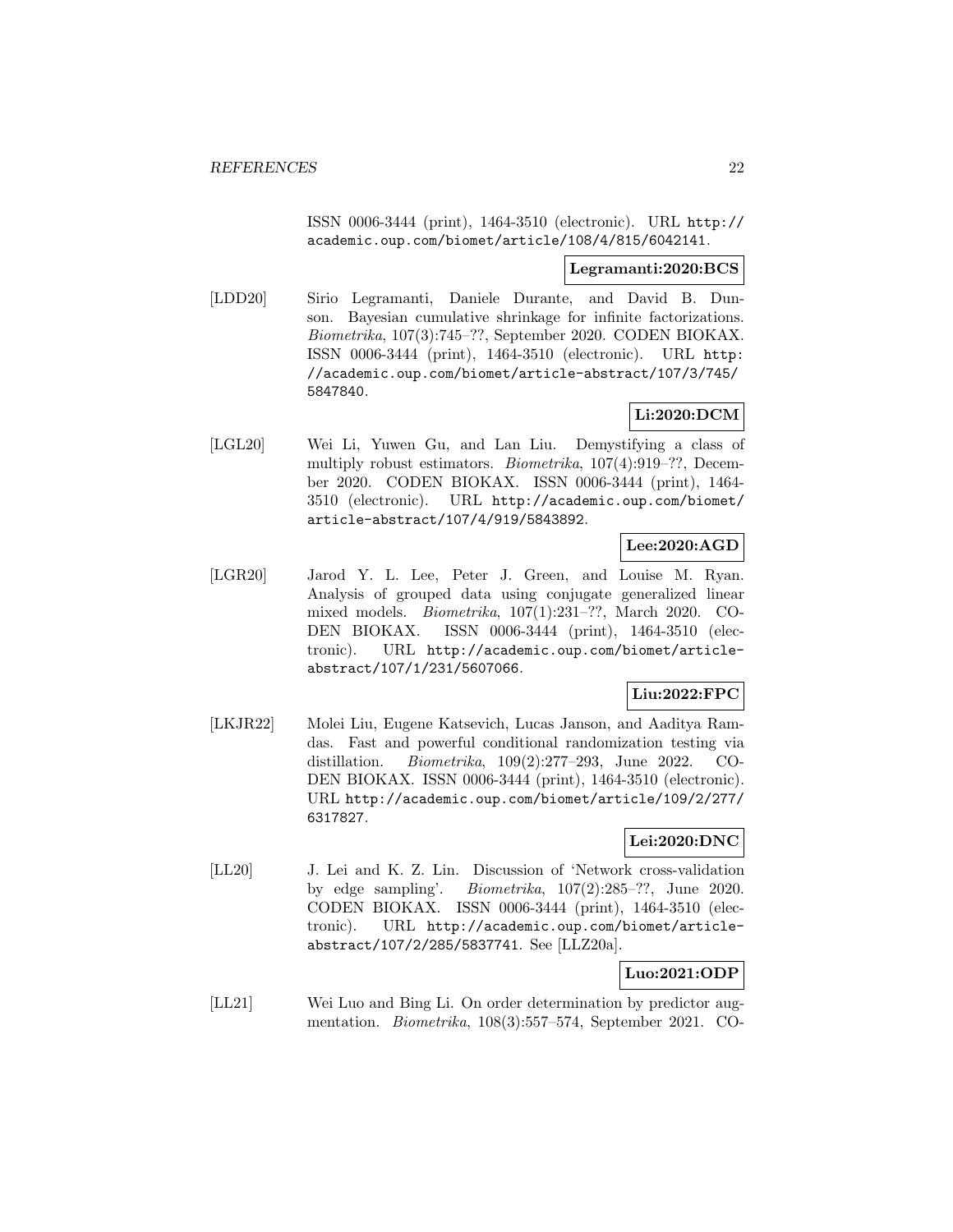DEN BIOKAX. ISSN 0006-3444 (print), 1464-3510 (electronic). URL http://academic.oup.com/biomet/article/108/3/557/ 5917626.

#### **Loper:2022:SNT**

[LLFT22] J. H. Loper, L. Lei, W. Fithian, and W. Tansey. Smoothed nested testing on directed acyclic graphs. Biometrika, 109(2):457–471, June 2022. CODEN BIOKAX. ISSN 0006-3444 (print), 1464- 3510 (electronic). URL http://academic.oup.com/biomet/ article/109/2/457/6362862.

# **Li:2021:MCM**

[LLT21] Wenlong Li, Min-Qian Liu, and Boxin Tang. A method of constructing maximin distance designs. Biometrika, 108(4):845– 855, December 2021. CODEN BIOKAX. ISSN 0006-3444 (print), 1464-3510 (electronic). URL http://academic.oup. com/biomet/article/108/4/845/5942967.

# **Li:2020:NCV**

[LLZ20a] Tianxi Li, Elizaveta Levina, and Ji Zhu. Network cross-validation by edge sampling. Biometrika, 107(2):257–??, June 2020. CO-DEN BIOKAX. ISSN 0006-3444 (print), 1464-3510 (electronic). URL http://academic.oup.com/biomet/articleabstract/107/2/257/5816043. See discussion [CKY20, GM20, LL20] and rejoinder [LLZ20b].

### **Li:2020:RNC**

[LLZ20b] Tianxi Li, Elizaveta Levina, and Ji Zhu. Rejoinder: 'Network cross-validation by edge sampling'. Biometrika, 107(2):289–??, June 2020. CODEN BIOKAX. ISSN 0006-3444 (print), 1464- 3510 (electronic). URL http://academic.oup.com/biomet/ article-abstract/107/2/289/5837737. See [LLZ20a].

### **Li:2020:EH**

[LMSW20] Housen Li, Axel Munk, Hannes Sieling, and Guenther Walther. The essential histogram. Biometrika, 107(2):347–??, June 2020. CODEN BIOKAX. ISSN 0006-3444 (print), 1464-3510 (electronic). URL http://academic.oup.com/biomet/articleabstract/107/2/347/5733266.

# **Lijoi:2020:PYM**

[LPR20] Antonio Lijoi, Igor Prünster, and Tommaso Rigon. The Pitman– Yor multinomial process for mixture modelling. *Biometrika*, 107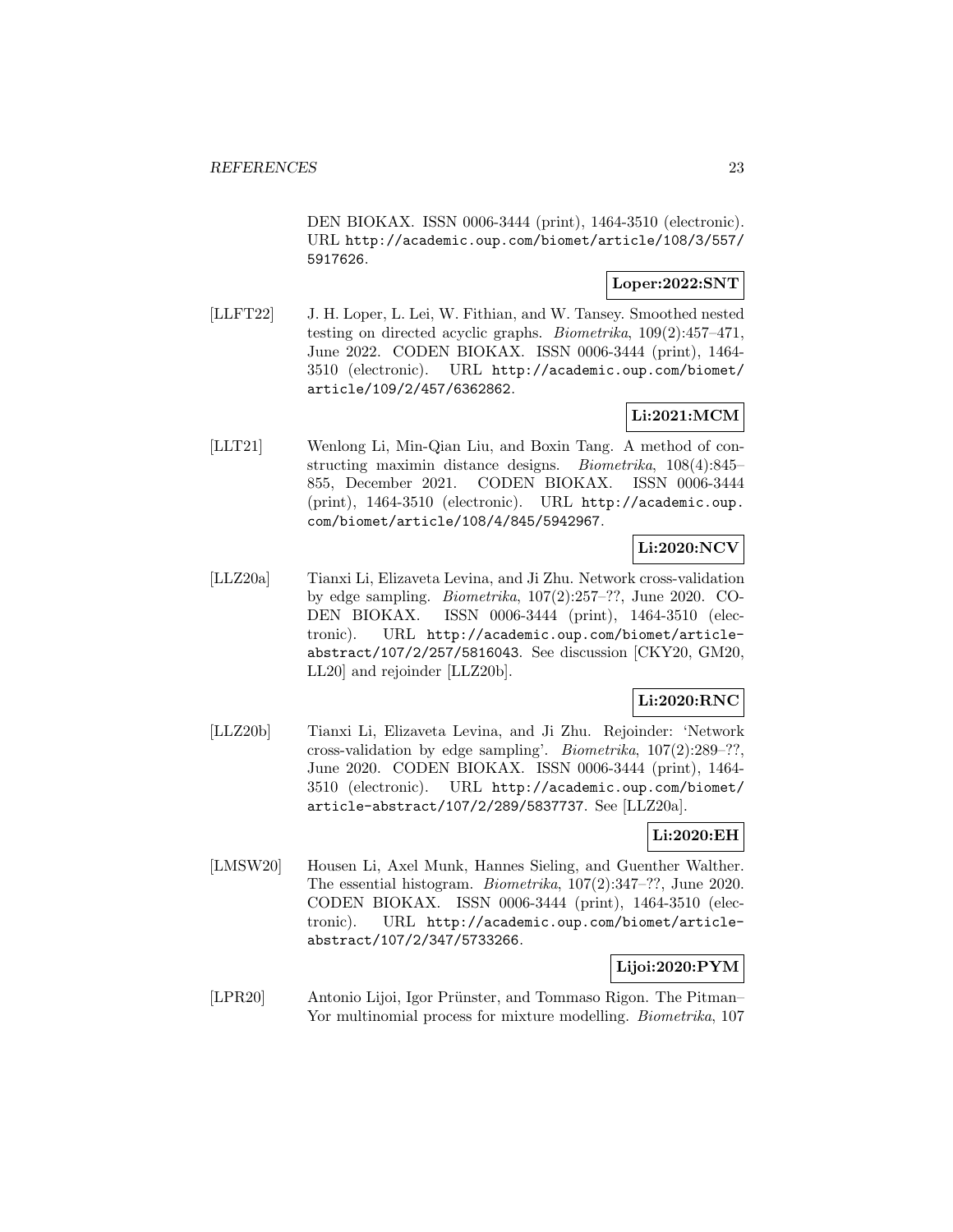(4):891–??, December 2020. CODEN BIOKAX. ISSN 0006- 3444 (print), 1464-3510 (electronic). URL http://academic. oup.com/biomet/article-abstract/107/4/891/5854095.

#### **Lei:2021:GIF**

[LRF21] Lihua Lei, Aaditya Ramdas, and William Fithian. A general interactive framework for false discovery rate control under structural constraints. Biometrika, 108(2):253–267, June 2021. CO-DEN BIOKAX. ISSN 0006-3444 (print), 1464-3510 (electronic). URL http://academic.oup.com/biomet/article/108/2/253/ 5879274.

# **Lee:2018:VEP**

[LW18] A. Lee and N. Whiteley. Variance estimation in the particle filter. Biometrika, 105(3):609–625, September 1, 2018. CODEN BIOKAX. ISSN 0006-3444 (print), 1464-3510 (electronic). URL http://academic.oup.com/biomet/articleabstract/105/3/609/5045658. See correction [LW20].

#### **Lee:2020:CVE**

[LW20] A. Lee and N. Whiteley. Correction: 'Variance estimation in the particle filter'. Biometrika, 107(1):255–??, March 2020. CODEN BIOKAX. ISSN 0006-3444 (print), 1464-3510 (electronic). URL http://academic.oup.com/biomet/articleabstract/107/1/255/5717456. See [LW18].

### **Li:2022:SOR**

[LWDL22] Yichao Li, Wenshuo Wang, K. E. Deng, and Jun S. Liu. Stratification and optimal resampling for sequential Monte Carlo. Biometrika, 109(1):181–194, March 2022. CODEN BIOKAX. ISSN 0006-3444 (print), 1464-3510 (electronic). URL http:// academic.oup.com/biomet/article/109/1/181/6132360.

# **Lin:2021:BEF**

[LWZ21] Zhenhua Lin, Jane-Ling Wang, and Qixian Zhong. Basis expansions for functional snippets. Biometrika, 108(3):709– 726, September 2021. CODEN BIOKAX. ISSN 0006-3444 (print), 1464-3510 (electronic). URL http://academic.oup. com/biomet/article/108/3/709/5937818.

### **Luo:2022:IMM**

[LXYY22] Wei Luo, Lingzhou Xue, Jiawei Yao, and Xiufan Yu. Inverse moment methods for sufficient forecasting using high-dimensional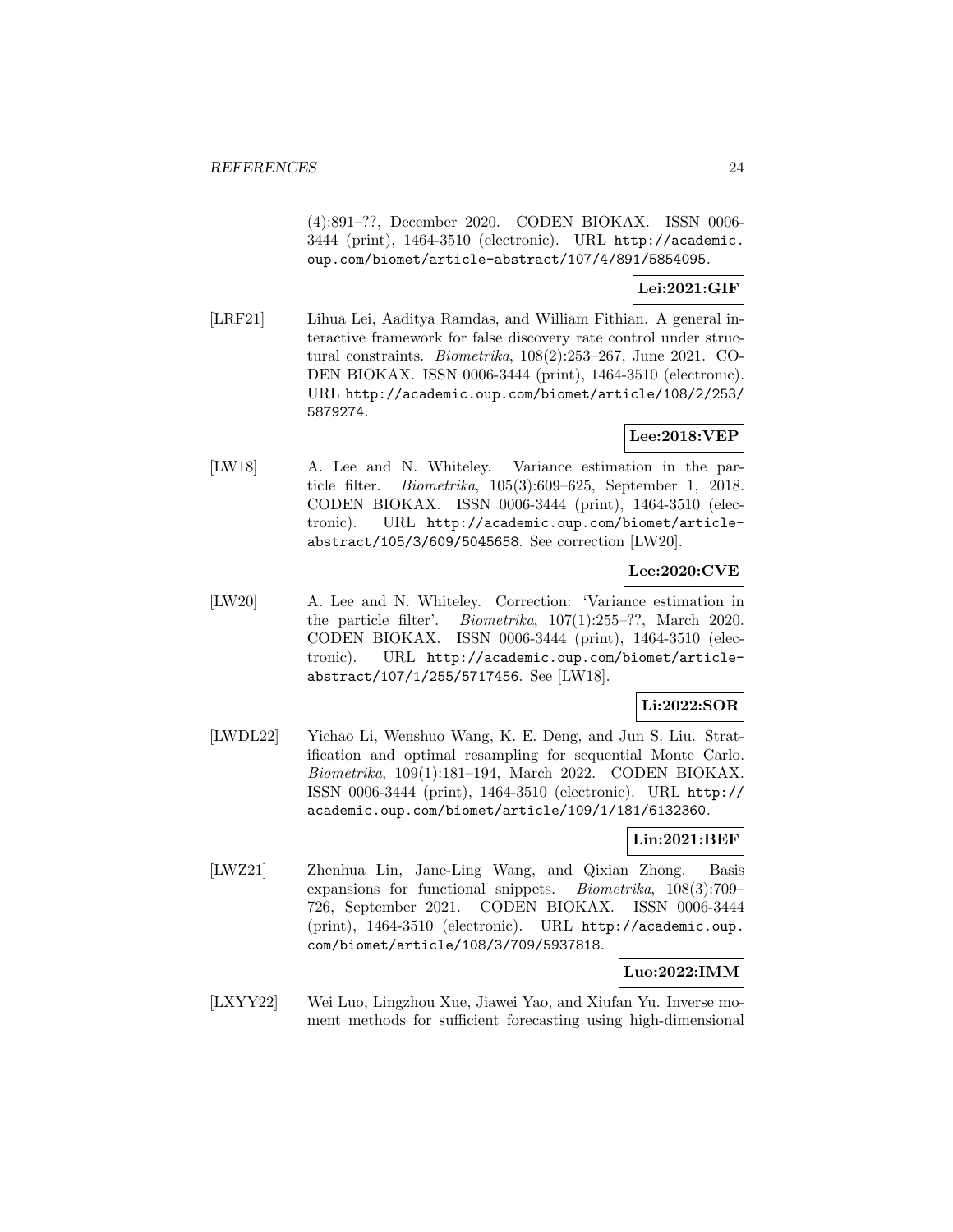predictors. Biometrika, 109(2):473–487, June 2022. CODEN BIOKAX. ISSN 0006-3444 (print), 1464-3510 (electronic). URL http://academic.oup.com/biomet/article/109/2/473/ 6309457.

# **Liu:2020:RAA**

[LY20] Hanzhong Liu and Yuehan Yang. Regression-adjusted average treatment effect estimates in stratified randomized experiments. Biometrika, 107(4):935–??, December 2020. CO-DEN BIOKAX. ISSN 0006-3444 (print), 1464-3510 (electronic). URL http://academic.oup.com/biomet/articleabstract/107/4/935/5857286.

# **Lin:2021:FRM**

[LY21] Zhenhua Lin and Fang Yao. Functional regression on the manifold with contamination. Biometrika, 108(1):167–181, March 2021. CODEN BIOKAX. ISSN 0006-3444 (print), 1464- 3510 (electronic). URL http://academic.oup.com/biomet/ article/108/1/167/5874121.

# **Liu:2020:EEV**

[LZF20] X. Liu, S. Zheng, and X. Feng. Estimation of error variance via ridge regression. Biometrika, 107(2):481–??, June 2020. CODEN BIOKAX. ISSN 0006-3444 (print), 1464- 3510 (electronic). URL http://academic.oup.com/biomet/ article-abstract/107/2/481/5716270.

#### **Lee:2020:TCM**

[LZS20] C. E. Lee, X. Zhang, and X. Shao. Testing conditional mean independence for functional data. Biometrika, 107(2):331–??, June 2020. CODEN BIOKAX. ISSN 0006-3444 (print), 1464- 3510 (electronic). URL http://academic.oup.com/biomet/ article-abstract/107/2/331/5716269.

### **Mao:2020:UAC**

[Mao20] Lu Mao. A unified approach to the calculation of information operators in semiparametric models. Biometrika, 107(4): 983–??, December 2020. CODEN BIOKAX. ISSN 0006-3444 (print), 1464-3510 (electronic). URL http://academic.oup. com/biomet/article-abstract/107/4/983/5857283.

# **Ma:2021:ADM**

[MB21] Rong Ma and Ian Barnett. The asymptotic distribution of modularity in weighted signed networks. *Biometrika*,  $108(1)$ :1-16,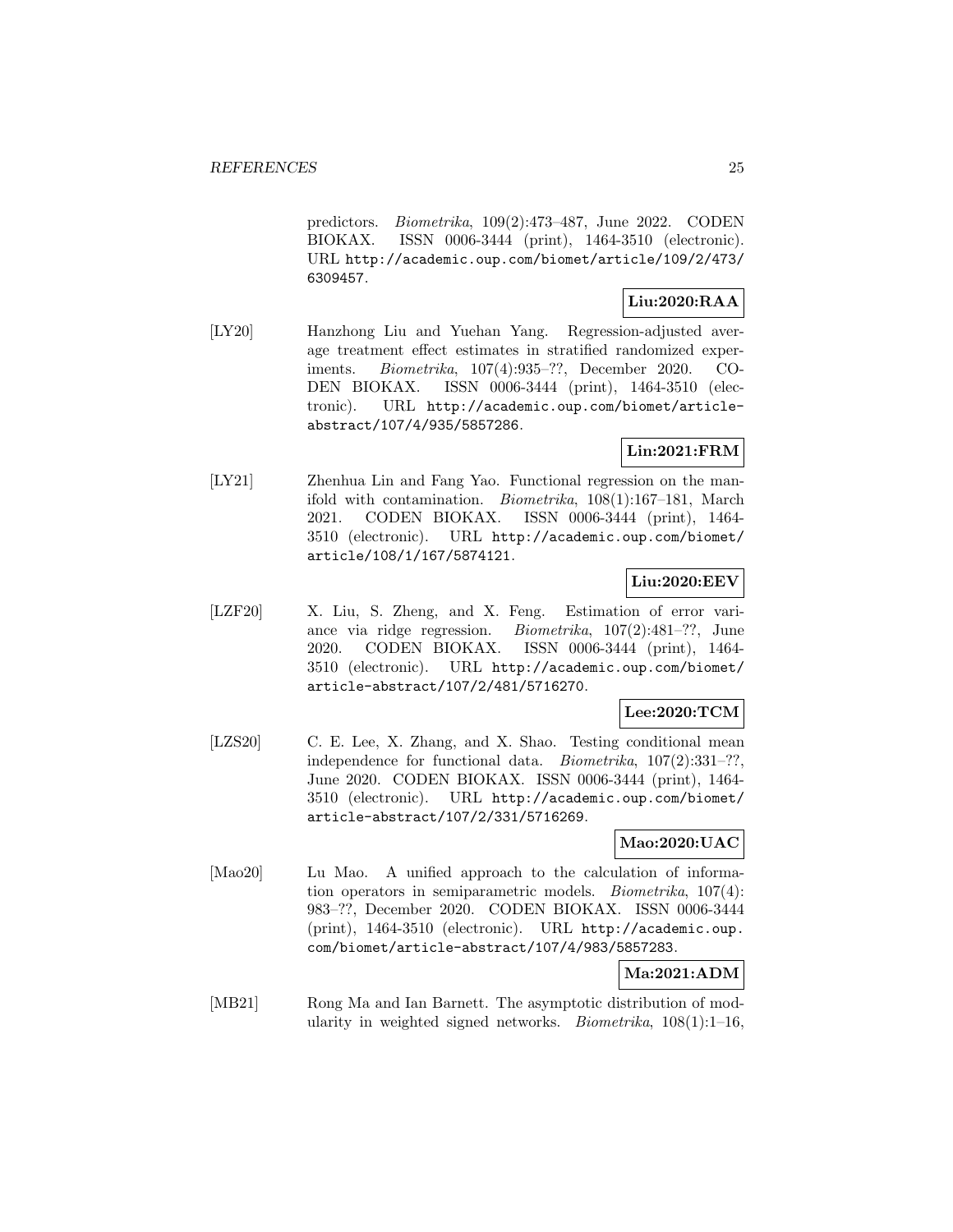March 2021. CODEN BIOKAX. ISSN 0006-3444 (print), 1464- 3510 (electronic). URL http://academic.oup.com/biomet/ article/108/1/1/5869041.

#### **Moon:2022:IRS**

[MC22] Haeun Moon and Kehui Chen. Interpoint-ranking sign covariance for the test of independence. Biometrika, 109(1):165–179, March 2022. CODEN BIOKAX. ISSN 0006-3444 (print), 1464- 3510 (electronic). URL http://academic.oup.com/biomet/ article/109/1/165/6137831.

# **Masoero:2022:MLP**

[MCFB22] Lorenzo Masoero, Federico Camerlenghi, Stefano Favaro, and Tamara Broderick. More for less: predicting and maximizing genomic variant discovery via Bayesian nonparametrics. Biometrika, 109(1):17–32, March 2022. CODEN BIOKAX. ISSN 0006-3444 (print), 1464-3510 (electronic). URL http:// academic.oup.com/biomet/article/109/1/17/6146908.

# **Ma:2021:OEB**

[MCL21] Rong Ma, T. Tony Cai, and Hongzhe Li. Optimal estimation of bacterial growth rates based on a permuted monotone matrix. Biometrika, 108(3):693–708, September 2021. CODEN BIOKAX. ISSN 0006-3444 (print), 1464-3510 (electronic). URL http:// academic.oup.com/biomet/article/108/3/693/5919580.

#### **Matsushita:2021:JEL**

[MO21] Yukitoshi Matsushita and Taisuke Otsu. Jackknife empirical likelihood: small bandwidth, sparse network and high-dimensional asymptotics. Biometrika, 108(3):661–674, September 2021. CO-DEN BIOKAX. ISSN 0006-3444 (print), 1464-3510 (electronic). URL http://academic.oup.com/biomet/article/108/3/661/ 5918019.

#### **Ma:2021:HIR**

[MPHF21] Huijuan Ma, Limin Peng, Chiung-Yu Huang, and Haoda Fu. Heterogeneous individual risk modelling of recurrent events. Biometrika, 108(1):183–198, March 2021. CODEN BIOKAX. ISSN 0006-3444 (print), 1464-3510 (electronic). URL http:// academic.oup.com/biomet/article/108/1/183/5934915.

### **Maruyama:2021:AEM**

[MS21] Y. Maruyama and W. E. Strawderman. Admissible estimators of a multivariate normal mean vector when the scale is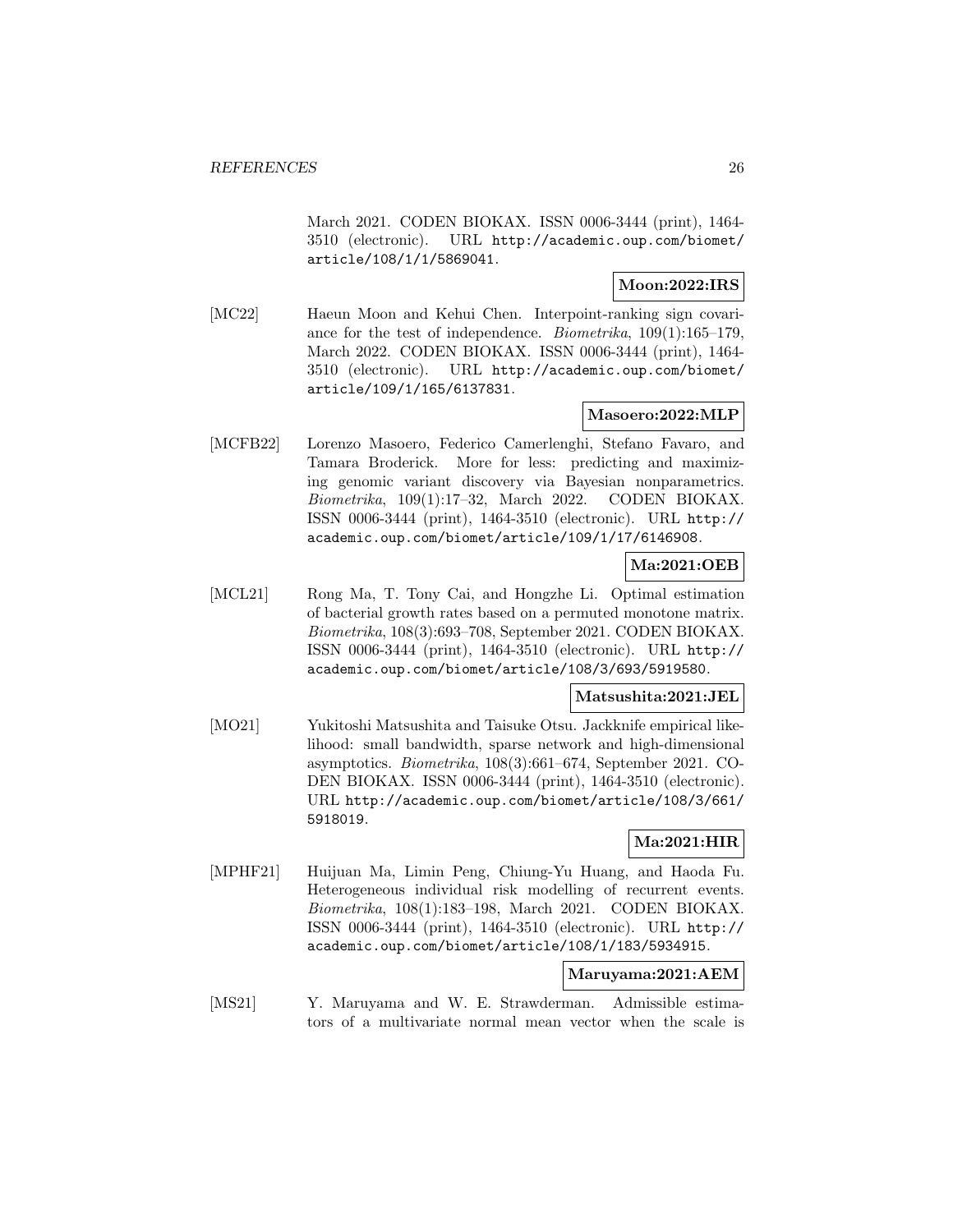unknown. Biometrika, 108(4):997–1003, December 2021. CO-DEN BIOKAX. ISSN 0006-3444 (print), 1464-3510 (electronic). URL http://academic.oup.com/biomet/article/108/4/997/ 6040734.

#### **Mammen:2022:BTG**

[MS22a] E. Mammen and S. Sperlich. Backfitting tests in generalized structured models. Biometrika, 109(1):137–152, March 2022. CO-DEN BIOKAX. ISSN 0006-3444 (print), 1464-3510 (electronic). URL http://academic.oup.com/biomet/article/109/1/137/ 6119342.

#### **Matsuda:2022:EUM**

[MS22b] T. Matsuda and W. E. Strawderman. Estimation under matrix quadratic loss and matrix superharmonicity. Biometrika, 109(2):503–519, June 2022. CODEN BIOKAX. ISSN 0006- 3444 (print), 1464-3510 (electronic). URL http://academic. oup.com/biomet/article/109/2/503/6239704.

# **Miles:2020:SEP**

[MSK<sup>+</sup>20] C. H. Miles, I. Shpitser, P. Kanki, S. Meloni, and E. J. Tchetgen Tchetgen. On semiparametric estimation of a path-specific effect in the presence of mediator-outcome confounding. Biometrika, 107(1):159–??, March 2020. CODEN BIOKAX. ISSN 0006- 3444 (print), 1464-3510 (electronic). URL http://academic. oup.com/biomet/article-abstract/107/1/159/5638939.

#### **McCullagh:2021:LAQ**

[MT21] P. McCullagh and M. F. Tresoldi. A likelihood analysis of quantile-matching transformations. Biometrika, 108(1):247–251, March 2021. CODEN BIOKAX. ISSN 0006-3444 (print), 1464- 3510 (electronic). URL http://academic.oup.com/biomet/ article/108/1/247/5878256.

#### **Mukherjee:2020:BME**

[Muk20] K. Mukherjee. Bootstrapping m-estimators in generalized autoregressive conditional heteroscedastic models. Biometrika, 107 (3):753–??, September 2020. CODEN BIOKAX. ISSN 0006- 3444 (print), 1464-3510 (electronic). URL http://academic. oup.com/biomet/article-abstract/107/3/753/5831314.

#### **Mukhopadhyay:2020:NAH**

[MW20] Subhadeep Mukhopadhyay and Kaijun Wang. A nonparametric approach to high-dimensional k-sample comparison prob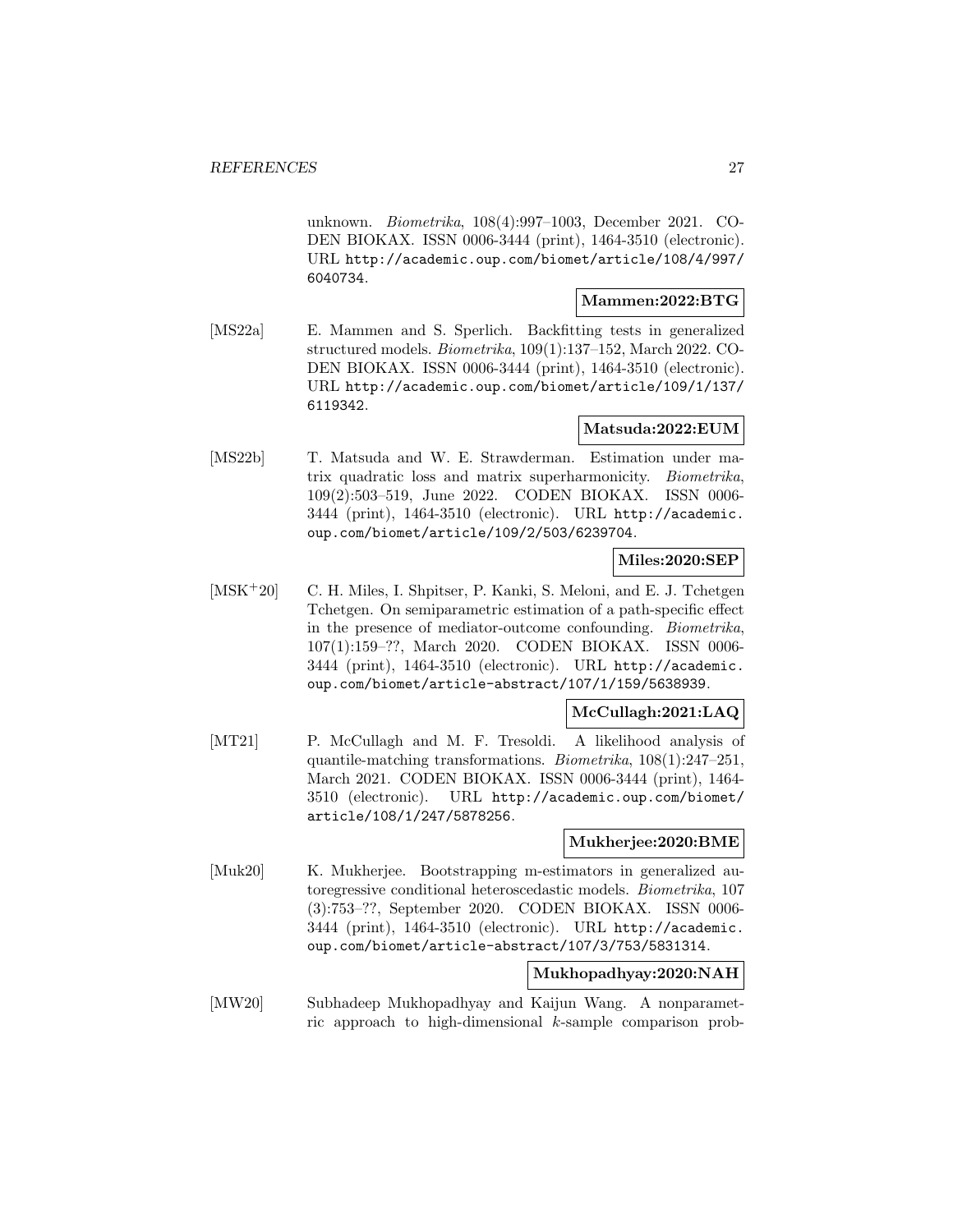lems. Biometrika, 107(3):555–??, September 2020. CO-DEN BIOKAX. ISSN 0006-3444 (print), 1464-3510 (electronic). URL http://academic.oup.com/biomet/articleabstract/107/3/555/5856303.

#### **Meng:2020:MEA**

[MZZ<sup>+</sup>20] Cheng Meng, Xinlian Zhang, Jingyi Zhang, Wenxuan Zhong, and Ping Ma. More efficient approximation of smoothing splines via space-filling basis selection. Biometrika, 107(3):723–??, September 2020. CODEN BIOKAX. ISSN 0006-3444 (print), 1464- 3510 (electronic). URL http://academic.oup.com/biomet/ article-abstract/107/3/723/5831923.

#### **Nghiem:2020:ELE**

[NBP20] Linh H. Nghiem, Michael C. Byrd, and Cornelis J. Potgieter. Estimation in linear errors-in-variables models with unknown error distribution. Biometrika, 107(4):841–??, December 2020. CODEN BIOKAX. ISSN 0006-3444 (print), 1464- 3510 (electronic). URL http://academic.oup.com/biomet/ article-abstract/107/4/841/5841614.

#### **Nishimura:2020:DHM**

[NDL20] Akihiko Nishimura, David B. Dunson, and Jianfeng Lu. Discontinuous Hamiltonian Monte Carlo for discrete parameters and discontinuous likelihoods. Biometrika, 107(2):365–??, June 2020. CODEN BIOKAX. ISSN 0006-3444 (print), 1464- 3510 (electronic). URL http://academic.oup.com/biomet/ article-abstract/107/2/365/5799014.

#### **Na:2021:EDL**

[NKK21] S. Na, M. Kolar, and O. Koyejo. Estimating differential latent variable graphical models with applications to brain connectivity. Biometrika, 108(2):425–442, June 2021. CODEN BIOKAX. ISSN 0006-3444 (print), 1464-3510 (electronic). URL http:// academic.oup.com/biomet/article/108/2/425/5901536.

#### **Ning:2020:REC**

[NSI20] Yang Ning, Peng Sida, and Kosuke Imai. Robust estimation of causal effects via a high-dimensional covariate balancing propensity score. Biometrika, 107(3):533–??, September 2020. CODEN BIOKAX. ISSN 0006-3444 (print), 1464- 3510 (electronic). URL http://academic.oup.com/biomet/ article-abstract/107/3/533/5850656.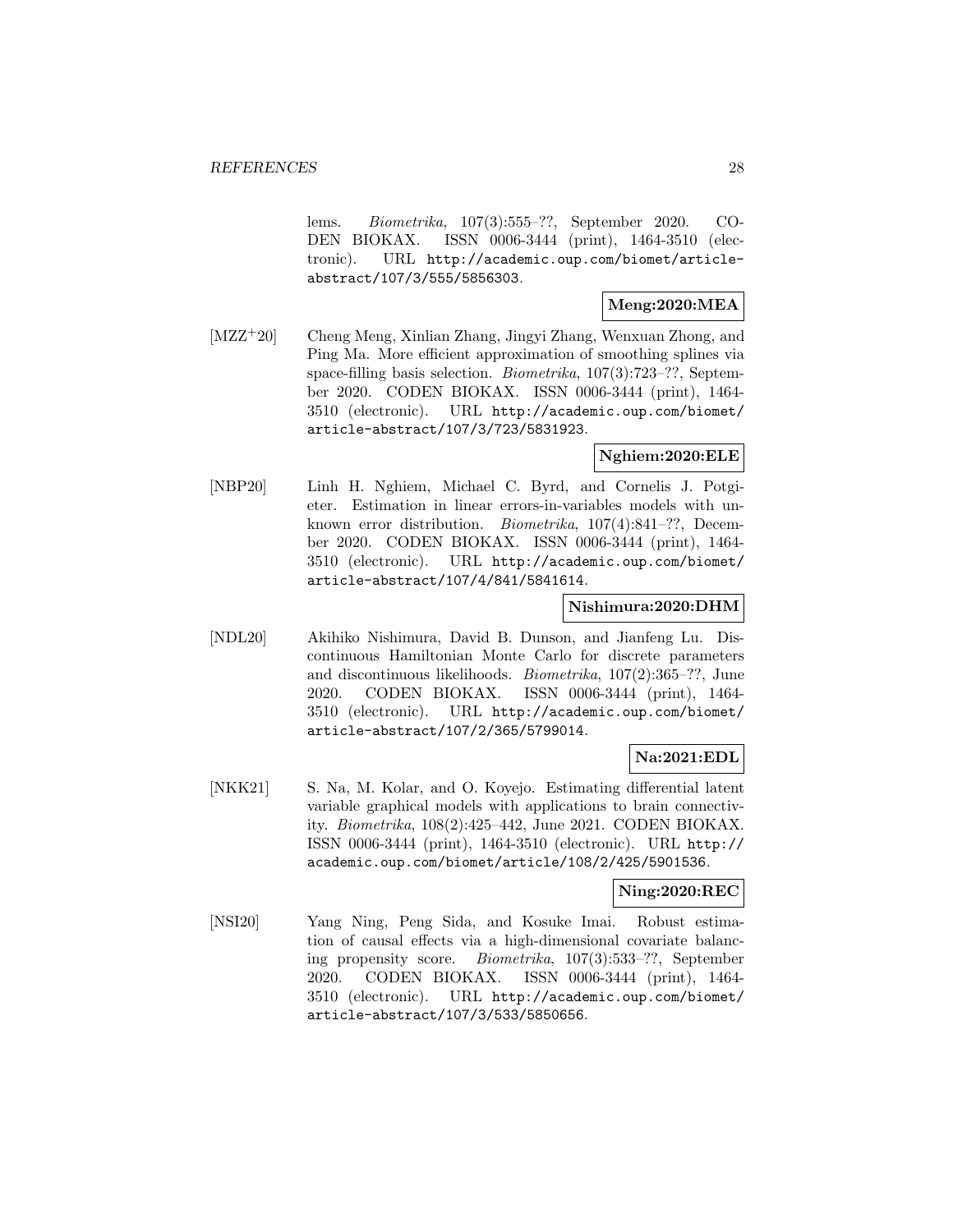### **Nie:2021:QOE**

[NW21] X. Nie and S. Wager. Quasi-oracle estimation of heterogeneous treatment effects. Biometrika, 108(2):299–319, June 2021. CO-DEN BIOKAX. ISSN 0006-3444 (print), 1464-3510 (electronic). URL http://academic.oup.com/biomet/article/108/2/299/ 5911092.

#### **Park:2022:SFL**

[PAJ22] Juhyun Park, Jeongyoun Ahn, and Yongho Jeon. Sparse functional linear discriminant analysis. Biometrika, 109(1):209–226, March 2022. CODEN BIOKAX. ISSN 0006-3444 (print), 1464- 3510 (electronic). URL http://academic.oup.com/biomet/ article/109/1/209/6064132.

#### **Plumlee:2021:CGD**

[PEAL21] M. Plumlee, C. B. Erickson, B. E. Ankenman, and E. Lawrence. Composite grid designs for adaptive computer experiments with fast inference. Biometrika, 108(3):749–755, September 2021. CO-DEN BIOKAX. ISSN 0006-3444 (print), 1464-3510 (electronic). URL http://academic.oup.com/biomet/article/108/3/749/ 5923289.

### **Payne:2020:CDE**

[PGDM20] R. D. Payne, N. Guha, Y. Ding, and B. K. Mallick. A conditional density estimation partition model using logistic Gaussian processes. Biometrika, 107(1):173–??, March 2020. CODEN BIOKAX. ISSN 0006-3444 (print), 1464-3510 (electronic). URL http://academic.oup.com/biomet/articleabstract/107/1/173/5658674.

#### **Papaspiliopoulos:2020:SIC**

[PRZ20] O. Papaspiliopoulos, G. O. Roberts, and G. Zanella. Scalable inference for crossed random effects models. Biometrika, 107 (1):25–??, March 2020. CODEN BIOKAX. ISSN 0006-3444 (print), 1464-3510 (electronic). URL http://academic.oup. com/biomet/article-abstract/107/1/25/5626077.

#### **Padilla:2020:ANR**

[PSCW20] Oscar Hernan Madrid Padilla, James Sharpnack, Yanzhen Chen, and Daniela M. Witten. Adaptive nonparametric regression with the K-nearest neighbour fused lasso. *Biometrika*,  $107(2):293-??$ , June 2020. CODEN BIOKAX. ISSN 0006-3444 (print), 1464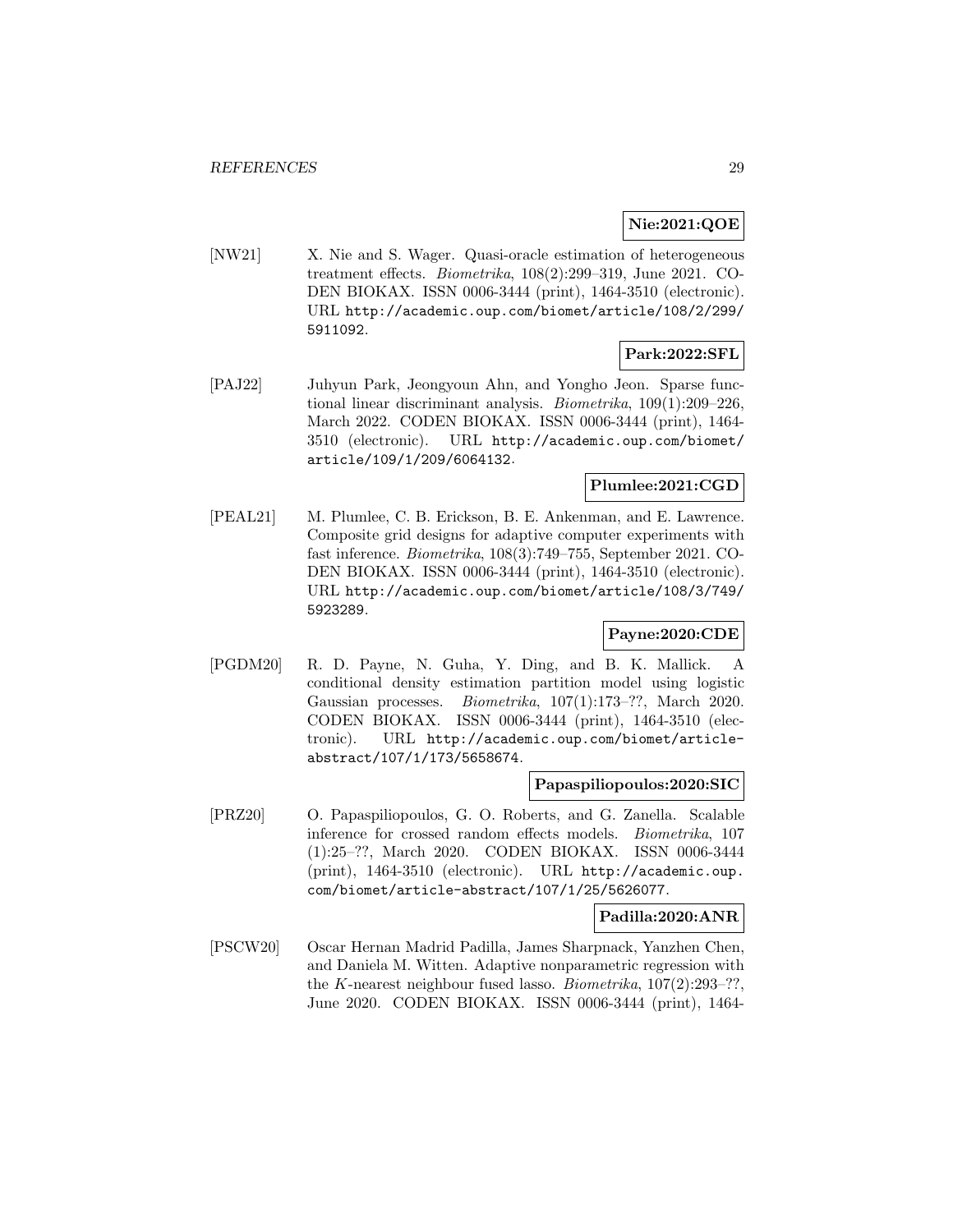3510 (electronic). URL http://academic.oup.com/biomet/ article-abstract/107/2/293/5717457.

#### **Qiao:2020:DFG**

[QQJG20] Xinghao Qiao, Cheng Qian, Gareth M. James, and Shaojun Guo. Doubly functional graphical models in high dimensions. Biometrika, 107(2):415–??, June 2020. CODEN BIOKAX. ISSN 0006-3444 (print), 1464-3510 (electronic). URL http: //academic.oup.com/biomet/article-abstract/107/2/415/ 5733267.

# **Qian:2021:ETV**

[QYK<sup>+</sup>21a] Tianchen Qian, Hyesun Yoo, Predrag Klasnja, Daniel Almirall, and Susan A. Murphy. Estimating time-varying causal excursion effects in mobile health with binary outcomes. Biometrika, 108 (3):507–527, September 2021. CODEN BIOKAX. ISSN 0006- 3444 (print), 1464-3510 (electronic). URL http://academic. oup.com/biomet/article/108/3/507/5901535. See discussion  $[KCB+21, ZL21b, \text{GRR}21]$  and rejoinder  $[QYK+21b]$ .

### **Qian:2021:RET**

[QYK<sup>+</sup>21b] Tianchen Qian, Hyesun Yoo, Predrag Klasnja, Daniel Almirall, and Susan A. Murphy. Rejoinder: 'Estimating time-varying causal excursion effects in mobile health with binary outcomes'. Biometrika, 108(3):551–555, September 2021. CODEN BIOKAX. ISSN 0006-3444 (print), 1464-3510 (electronic). URL http:// academic.oup.com/biomet/article/108/3/551/6350029. See  $[QYK+21a]$ .

#### **Roverato:2020:PWC**

[RC20] Alberto Roverato and Robert Castelo. Path weights in concentration graphs. Biometrika, 107(3):705–??, September 2020. CODEN BIOKAX. ISSN 0006-3444 (print), 1464-3510 (electronic). URL http://academic.oup.com/biomet/articleabstract/107/3/705/5823573.

#### **Rosenbaum:2020:CTD**

[Ros20] P. R. Rosenbaum. A conditional test with demonstrated insensitivity to unmeasured bias in matched observational studies. Biometrika, 107(4):827–??, December 2020. CODEN BIOKAX. ISSN 0006-3444 (print), 1464-3510 (electronic). URL http: //academic.oup.com/biomet/article-abstract/107/4/827/ 5857271.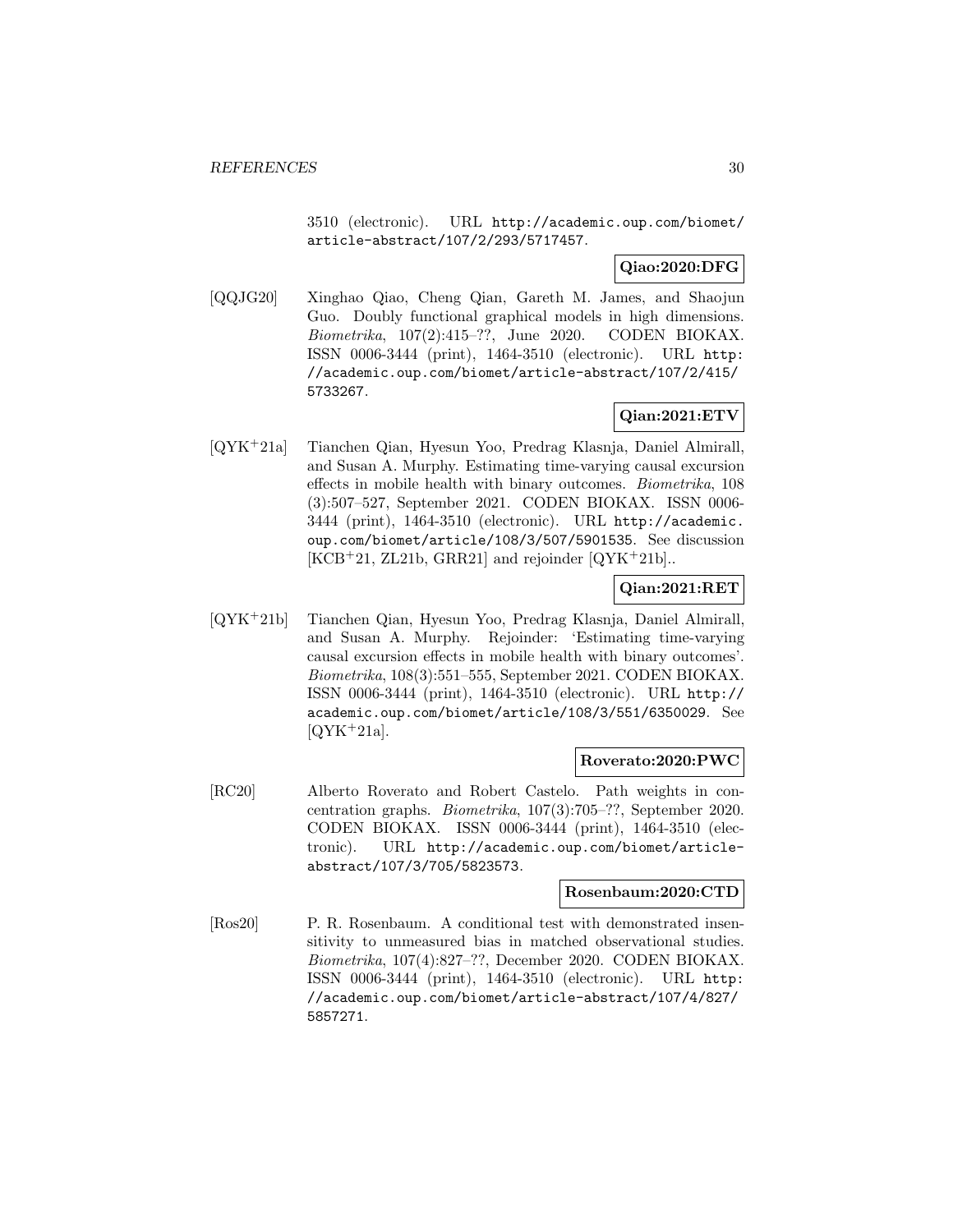#### **Rotnitzky:2021:CPM**

[RSR21] A. Rotnitzky, E. Smucler, and J. M. Robins. Characterization of parameters with a mixed bias property. Biometrika, 108(1):231–238, March 2021. CODEN BIOKAX. ISSN 0006- 3444 (print), 1464-3510 (electronic). URL http://academic. oup.com/biomet/article/108/1/231/5899828.

### **Savje:2022:IMR**

[Säv22] F. Sävje. On the inconsistency of matching without replacement. Biometrika, 109(2):551–558, June 2022. CODEN BIOKAX. ISSN 0006-3444 (print), 1464-3510 (electronic). URL http:// academic.oup.com/biomet/article/109/2/551/6308304.

#### **Sun:2022:SIS**

[SCMH22] Yifei Sun, Sy Han Chiou, Kieren A. Marr, and Chiung-Yu Huang. Statistical inference on shape and size indexes for counting processes. Biometrika, 109(1):195–208, March 2022. CO-DEN BIOKAX. ISSN 0006-3444 (print), 1464-3510 (electronic). URL http://academic.oup.com/biomet/article/109/1/195/ 6134132.

#### **Schmon:2021:LSA**

[SDDP21] S. M. Schmon, G. Deligiannidis, A. Doucet, and M. K. Pitt. Large-sample asymptotics of the pseudo-marginal method. Biometrika, 108(1):37–51, March 2021. CODEN BIOKAX. ISSN 0006-3444 (print), 1464-3510 (electronic). URL http:// academic.oup.com/biomet/article/108/1/37/5869975.

#### **Shi:2022:PCR**

[SDH22] H. Shi, M. Drton, and F. Han. On the power of Chatterjee's rank correlation. Biometrika, 109(2):317–333, June 2022. CO-DEN BIOKAX. ISSN 0006-3444 (print), 1464-3510 (electronic). URL http://academic.oup.com/biomet/article/109/2/317/ 6259083.

#### **South:2022:SEC**

[SKN<sup>+</sup>22] L. F. South, T. Karvonen, C. Nemeth, M. Girolami, and C. J. Oates. Semi-exact control functionals from Sard's method. Biometrika, 109(2):351–367, June 2022. CODEN BIOKAX. ISSN 0006-3444 (print), 1464-3510 (electronic). URL http:// academic.oup.com/biomet/article/109/2/351/6309456.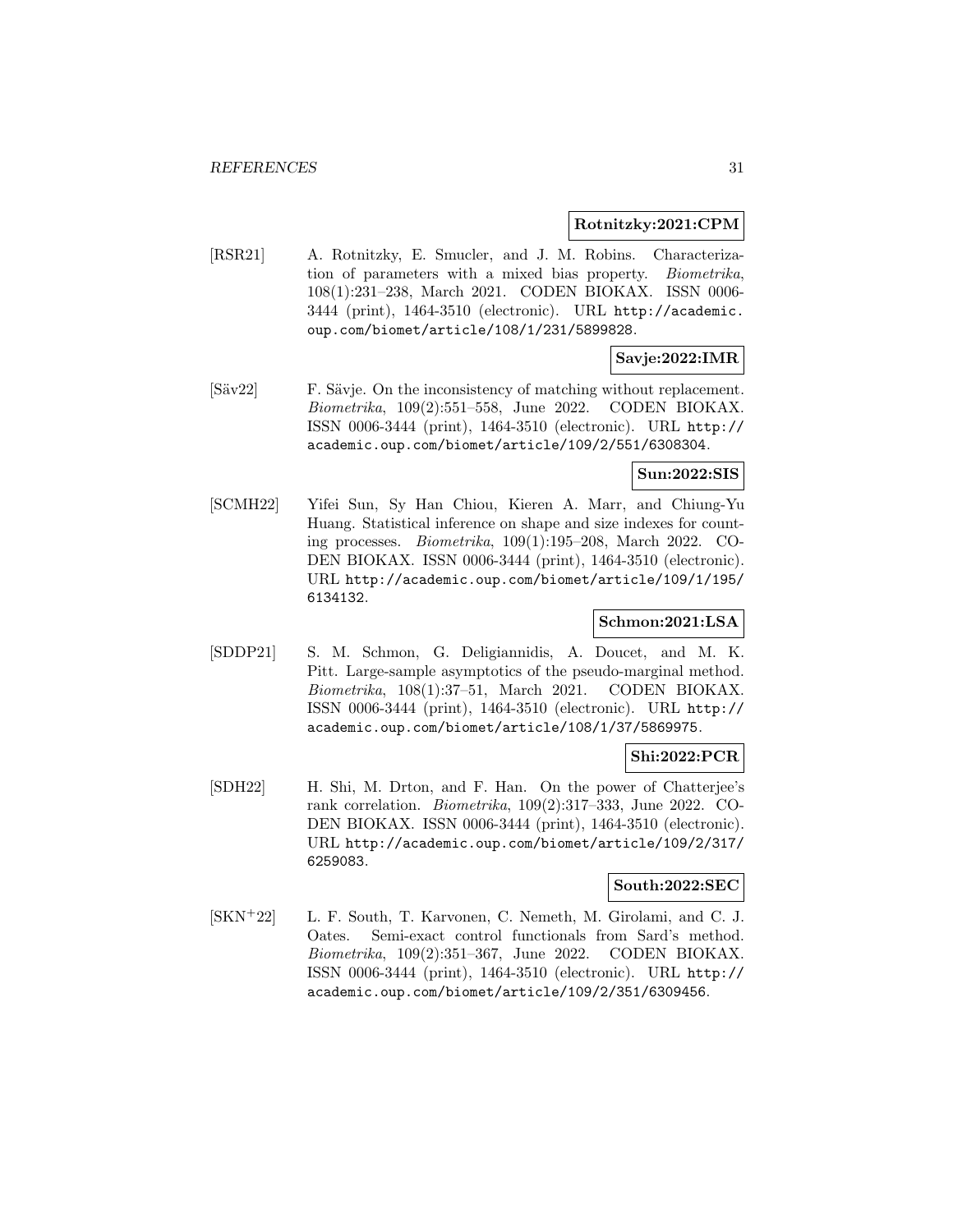#### **Shin:2020:EEV**

[SLCF20] Sunyoung Shin, Yufeng Liu, Stephen R. Cole, and Jason P. Fine. Ensemble estimation and variable selection with semiparametric regression models. Biometrika, 107(2):433–??, June 2020. CODEN BIOKAX. ISSN 0006-3444 (print), 1464- 3510 (electronic). URL http://academic.oup.com/biomet/ article-abstract/107/2/433/5820551.

### **Sen:2020:EPS**

[SSLD20] Deborshee Sen, Matthias Sachs, Jianfeng Lu, and David B. Dunson. Efficient posterior sampling for high-dimensional imbalanced logistic regression. Biometrika, 107(4):1005–??, December 2020. CODEN BIOKAX. ISSN 0006-3444 (print), 1464- 3510 (electronic). URL http://academic.oup.com/biomet/ article-abstract/107/4/1005/5858314.

#### **Smucler:2022:EAS**

[SSR22] E. Smucler, F. Sapienza, and A. Rotnitzky. Efficient adjustment sets in causal graphical models with hidden variables. Biometrika, 109(1):49–65, March 2022. CODEN BIOKAX. ISSN 0006-3444 (print), 1464-3510 (electronic). URL http://academic.oup. com/biomet/article/109/1/49/6174686.

#### **Song:2020:ESG**

[SSYL20] Qifan Song, Yan Sun, Mao Ye, and Faming Liang. Extended stochastic gradient Markov chain Monte Carlo for large-scale Bayesian variable selection. Biometrika, 107(4):997–??, December 2020. CODEN BIOKAX. ISSN 0006-3444 (print), 1464- 3510 (electronic). URL http://academic.oup.com/biomet/ article-abstract/107/4/997/5871037.

#### **Sherlock:2022:DBP**

[ST22] C. Sherlock and A. H. Thiery. A discrete bouncy particle sampler. Biometrika, 109(2):335–349, June 2022. CODEN BIOKAX. ISSN 0006-3444 (print), 1464-3510 (electronic). URL http:// academic.oup.com/biomet/article/109/2/335/6151695.

#### **Sugasawa:2020:REB**

[Sug20] S Sugasawa. Robust empirical Bayes small area estimation with density power divergence. *Biometrika*,  $107(2):467-$ ??, June 2020. CODEN BIOKAX. ISSN 0006-3444 (print), 1464- 3510 (electronic). URL http://academic.oup.com/biomet/ article-abstract/107/2/467/5717453.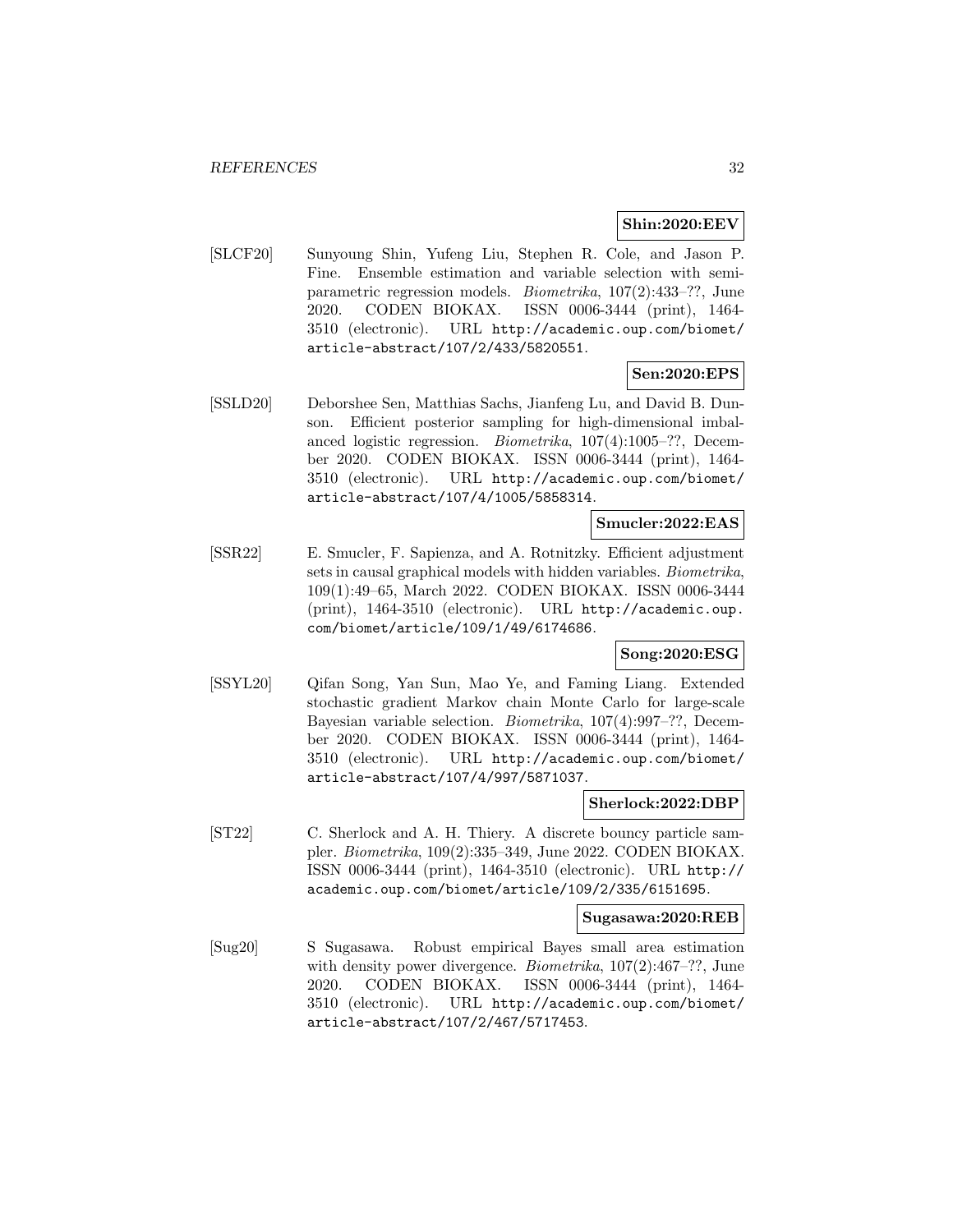#### **Simpson:2020:DDS**

[SWT20] E. S. Simpson, J. L. Wadsworth, and J. A. Tawn. Determining the dependence structure of multivariate extremes. Biometrika, 107(3):513–??, September 2020. CODEN BIOKAX. ISSN 0006- 3444 (print), 1464-3510 (electronic). URL http://academic. oup.com/biomet/article-abstract/107/3/513/5831922.

# **Solus:2021:CGG**

[SWU21] L. Solus, Y. Wang, and C. Uhler. Consistency guarantees for greedy permutation-based causal inference algorithms. Biometrika, 108(4):795–814, December 2021. CODEN BIOKAX. ISSN 0006-3444 (print), 1464-3510 (electronic). URL http:// academic.oup.com/biomet/article/108/4/795/6062392.

# **Sit:2021:EHA**

[SYY21] T. Sit, Z. Ying, and Y. Yu. Event history analysis of dynamic networks. Biometrika, 108(1):223–230, March 2021. CO-DEN BIOKAX. ISSN 0006-3444 (print), 1464-3510 (electronic). URL http://academic.oup.com/biomet/article/108/1/223/ 5910796.

### **Sun:2021:AES**

[SZM21] Xiaoxiao Sun, Wenxuan Zhong, and Ping Ma. An asymptotic and empirical smoothing parameters selection method for smoothing spline ANOVA models in large samples. Biometrika, 108 (1):149–166, March 2021. CODEN BIOKAX. ISSN 0006-3444 (print), 1464-3510 (electronic). URL http://academic.oup. com/biomet/article/108/1/149/5897688.

### **Sun:2021:MTB**

[SZW21] Ming Sun, Donglin Zeng, and Yuanjia Wang. Modelling temporal biomarkers with semiparametric nonlinear dynamical systems. Biometrika, 108(1):199–214, March 2021. CODEN BIOKAX. ISSN 0006-3444 (print), 1464-3510 (electronic). URL http:// academic.oup.com/biomet/article/108/1/199/5910800.

#### **Shi:2022:HDL**

[SZZ22] Pixu Shi, Yuchen Zhou, and Anru R. Zhang. High-dimensional log-error-in-variable regression with applications to microbial compositional data analysis. Biometrika, 109(2):405–420, June 2022. CODEN BIOKAX. ISSN 0006-3444 (print), 1464- 3510 (electronic). URL http://academic.oup.com/biomet/ article/109/2/405/6203806.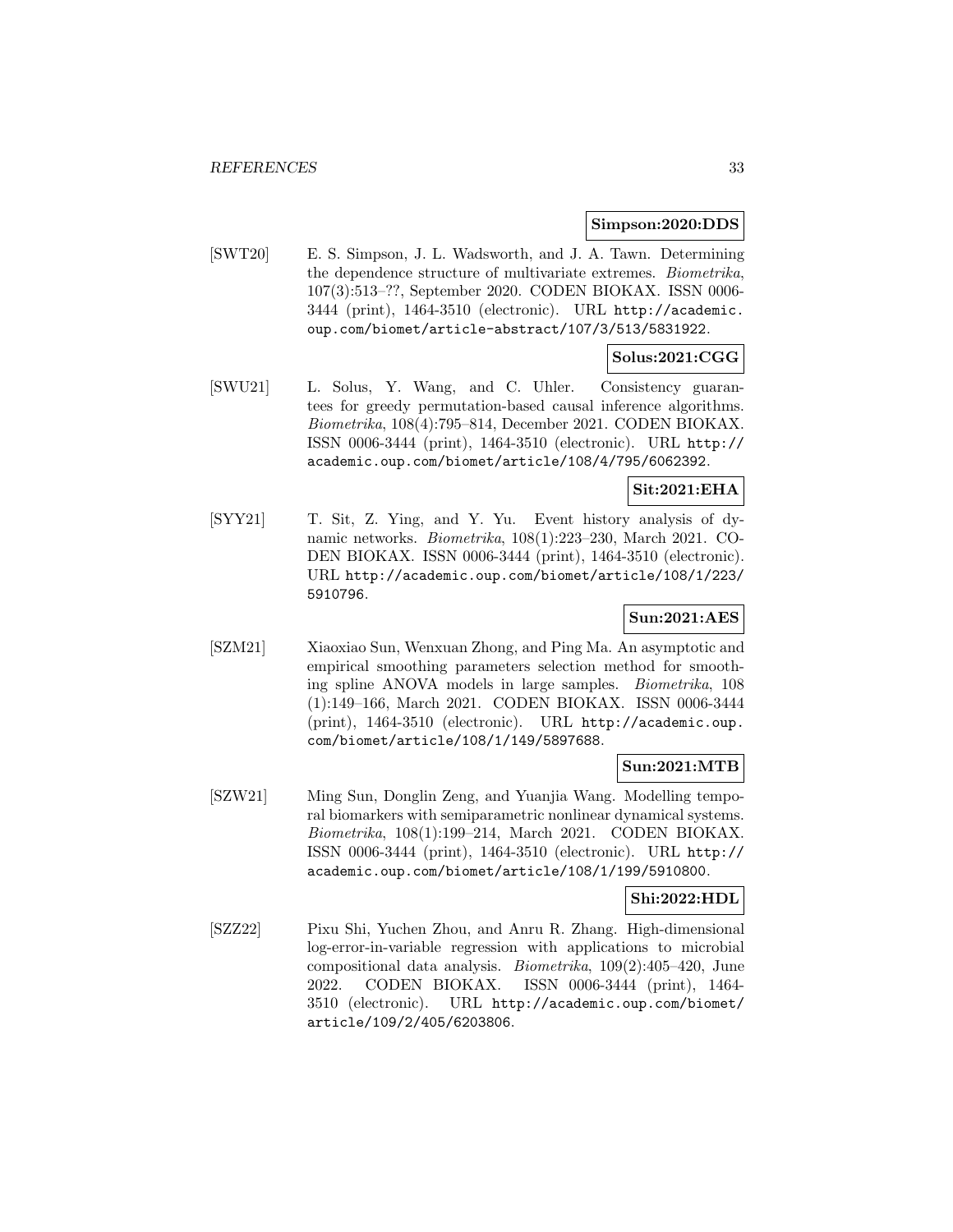#### **Tan:2020:RCE**

[Tan20] Z. Tan. Regularized calibrated estimation of propensity scores with model misspecification and high-dimensional data. Biometrika, 107(1):137–??, March 2020. CODEN BIOKAX. ISSN 0006-3444 (print), 1464-3510 (electronic). URL http: //academic.oup.com/biomet/article-abstract/107/1/137/ 5658668.

# **Tian:2022:MAT**

[TX22] Ye Tian and Hongquan Xu. A minimum aberration-type criterion for selecting space-filling designs. Biometrika, 109(2):489–501, June 2022. CODEN BIOKAX. ISSN 0006-3444 (print), 1464- 3510 (electronic). URL http://academic.oup.com/biomet/ article/109/2/489/6203807.

# **Tyler:2020:LE**

[TY20] David E. Tyler and Mengxi Yi. Lassoing eigenvalues. Biometrika, 107(2):397–??, June 2020. CODEN BIOKAX. ISSN 0006-3444 (print), 1464-3510 (electronic). URL http://academic.oup. com/biomet/article-abstract/107/2/397/5733265.

# **Tan:2022:ICM**

[TZ22] Falong Tan and Lixing Zhu. Integrated conditional moment test and beyond: when the number of covariates is divergent. Biometrika, 109(1):103–122, March 2022. CODEN BIOKAX. ISSN 0006-3444 (print), 1464-3510 (electronic). URL http:// academic.oup.com/biomet/article/109/1/103/6137833.

#### **vandenBoom:2021:APH**

[vdBRD21] W. van den Boom, G. Reeves, and D. B. Dunson. Approximating posteriors with high-dimensional nuisance parameters via integrated rotated Gaussian approximation. Biometrika, 108(2):269–282, June 2021. CODEN BIOKAX. ISSN 0006- 3444 (print), 1464-3510 (electronic). URL http://academic. oup.com/biomet/article/108/2/269/5897408. See correction [vdBRD22].

#### **vandenBoom:2022:CAP**

[vdBRD22] W. van den Boom, G. Reeves, and D. B. Dunson. Correction to: 'Approximating posteriors with high-dimensional nuisance parameters via integrated rotated Gaussian approximation'. Biometrika, 109(1):275, March 2022. CODEN BIOKAX.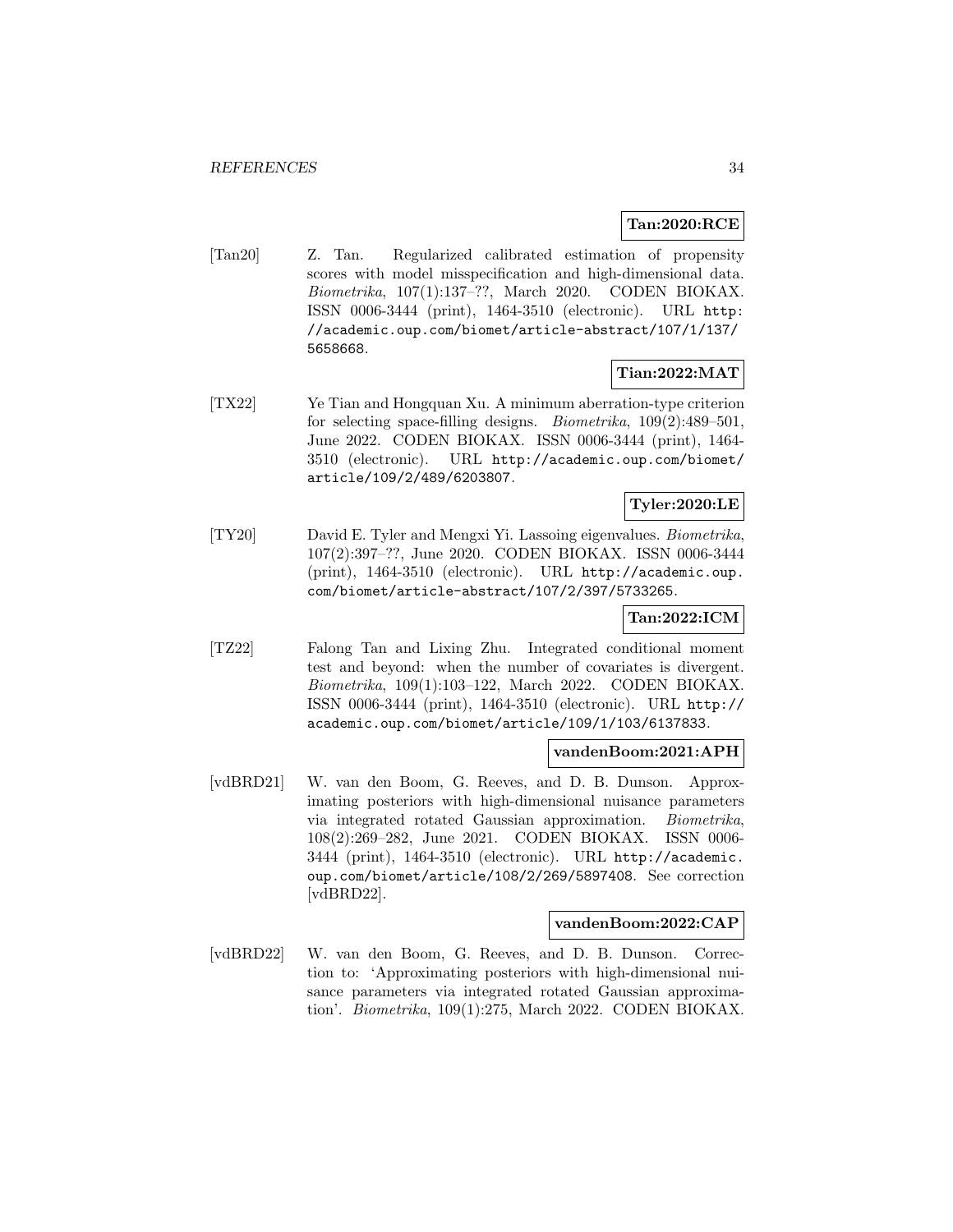ISSN 0006-3444 (print), 1464-3510 (electronic). URL http:// academic.oup.com/biomet/article/109/1/275/6373000. See [vdBRD21].

#### **Vihola:2020:UAB**

[VF20] Matti Vihola and Jordan Franks. On the use of approximate Bayesian computation Markov chain Monte Carlo with inflated tolerance and post-correction. *Biometrika*,  $107(2):381-$ ??, June 2020. CODEN BIOKAX. ISSN 0006-3444 (print), 1464- 3510 (electronic). URL http://academic.oup.com/biomet/ article-abstract/107/2/381/5721278.

# **Vats:2022:EBF**

[VGLR22] D. Vats, F. B. Gon¸calves, K. Latuszy'nski, and G. O. Roberts. Efficient Bernoulli factory Markov chain Monte Carlo for intractable posteriors. Biometrika, 109(2):369–385, June 2022. CO-DEN BIOKAX. ISSN 0006-3444 (print), 1464-3510 (electronic). URL http://academic.oup.com/biomet/article/109/2/369/ 6296586.

### **Vovk:2020:CVA**

[VW20] Vladimir Vovk and Ruodu Wang. Combining p-values via averaging. Biometrika, 107(4):791–??, December 2020. CO-DEN BIOKAX. ISSN 0006-3444 (print), 1464-3510 (electronic). URL http://academic.oup.com/biomet/articleabstract/107/4/791/5856302.

# **Wang:2021:HTP**

[WCL21] Shulei Wang, T. Tony Cai, and Hongzhe Li. Hypothesis testing for phylogenetic composition: a minimum-cost flow perspective. Biometrika, 108(1):17–36, March 2021. CODEN BIOKAX. ISSN 0006-3444 (print), 1464-3510 (electronic). URL http:// academic.oup.com/biomet/article/108/1/17/5870283.

#### **Wang:2020:HDC**

[WD20] Y. Samuel Wang and Mathias Drton. High-dimensional causal discovery under non-Gaussianity. *Biometrika*, 107(1):41-??, March 2020. CODEN BIOKAX. ISSN 0006-3444 (print), 1464- 3510 (electronic). URL http://academic.oup.com/biomet/ article-abstract/107/1/41/5607065.

### **Wang:2022:EGC**

[WL22] Jianqiao Wang and Hongzhe Li. Estimation of genetic correlation with summary association statistics. Biometrika, 109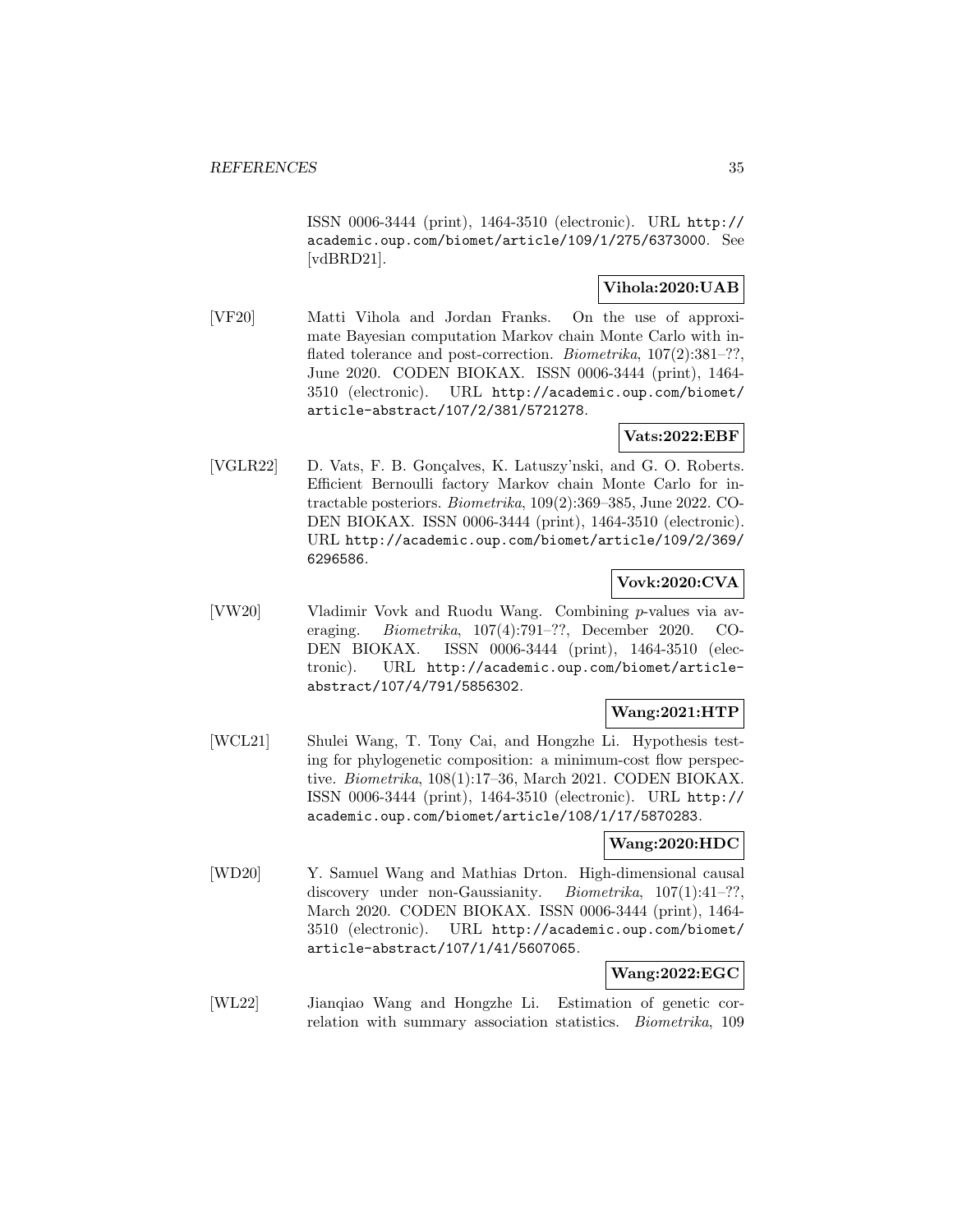(2):421–438, June 2022. CODEN BIOKAX. ISSN 0006-3444 (print), 1464-3510 (electronic). URL http://academic.oup. com/biomet/article/109/2/421/6273186.

#### **Wang:2021:OSQ**

[WM21] Haiying Wang and Yanyuan Ma. Optimal subsampling for quantile regression in big data. Biometrika, 108(1):99–112, March 2021. CODEN BIOKAX. ISSN 0006-3444 (print), 1464- 3510 (electronic). URL http://academic.oup.com/biomet/ article/108/1/99/5874120.

#### **Wood:2020:SIN**

[Woo20] Simon N. Wood. Simplified integrated nested Laplace approximation. Biometrika, 107(1):223–??, March 2020. CO-DEN BIOKAX. ISSN 0006-3444 (print), 1464-3510 (electronic). URL http://academic.oup.com/biomet/articleabstract/107/1/223/5572662.

#### **Woody:2022:OPS**

[WPS22] S. Woody, O. H. M. Padilla, and J. G. Scott. Optimal postselection inference for sparse signals: a nonparametric empirical Bayes approach. Biometrika, 109(1):1–16, March 2022. CODEN BIOKAX. ISSN 0006-3444 (print), 1464-3510 (electronic). URL http://academic.oup.com/biomet/article/ 109/1/1/6154858.

### **Wang:2020:MFA**

[WPTC20] Xuan Wang, Layla Parast, Lu Tian, and Tianxi Cai. Modelfree approach to quantifying the proportion of treatment effect explained by a surrogate marker. *Biometrika*,  $107(1):107-??$ , March 2020. CODEN BIOKAX. ISSN 0006-3444 (print), 1464- 3510 (electronic). URL http://academic.oup.com/biomet/ article-abstract/107/1/107/5686746.

### **Wang:2020:MDA**

[WZ20] Yixin Wang and Jose R. Zubizarreta. Minimal dispersion approximately balancing weights: asymptotic properties and practical considerations. Biometrika, 107(1):93–??, March 2020. CODEN BIOKAX. ISSN 0006-3444 (print), 1464-3510 (electronic). URL http://academic.oup.com/biomet/articleabstract/107/1/93/5602475.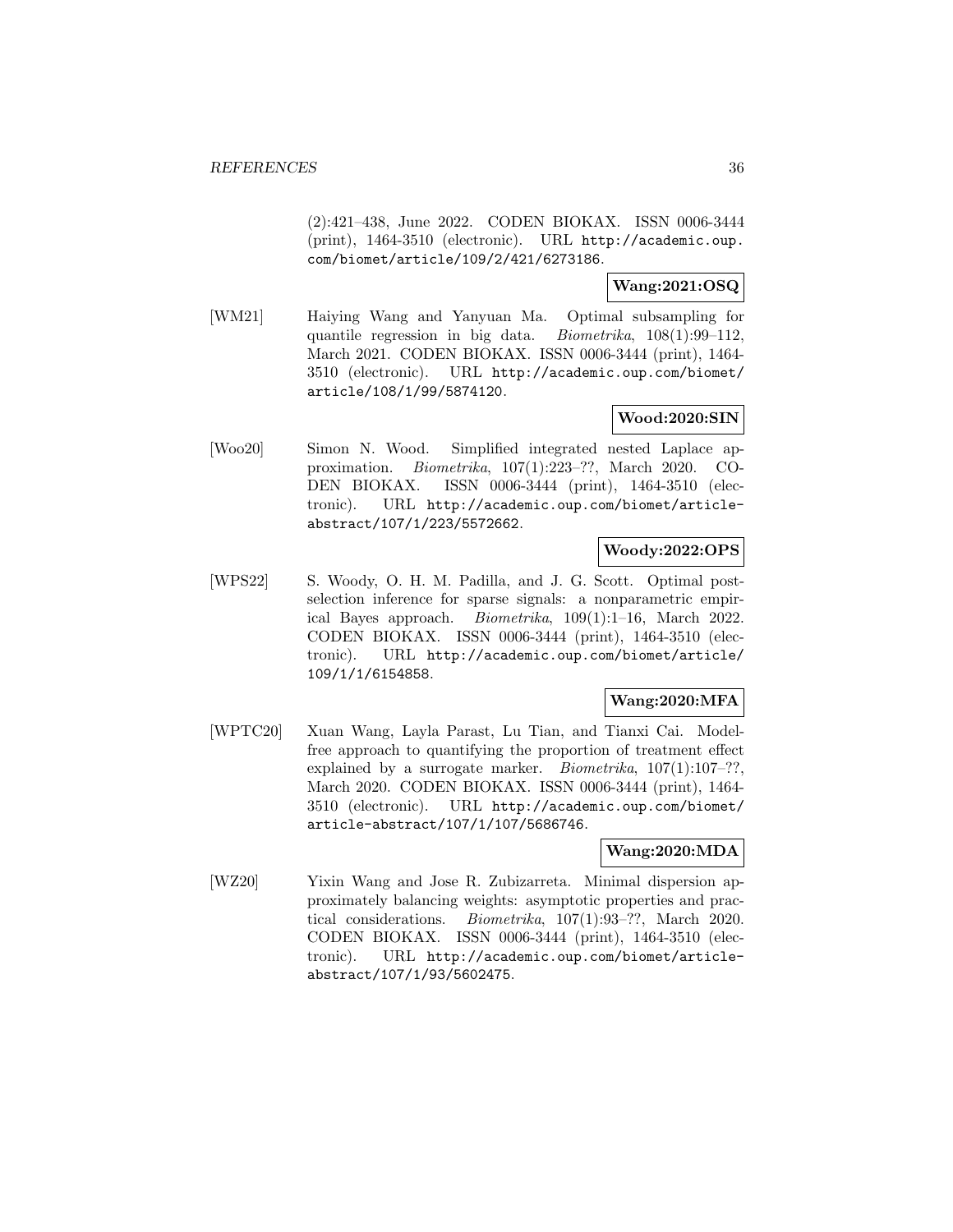#### **Wang:2021:ELT**

[WZRR21] Linbo Wang, Yuexia Zhang, Thomas S. Richardson, and James M. Robins. Estimation of local treatment effects under the binary instrumental variable model. Biometrika, 108 (4):881–894, December 2021. CODEN BIOKAX. ISSN 0006- 3444 (print), 1464-3510 (electronic). URL http://academic. oup.com/biomet/article/108/4/881/6128502.

#### **Xie:2020:OBE**

[XX20] Fangzheng Xie and Yanxun Xu. Optimal Bayesian estimation for random dot product graphs. Biometrika, 107(4):875–??, December 2020. CODEN BIOKAX. ISSN 0006-3444 (print), 1464- 3510 (electronic). URL http://academic.oup.com/biomet/ article-abstract/107/4/875/5867841.

#### **Yoon:2020:SSC**

[YCG20] Grace Yoon, Raymond J. Carroll, and Irina Gaynanova. Sparse semiparametric canonical correlation analysis for data of mixed types. Biometrika, 107(3):609–??, September 2020. CO-DEN BIOKAX. ISSN 0006-3444 (print), 1464-3510 (electronic). URL http://academic.oup.com/biomet/articleabstract/107/3/609/5820553.

#### **Yiu:2020:IUU**

[YGT20] A. Yiu, R. J. B. Goudie, and B. D. M. Tom. Inference under unequal probability sampling with the Bayesian exponentially tilted empirical likelihood. Biometrika, 107(4):857–??, December 2020. CODEN BIOKAX. ISSN 0006-3444 (print), 1464- 3510 (electronic). URL http://academic.oup.com/biomet/ article-abstract/107/4/857/5841607.

#### **Yang:2021:CIP**

[YHF21] Tao Yang, Ying Huang, and Youyi Fong. Changepoint inference in the presence of missing covariates for principal surrogate evaluation in vaccine trials. Biometrika, 108(4):829–843, December 2021. CODEN BIOKAX. ISSN 0006-3444 (print), 1464- 3510 (electronic). URL http://academic.oup.com/biomet/ article/108/4/829/6029473.

#### **Yin:2022:MEM**

[YMRW22] J. Yin, S. Markes, T. S. Richardson, and L. Wang. Multiplicative effect modelling: the general case. Biometrika, 109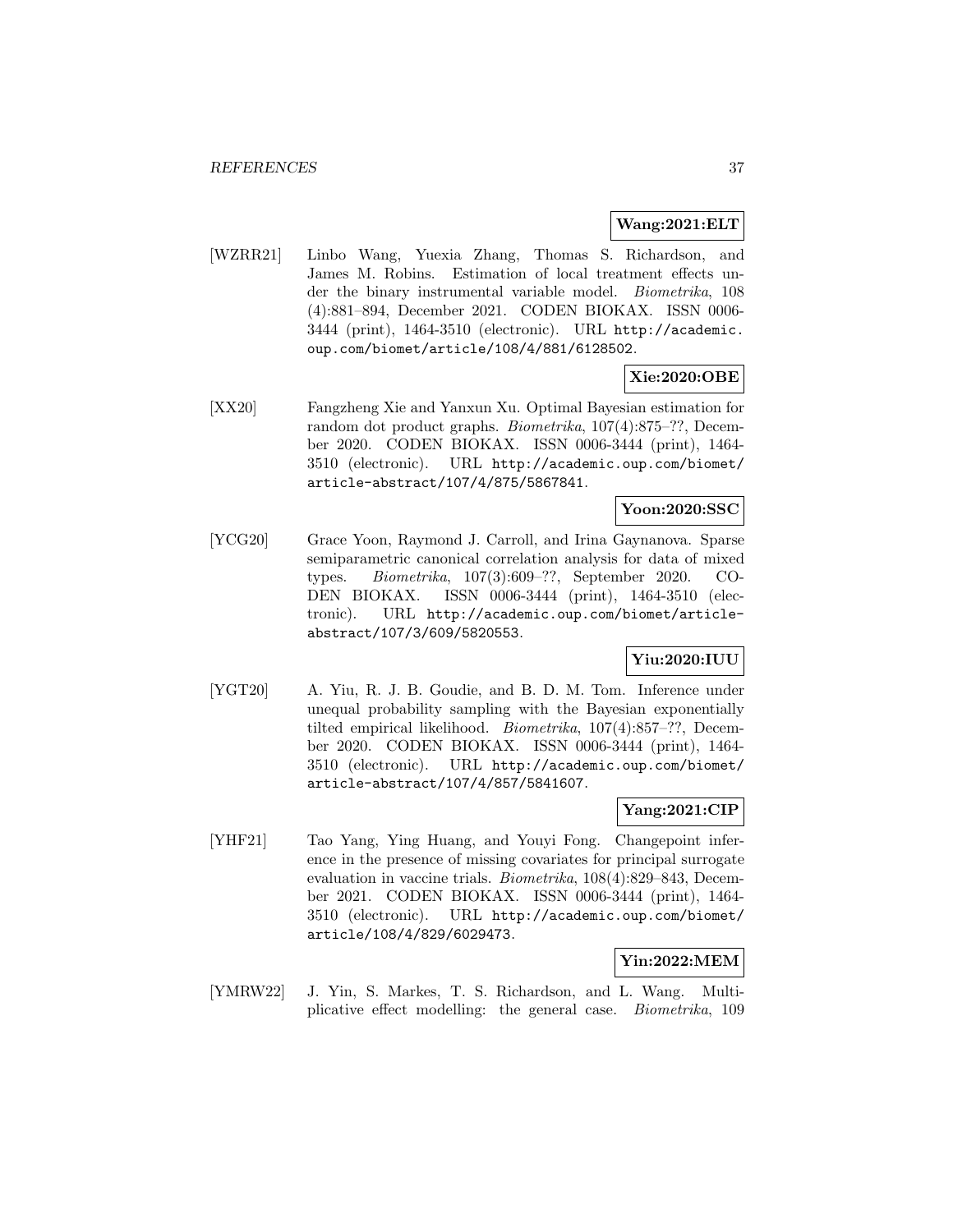(2):559–566, June 2022. CODEN BIOKAX. ISSN 0006-3444 (print), 1464-3510 (electronic). URL http://academic.oup. com/biomet/article/109/2/559/6481547.

#### **Yang:2020:SES**

[YPC20] S. Yang, K. Pieper, and F. Cools. Semiparametric estimation of structural failure time models in continuous-time processes. Biometrika, 107(1):123–??, March 2020. CO-DEN BIOKAX. ISSN 0006-3444 (print), 1464-3510 (electronic). URL http://academic.oup.com/biomet/articleabstract/107/1/123/5609101.

# **Ye:2022:IAT**

[YYS22] Ting Ye, Yanyao Yi, and Jun Shao. Inference on the average treatment effect under minimization and other covariateadaptive randomization methods. Biometrika, 109(1):33–47, March 2022. CODEN BIOKAX. ISSN 0006-3444 (print), 1464- 3510 (electronic). URL http://academic.oup.com/biomet/ article/109/1/33/6157823.

#### **Zhang:2022:HDS**

[ZB22] Yuqian Zhang and Jelena Bradic. High-dimensional semisupervised learning: in search of optimal inference of the mean. Biometrika, 109(2):387–403, June 2022. CODEN BIOKAX. ISSN 0006-3444 (print), 1464-3510 (electronic). URL http:// academic.oup.com/biomet/article/109/2/387/6370142.

### **Zheng:2021:FTA**

[ZC21] Yao Zheng and Guang Cheng. Finite-time analysis of vector autoregressive models under linear restrictions. Biometrika, 108 (2):469–489, June 2021. CODEN BIOKAX. ISSN 0006-3444 (print), 1464-3510 (electronic). URL http://academic.oup. com/biomet/article/108/2/469/5895298.

#### **Zhang:2020:GIM**

[ZDS<sup>+</sup>20] Han Zhang, Lu Deng, Mark Schiffman, Jing Qin, and Kai Yu. Generalized integration model for improved statistical inference by leveraging external summary data. Biometrika, 107 (3):689–??, September 2020. CODEN BIOKAX. ISSN 0006- 3444 (print), 1464-3510 (electronic). URL http://academic. oup.com/biomet/article-abstract/107/3/689/5820552.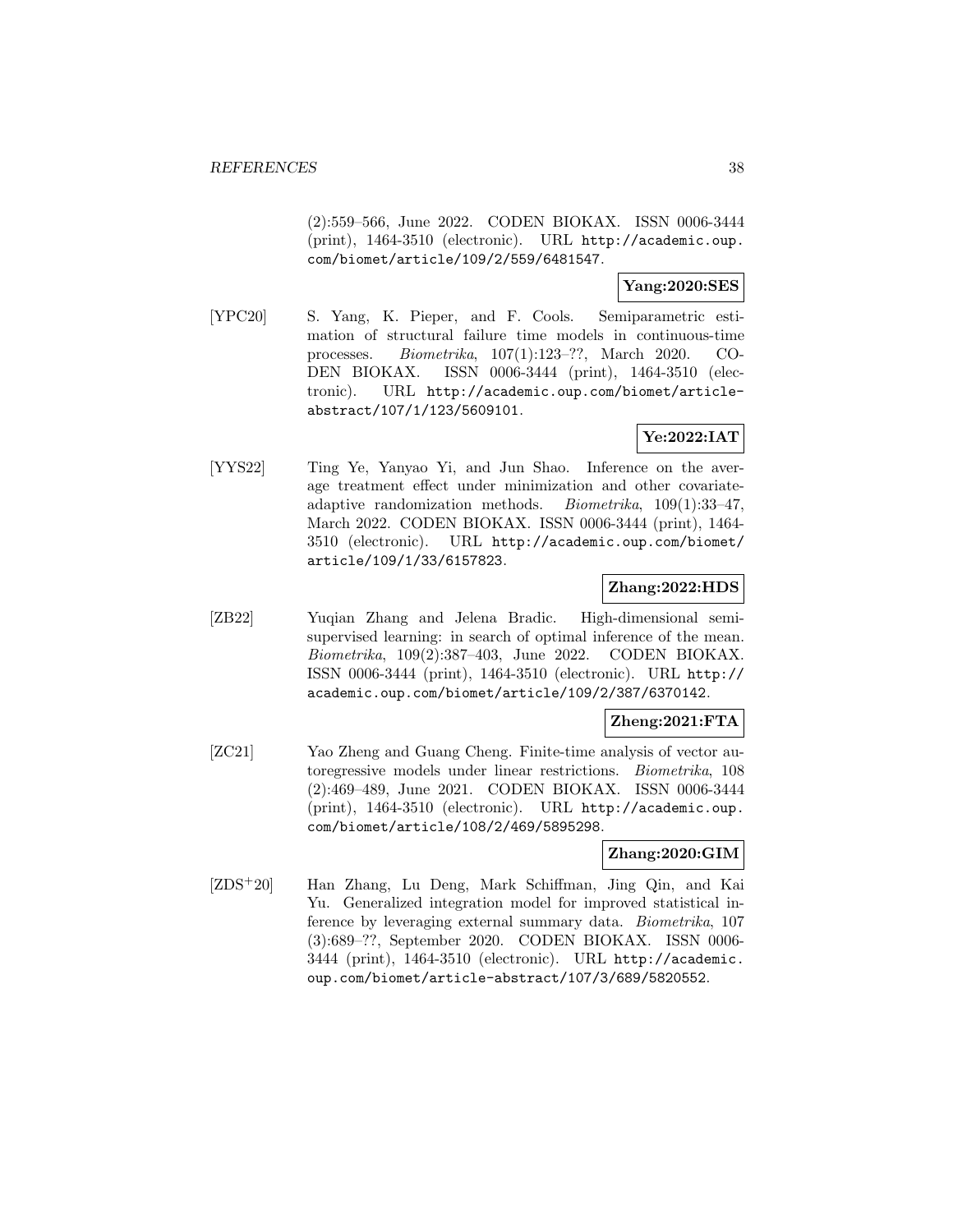#### **Zhang:2021:HQR**

[Zha21] Ting Zhang. High-quantile regression for tail-dependent time series. Biometrika, 108(1):113–126, March 2021. CODEN BIOKAX. ISSN 0006-3444 (print), 1464-3510 (electronic). URL http://academic.oup.com/biomet/article/108/1/113/ 5876981.

# **Zhang:2022:AST**

[Zha22a] Ting Zhang. Asymptotics of sample tail autocorrelations for tail-dependent time series: phase transition and visualization. Biometrika, 109(2):521–534, June 2022. CODEN BIOKAX. ISSN 0006-3444 (print), 1464-3510 (electronic). URL http:// academic.oup.com/biomet/article/109/2/521/6322950.

### **Zhao:2022:GWI**

[Zha22b] Haibing Zhao. General ways to improve false coverage rateadjusted selective confidence intervals. Biometrika, 109(1): 153–164, March 2022. CODEN BIOKAX. ISSN 0006-3444 (print), 1464-3510 (electronic). URL http://academic.oup. com/biomet/article/109/1/153/6137832.

#### **Zhang:2021:LBS**

[ZJB21] Weiping Zhang, Baisuo Jin, and Zhidong Bai. Learning block structures in u-statistic-based matrices. Biometrika, 108(4): 933–946, December 2021. CODEN BIOKAX. ISSN 0006-3444 (print), 1464-3510 (electronic). URL http://academic.oup. com/biomet/article/108/4/933/6007464.

#### **Zeng:2021:MLE**

[ZL21a] Donglin Zeng and D. Y. Lin. Maximum likelihood estimation for semiparametric regression models with panel count data. Biometrika, 108(4):947–963, December 2021. CODEN BIOKAX. ISSN 0006-3444 (print), 1464-3510 (electronic). URL http:// academic.oup.com/biomet/article/108/4/947/5958114.

#### **Zhang:2021:DET**

[ZL21b] Y. Zhang and E. B. Laber. Discussion of 'Estimating time-varying causal excursion effects in mobile health with binary outcomes'. Biometrika, 108(3):535–539, September 2021. CODEN BIOKAX. ISSN 0006-3444 (print), 1464-3510 (electronic). URL http:// academic.oup.com/biomet/article/108/3/535/6350046. See  $[QYK+21a]$ .